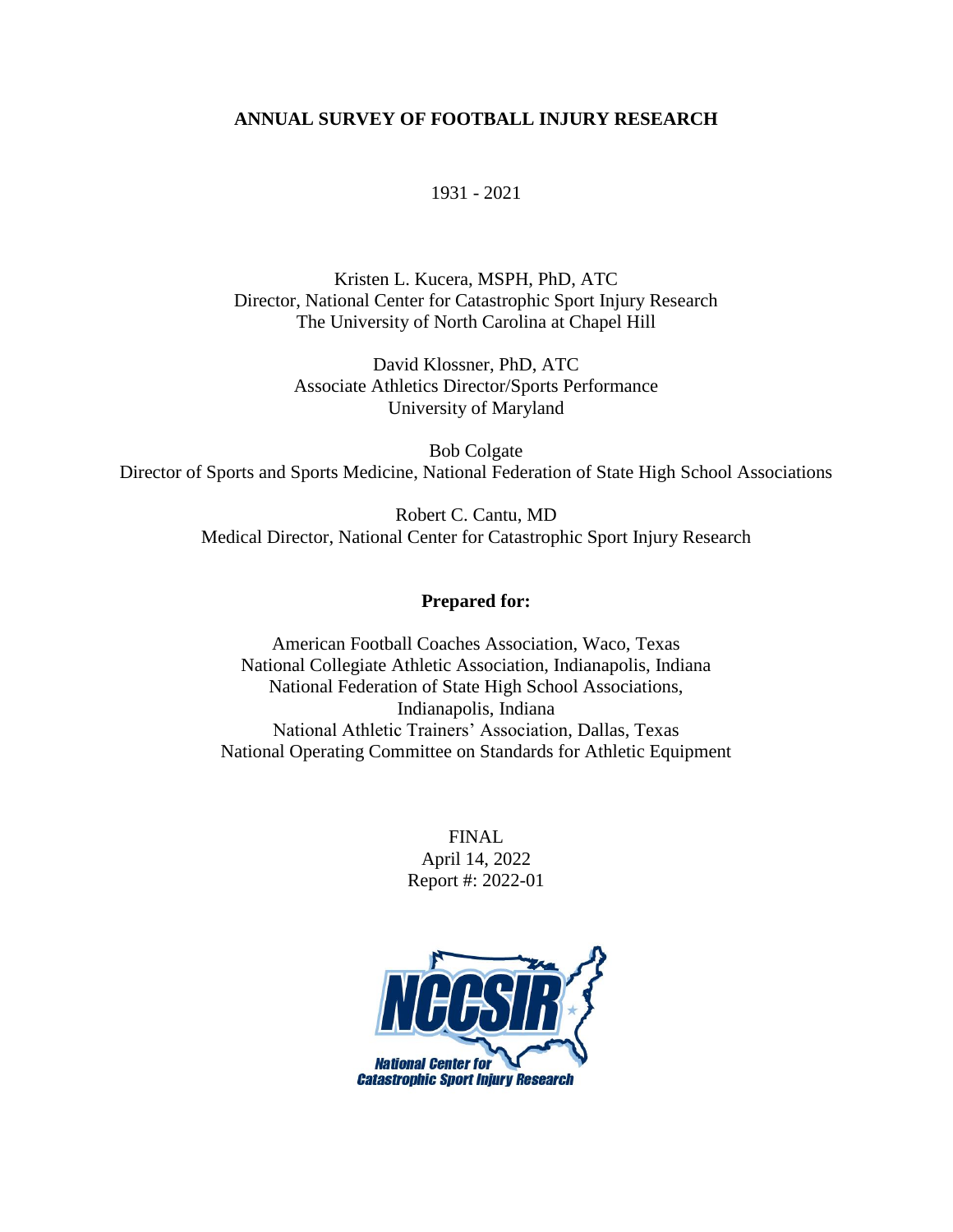### **Acknowledgements:**

We acknowledge the significant contributions of retired Frederick O. Mueller, Ph.D. who directed The National Center for Catastrophic Sport Injury Research (NCCSIR) from 1982 to 2013. Dr. Mueller's work over the past 30 years has improved the safety of football for the participants and these impacts are demonstrated in the pages of this football report.

We also acknowledge NCCSIR staff members Randi DeLong, Erin Shore, Jeremy Mercer and members of the Consortium for Catastrophic Sport Injury Monitoring: Drs. Douglas Casa, Jonathan Drezner, Kevin Guskiewicz, Johna Register-Mihalik, Steve Marshall, Dawn Comstock, David Klossner, Tom Dompier, Zack Kerr, Rebecca Stearns, and Christine Collins.

We also thank all the athletes, families, coaches, athletic trainers, medical providers, school staff, state associations, researchers, journalists, and others who have participated in this research and have shared information with the NCCSIR.

### **Funding & Disclosures:**

The National Center for Catastrophic Sport Injury Research is funded by the American Football Coaches Association, the National Collegiate Athletic Association, National Federation of State High School Associations, National Athletic Trainers' Association, the American Medical Society for Sports Medicine, the National Operating Committee on Standards for Athletic Equipment, and The University of North Carolina at Chapel Hill.

To learn more about NCCSIR please visit: http://nccsir.unc.edu/about/

To learn more about the Consortium please visit: http://nccsir.unc.edu/consortia-and-partners/

To access online reports please visit: http://nccsir.unc.edu/reports/

**All rights reserved. This material may not be published, broadcast, rewritten or redistributed in whole or part without express written permission. Contact the National Center for Catastrophic Sport Injury Research for all questions regarding this report at** [nccsir@unc.edu](mailto:nccsir@unc.edu)**.**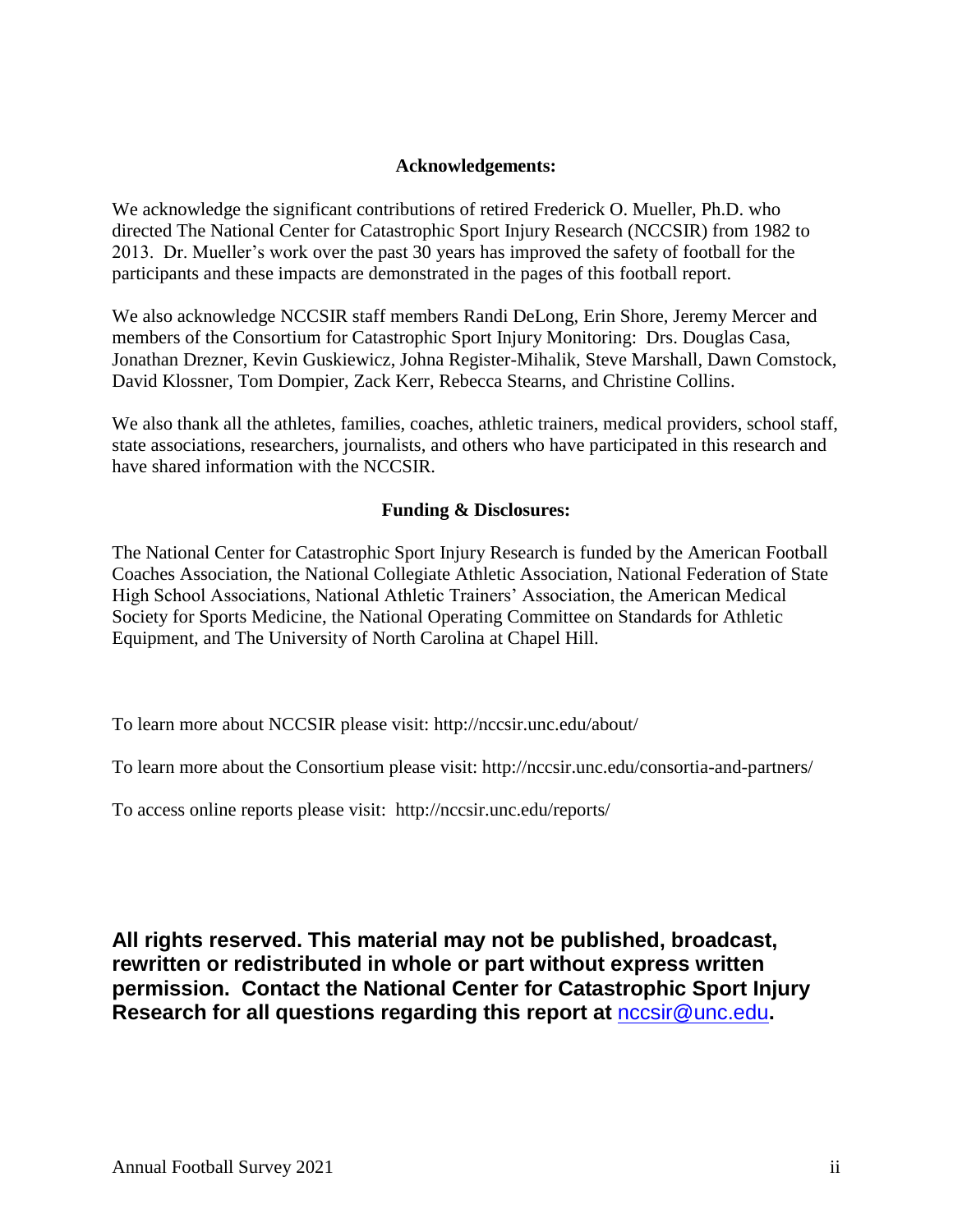# **Table of Contents**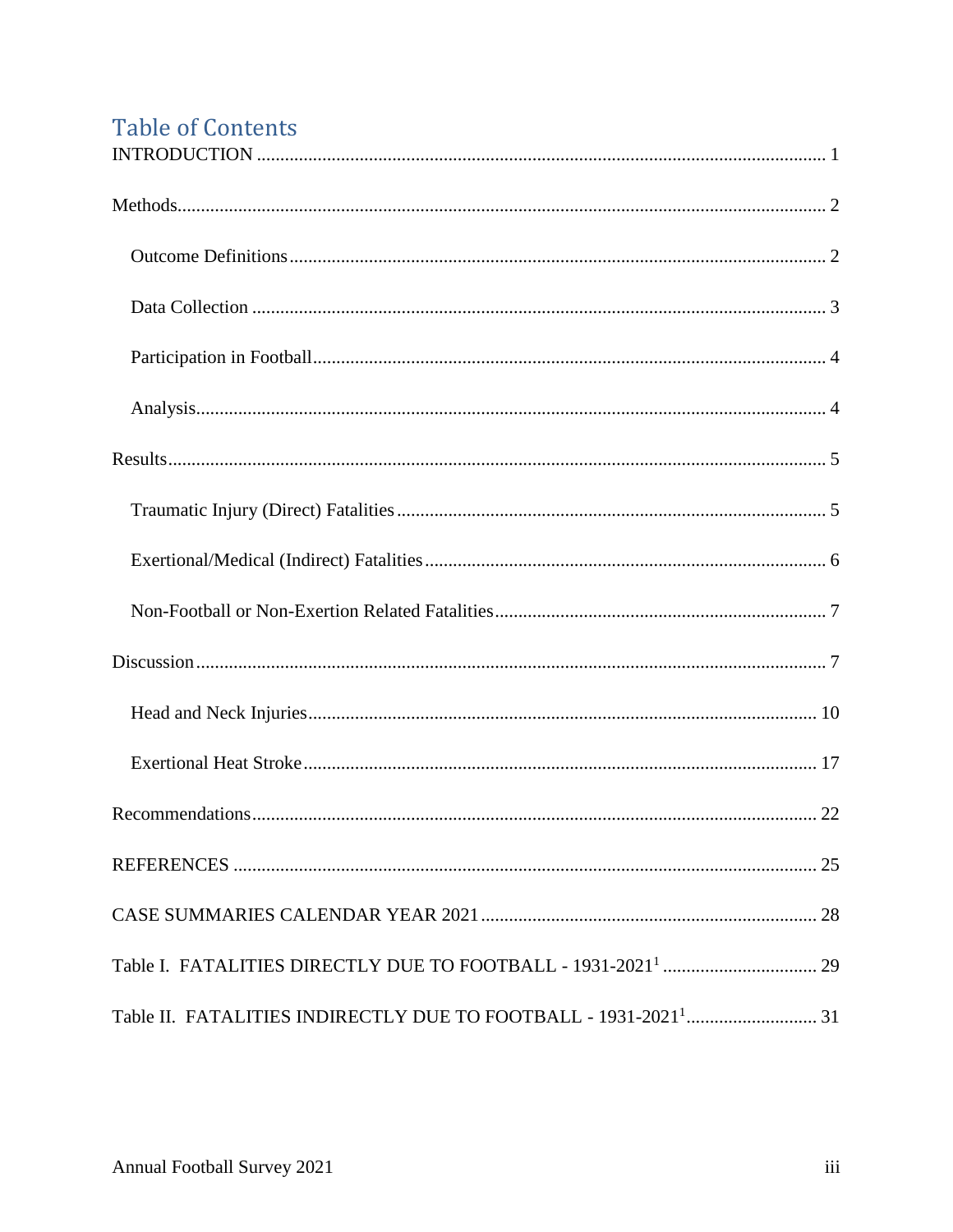| TABLE III. DIRECT & INDIRECT FATALITIES INCIDENCE PER 100,000 #          |
|--------------------------------------------------------------------------|
|                                                                          |
|                                                                          |
|                                                                          |
|                                                                          |
| Table VII. CHARACTERISTCS OF NON-EXERTION RELATED FATALITIES 2021  40    |
| TABLE VIII: HEAD AND CERVICAL SPINE FATALITIES BY DECADE, 1946-2021  41  |
| TABLE IX: DIRECT AND INDIRECT FATALITIES BY 5-YEAR PERIOD, 1972-2021  42 |

# LIST OF FIGURES

| FIGURE I. HEAD AND CERVICAL SPINE FATALITIES BY DECADE,                     | Page |
|-----------------------------------------------------------------------------|------|
| 1946 to 2021                                                                | 46   |
| FIGURE II. DIRECT AND INDIRECT FATALITIES BY 5-YEAR<br>PERIOD, 1972 to 2021 | 47   |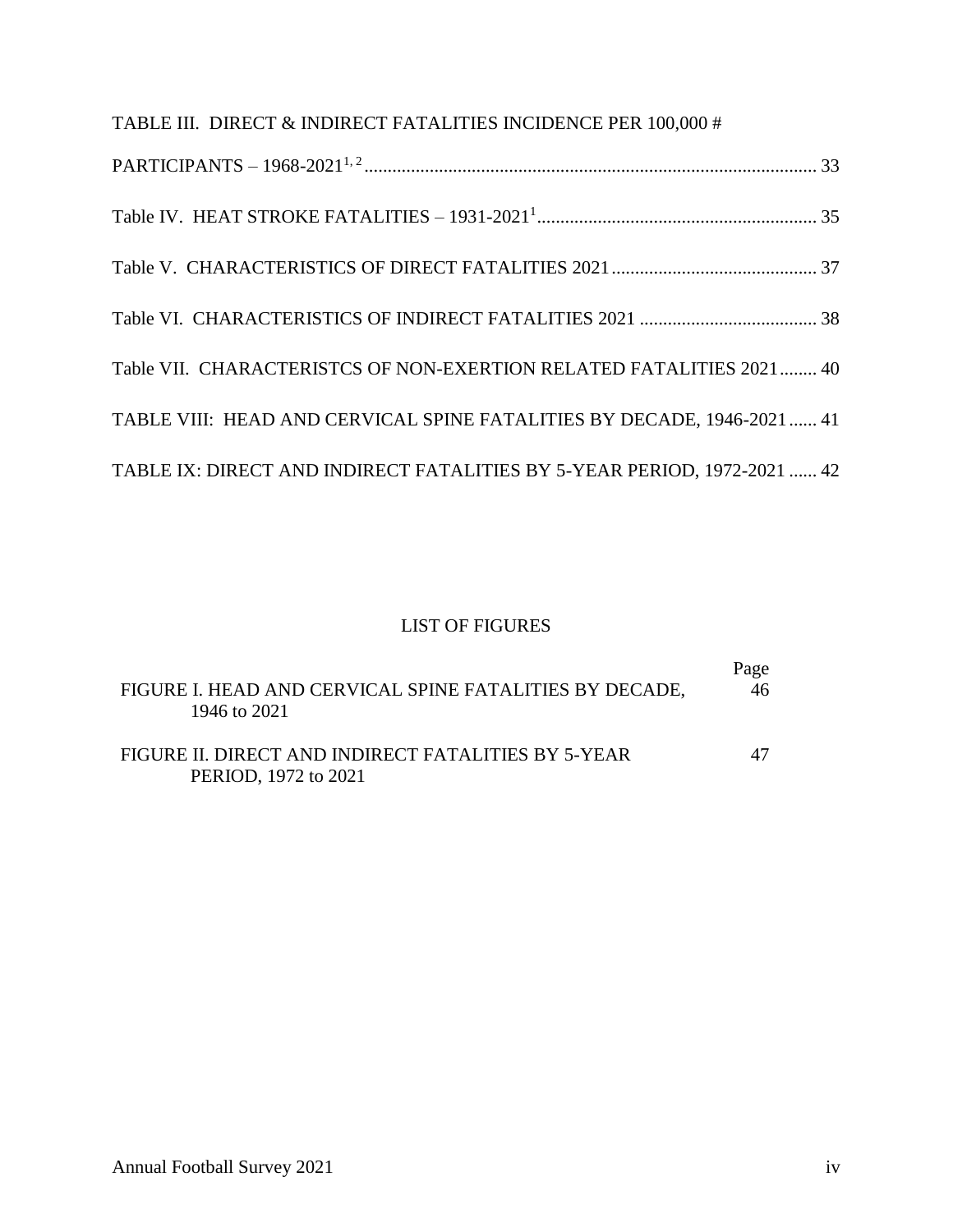#### **INTRODUCTION**

<span id="page-4-0"></span>In 1931 the American Football Coaches Association initiated the First Annual Survey of Football Fatalities. The original survey committee was chaired by Marvin A. Stevens, M.D., of Yale University, who served from 1931-1942. Floyd R. Eastwood, Ph.D., from Purdue University succeeded Dr. Stevens in 1942 and served through 1964. Carl S. Blyth, Ph.D., of the University of North Carolina at Chapel Hill was appointed in 1965 and served through the 1979 football season. In 1977, the National Collegiate Athletic Association (NCAA) initiated a *National Survey of Catastrophic Football Injuries*, which is also conducted at the University of North Carolina. In January 1980, Frederick O. Mueller, Ph.D., from the University of North Carolina at Chapel Hill was appointed by the American Football Coaches Association and the National Collegiate Athletic Association to continue this research under the new title, *Annual Survey of Football Injury Research*.

The primary purpose of the *Annual Survey of Football Injury Research* is to make the game of football a safer and, therefore, a more enjoyable sports activity. Because of these surveys, the game of football has realized many benefits in regard to rule changes, improvement of equipment, improved medical care, and improved coaching techniques. The 1976 rule change that made it illegal to make initial contact with the head and face while blocking and tackling was the direct result of this research (Mueller & Cantu 2011).

The 1990 report was historic in that it was the first year since the beginning of the research in 1931 that there was not a direct fatality in football at any level of play (Mueller & Schindler 1991). This illustrates that data collection and analysis is important and plays a major role in injury prevention. Due to the success of these two football projects the research was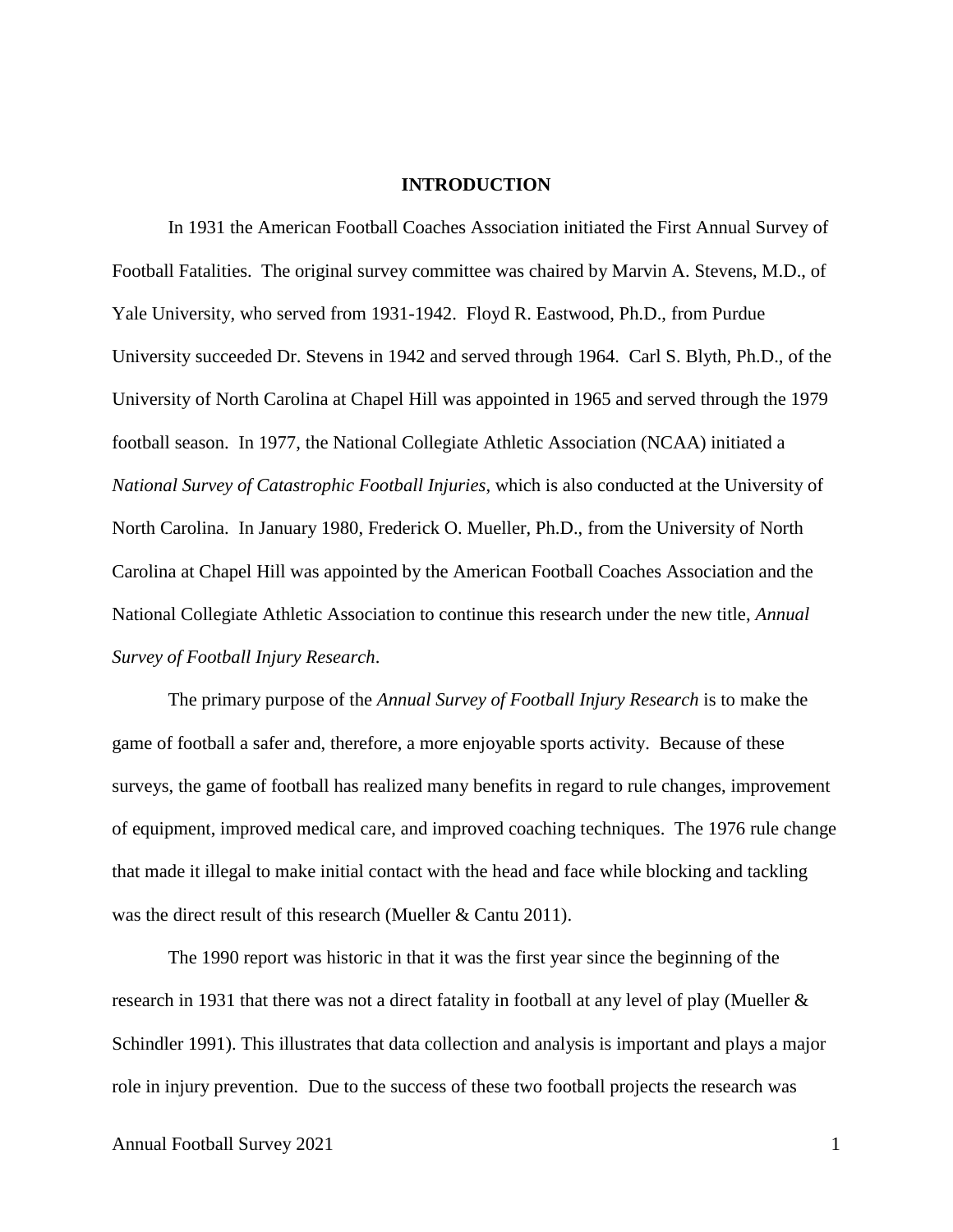expanded to all sports for both men and women, and a National Center for Catastrophic Sports Injury Research (NCCSIR) was established in 1982. The NCCSIR was directed for 30 years by Dr. Frederick Mueller. Dr. Mueller retired Spring of 2013 and the NCCSIR continues under direction of Dr. Kristen Kucera. The NCCSIR has expanded to become a consortium (University of North Carolina, Boston University, University of Washington, University of Connecticut, University of Colorado, the University of Maryland, and the Datalys Center) with expertise in traumatic, cardiac, and exertional-related sport injuries (these three areas account for the overwhelming majority of catastrophic events). The NCCSIR is supported by the American Football Coaches Association (AFCA), the National Collegiate Athletic Association (NCAA), the National Federation of State High School Associations (NFHS), and the National Athletic Trainers' Association (NATA), the American Medical Society for Sports Medicine (AMSSM), the National Operating Committee on Standards for Athletic Equipment (NOCSAE), and the University of North Carolina at Chapel Hill (UNC-CH).

#### **METHODS**

#### <span id="page-5-1"></span><span id="page-5-0"></span>**Outcome Definitions**

Football fatalities are classified for this report as direct and indirect. The criteria used to classify football fatalities are as follows:

**Traumatic injury (direct) –** Those fatalities which resulted directly from participation in the fundamental skills of football (e.g. spine fracture).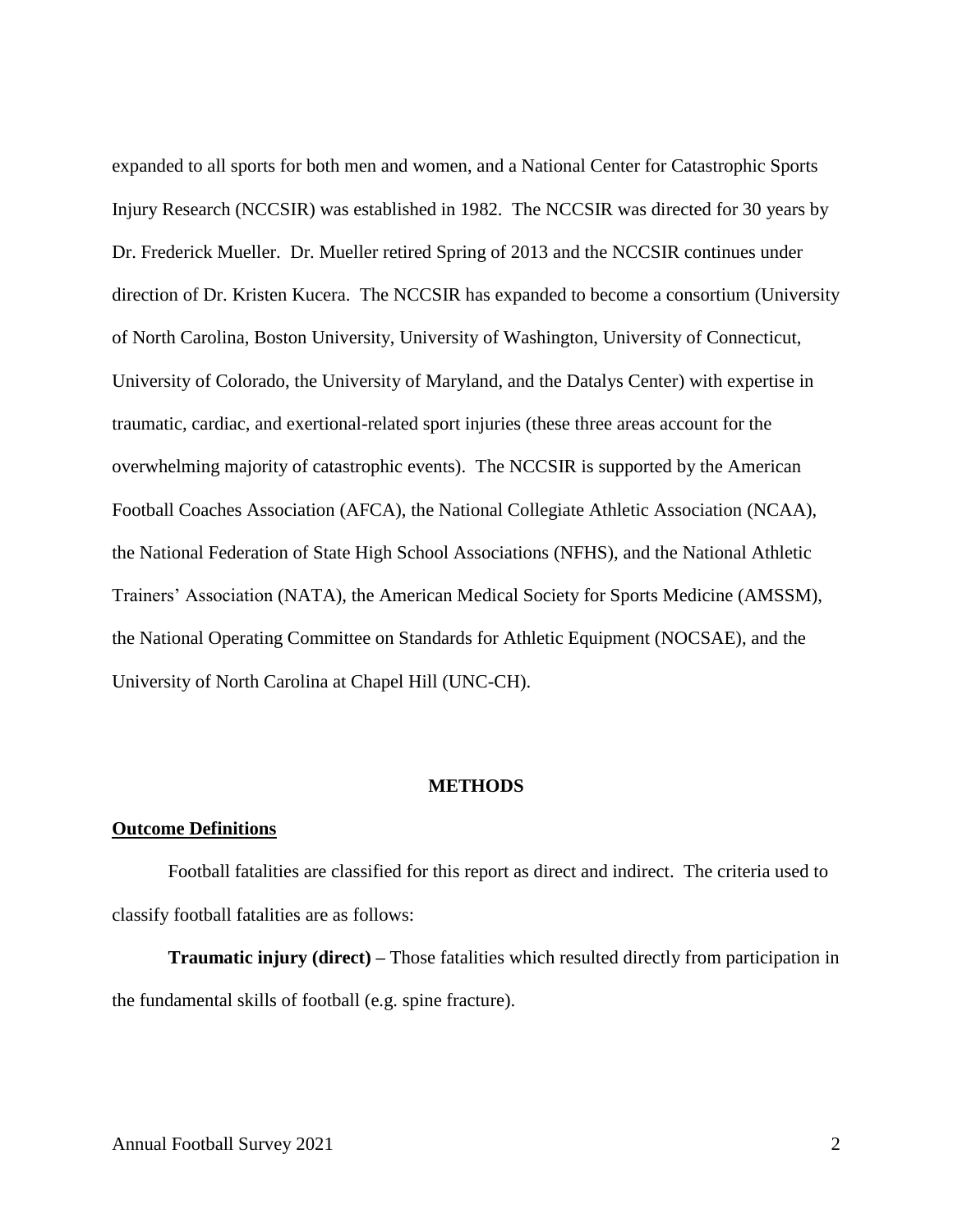**Exertional/medical (indirect)** – Those fatalities that are caused by systemic failure as a result of exertion while participating in a football-related activity (e.g. heat stroke, sudden cardiac arrest) or by a complication which was secondary to a non-fatal injury (e.g. infection).

**Non-football and non-exertion related** – Beginning in 2014, NCCSIR is collecting information on suspected cardiac-related deaths that did not occur during football-related activities (e.g. playing recreational basketball) or exertion (e.g. died in sleep). These events are reported as "non-football or non-exertion related fatalities." These events were not included in the tables but are described in Table VII and the Case Summary sections.

#### <span id="page-6-0"></span>**Data Collection**

Data were compiled with the assistance of coaches, athletic trainers, athletic directors, executive officers of state and national athletic organizations, online news reports, online reports, and professional associates of the researchers. NCCSIR and the Consortium for Catastrophic Injury Monitoring in Sport have developed an online portal where anyone can report a catastrophic event [\(https://www.sportinjuryreport.org/\)](https://www.sportinjuryreport.org/). Throughout the year (January 1 to December 31), upon notification of a suspected football fatality, contact by telephone, email, or personal letter questionnaire was made with the appropriate individuals including state high school association official, school or team administrator, coach, athletic trainer, team physician, and/or the family. Individuals are asked to complete a brief survey about the event at [https://www.sportinjuryreport.org/.](https://login.microsoftonline.com/common/oauth2/authorize?response_type=code&client_id=ab9b8c07-8f02-4f72-87fa-80105867a763&redirect_uri=https%3a%2f%2flogin.windows.net%2fcommon%2foauth2%2fnativeclient&nux=1&msafed=0&login_hint=hmprice%40ad.unc.edu&sso_nonce=AQABAAAAAACEfexXxjamQb3OeGQ4Gugv0_csuS70x-yBE7Xg3GaJgsvZQeWOiK0nU5XTaFypvOpD6WxQAwYp1YErll7SfZ_fhYs3p-YHP-bxZSNUz5oxDCAA&client-request-id=5bf43101-6af7-4e3c-992a-d793fb13fc9e&mscrid=5bf43101-6af7-4e3c-992a-d793fb13fc9e) Autopsy reports are used when available. All activities are approved by the Institutional Review Board (IRB) of the University of North Carolina at Chapel Hill (IRB# 05-0018).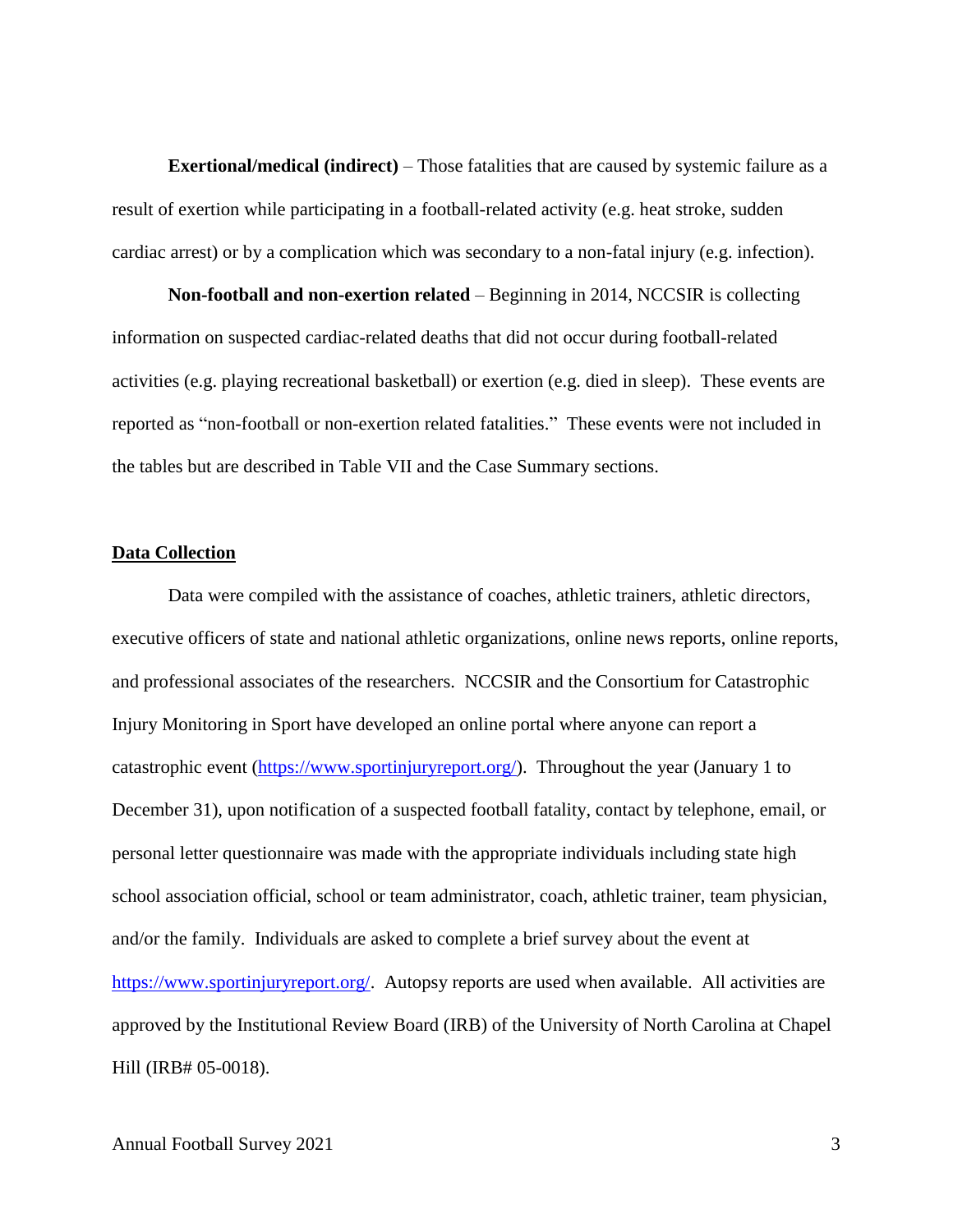#### <span id="page-7-0"></span>**Participation in Football**

Reports prior to 2012 showed 1,800,000 participants in all levels of football (Mueller & Colgate 2011). Participation numbers gathered by the National Operating Committee for Standards in Athletic Equipment (NOCSAE), NFHS, and USA Football show the following: NFHS has estimated that there are approximately 1,100,000 high school participants in grades 9- 12. Research also indicates there are 100,000 post high school players including the National Football League (NFL), NCAA, National Association of Intercollegiate Athletics (NAIA), National Junior College Athletic Association (NJCAA), Arena Football, and Semi-professional football. USA Football estimates there are 3,000,000 youth football players in the United States. Sandlot is defined as non-school, youth football, but organized and using full protective equipment (e.g., Pop Warner, American Youth Football League). These figures give an estimate of 4,200,000 total football participants in the United States each year (Mueller & Colgate 2012).

NCCSIR staff in collaboration with NFHS staff and Dr. David Klossner, PhD, ATC compiled and prepared this survey report. Medical data for the report were reviewed by Dr. Robert C. Cantu, MD – medical director of NCCSIR.

#### <span id="page-7-1"></span>**Analysis**

Yearly frequencies and incidence rates of catastrophic fatalities per 100,000 participants were calculated based on participation estimates as described in the **Participation in Football** section above and stratified by level (organized youth, pro/semi-pro, middle school & high school, and college). **Note: Rates with number of incidents less than 5 should be interpreted with caution.**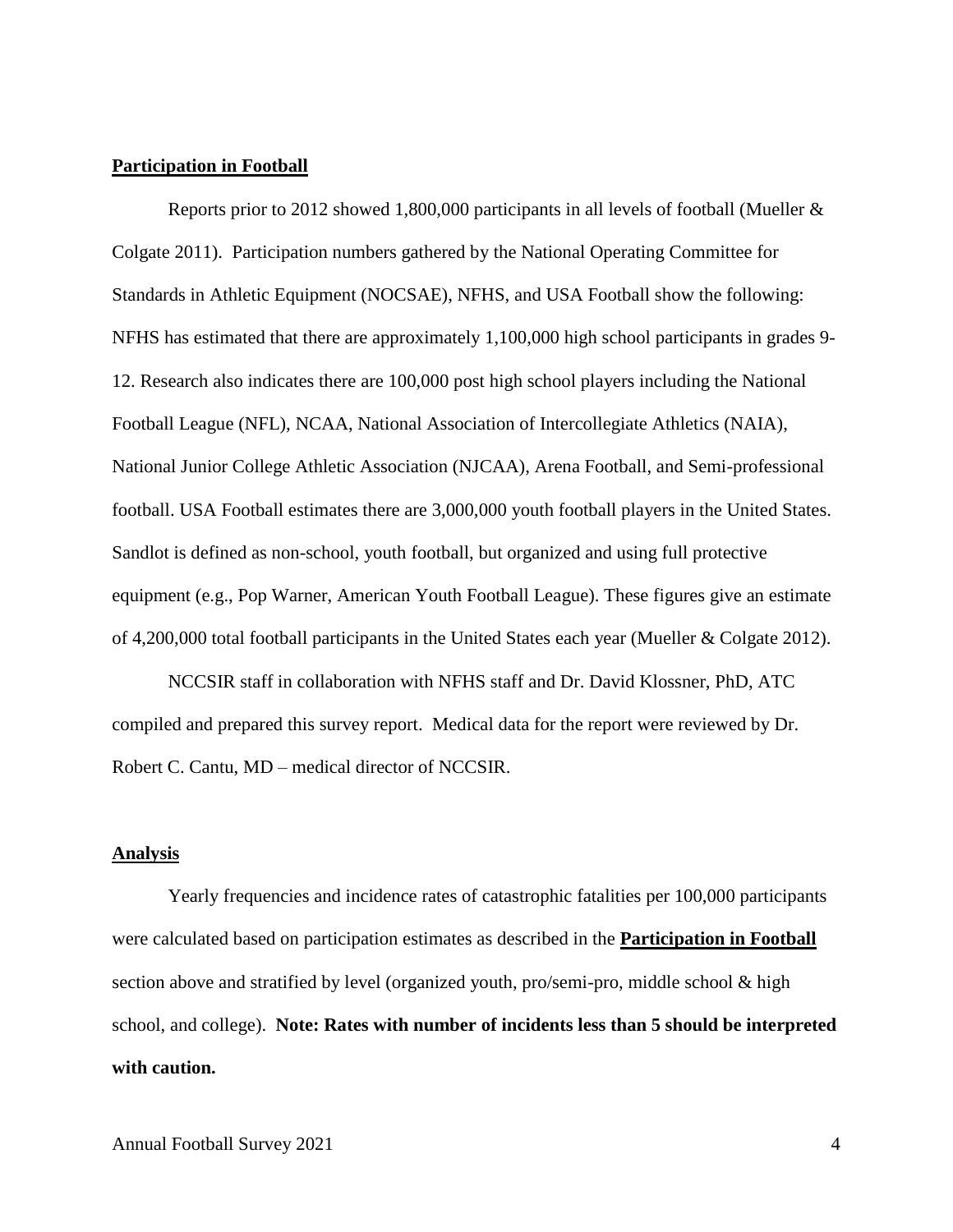It is important to note that information is continually being updated due to the fact that catastrophic injury information may not always reach the NCCSIR in time to be included in the current report. The report includes data that is reported to the NCCSIR by the NCAA, the NFHS, online reports, colleagues, coaches, and athletic trainers. There may be additional catastrophic football fatalities that are not reported to the NCCSIR. The authors acknowledge that not every catastrophic fatality is included in this report.

#### **RESULTS**

<span id="page-8-0"></span>Overall, NCCSIR captured 20 fatalities among football players of all play levels (4 college and 16 high school). Of these 20 deaths, 4 were directly related to football participation, 13 were indirectly related to football participation, and 3 deaths were non-football or non-exertion related. The overall rate was 0.48 per 100,000 players (95% confidence interval: 0.27 to 0.68). Of the 20 deaths, 9 autopsies were conducted: 8 autopsy reports were available (5 received, 3 pending receipt) and 1 autopsy report was not available (e.g., require family release).

#### <span id="page-8-1"></span>**Traumatic Injury (Direct) Fatalities**

In 2021, there were 4 traumatic injury (direct) fatalities that occurred among football players during football-related activities (Table I). All 4 fatalities were related to high school football and were traumatic brain injuries. Three occurred during games (75.0%) and 1 during practice (25.0%). Two (50.0%) occurred during Sept-Oct, 1 (25.0%%) during July-August, and 1 (25.0%) occurred during March-Apr. Half were due to tackling (50.0%) and player positions included running back, defensive end, and wide receiver.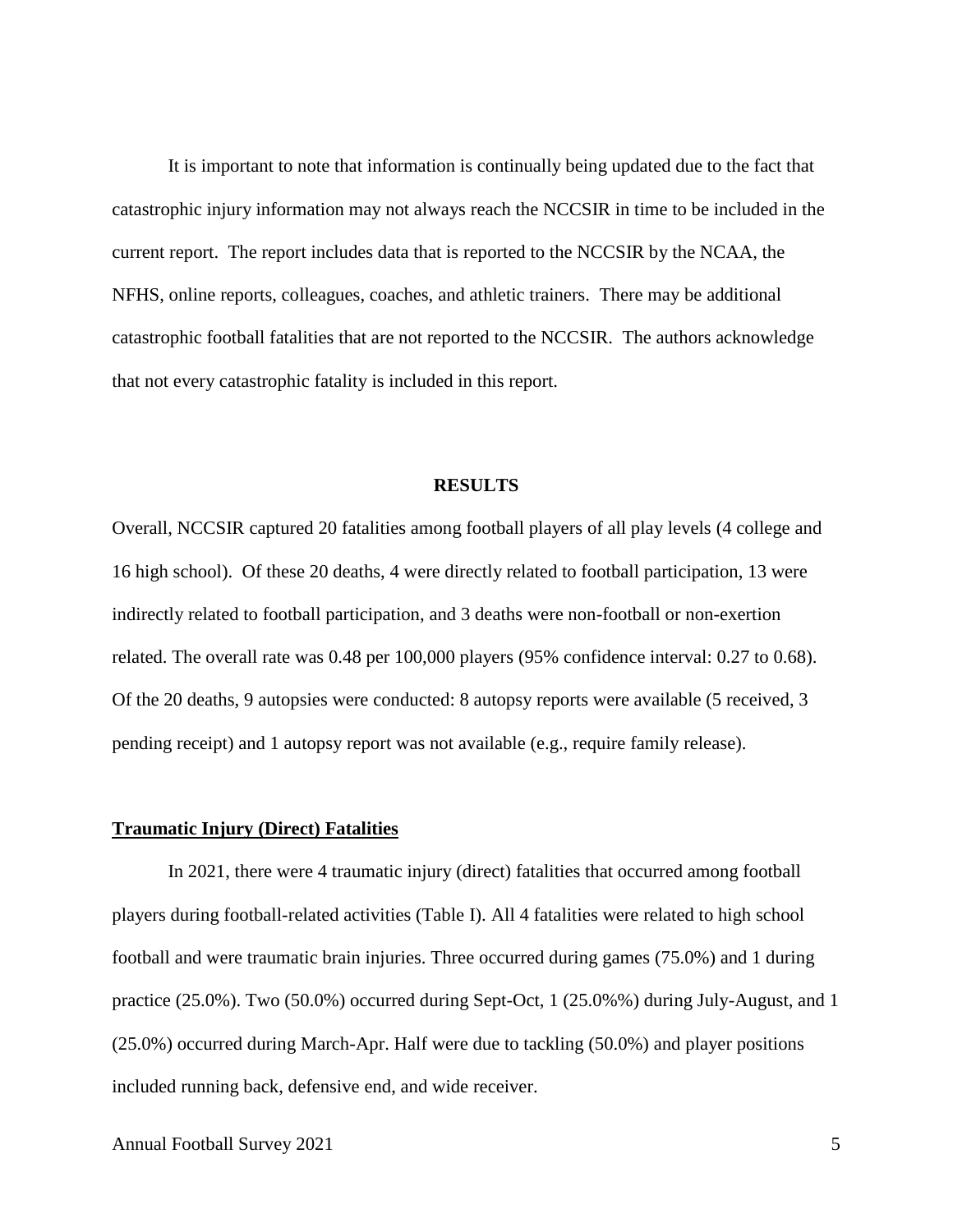For the approximately 4,200,000 participants in 2021, the rate of traumatic (direct) fatalities was 0.10 per 100,000 participants (95% confidence interval: 0.001 to 0.19). The rate of traumatic (direct) fatalities in 2021 for high school (grades 9-12) was 0.36 per 100,000 participants (95% confidence interval: 0.01 to 0.72 (Table III).

Last year in 2020 there were no traumatic injury fatalities directly related to football captured. Note: Stay at home orders went into place for many states beginning March 2020. There were 16 states that cancelled or postponed their fall 2020 football season due to COVID-19.

#### <span id="page-9-0"></span>**Exertional/Medical (Indirect) Fatalities**

In 2021, there were 13 exertional/medical (indirect) fatalities that occurred among football players during football-related activities (Table II). 11 fatalities (84.6%) were associated with high school football (8 sudden cardiac arrest, 2 exertional heat stroke, 1 unknown cause of death), and 2 (15.3%) were related to college football (1 exertional heat stroke, 1 acute sickle cell crisis). Nine fatalities occurred during practice (69.2%), 2 during conditioning sessions (15.4%), and one each (7.7%) occurred during competition/game and a scrimmage (Table VI). Eight (61.5%) occurred during July-August, two each (15.4%) occurred during September-October and March-April, and (7.7%) one occurred during May-June. The majority of exertional/medical events occurred among offensive and defensive lineman or tackle positions (46.2%).

For the approximately 4,200,000 participants in 2021, the rate of exertional/medical (indirect) fatalities was 0.31 per 100,000 participants (95% confidence interval: 0.14 to 0.48). The rate of exertional/medical (indirect) fatalities in 2021 for high school (grades 9-12) was 1.00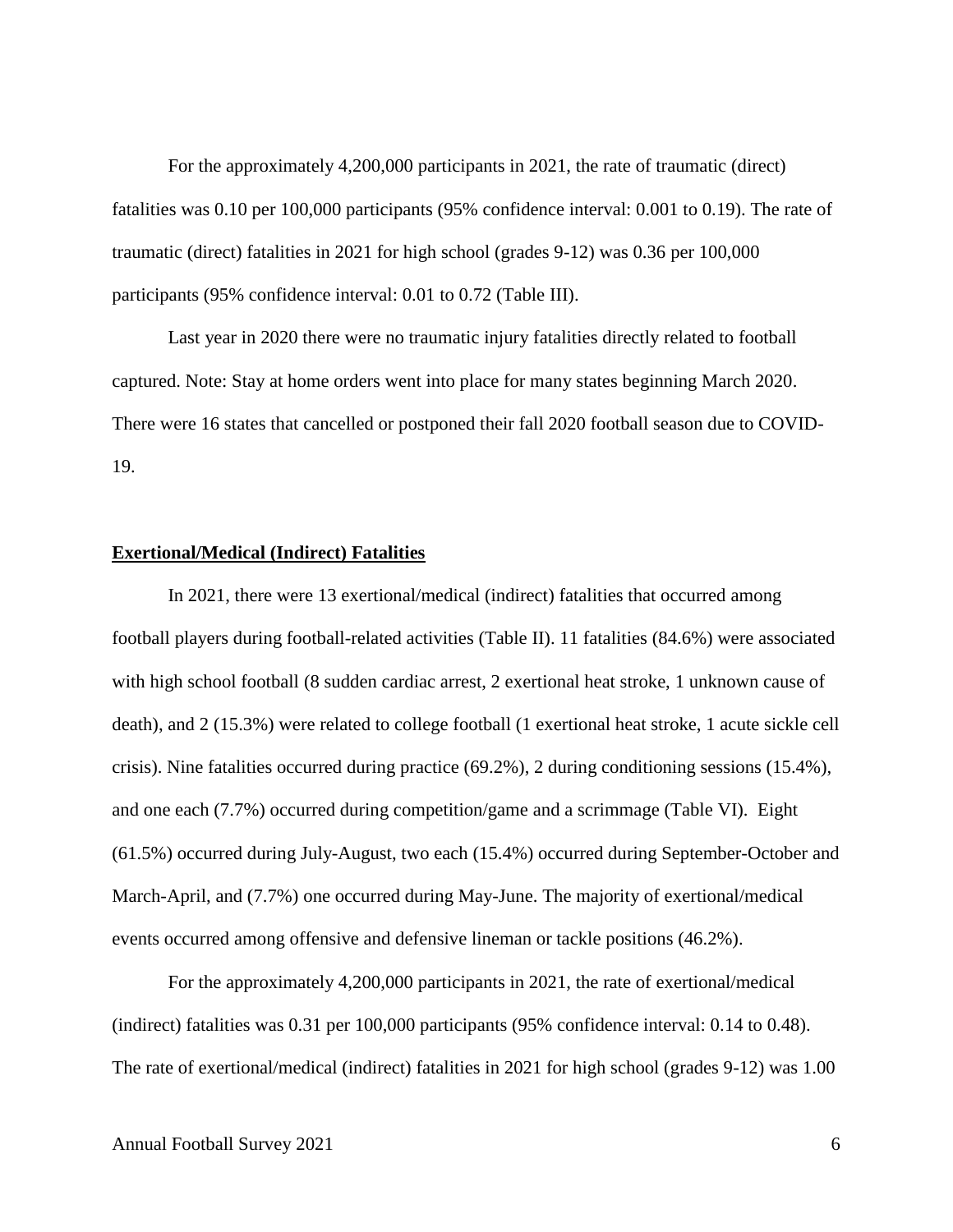per 100,000 participants (95% confidence interval: 0.41 to 1.59) (Table III), and the rate of exertional/medical (indirect) fatalities for college was 2.67 per 100,000 (95% confidence interval: 0.001 to 6.36).

#### <span id="page-10-0"></span>**Non-Football or Non-Exertion Related Fatalities**

There were three non-football or non-exertion related fatalities captured by NCCSIR: two collegiate and one high school and all were due sudden cardiac arrest. Two were during nonathletic activities and one was during recreational basketball.

#### **DISCUSSION**

<span id="page-10-1"></span>Fatalities in the sport of football are rare but tragic events. A total of 20 deaths among football players during the 2021 football season were collected by NCCSIR: 4 traumatic injury deaths, 13 exertional/medical (indirect) deaths, and 3 non-football/non-exertion related deaths.

There were 4 traumatic injury fatalities directly related to football captured in 2021 compared to zero traumatic injury fatalities in 2020. Many schools altered, cancelled, or postponed their 2020 fall football season due to COVID-19; 16 states did not play high school football fall of 2020. In addition to fewer teams and players engaged in football activities, player-to-player contact restrictions to reduce COVID-19 transmission may have reduced the frequency and intensity of football contacts during the season. Note that some teams played their Fall 2020 competitive season in Spring 2021. This in addition to a Fall 2021 competitive season suggests that some teams played two competitive seasons in calendar year 2021. Incidence rates in Table III were not adjusted for this. In 2019 there were 3 traumatic injury (direct) fatalities –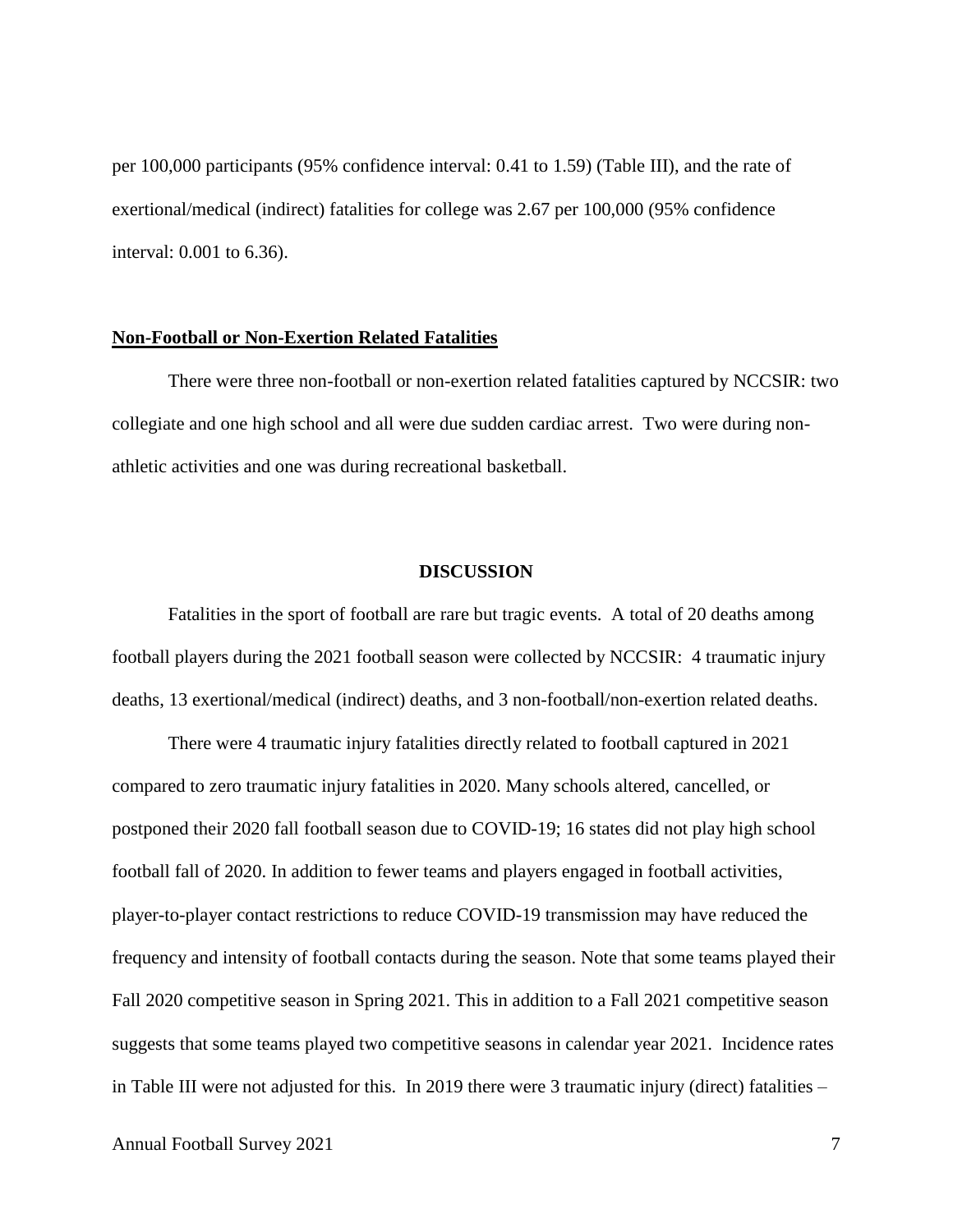all at the high school level and all catastrophic injuries to the brain which is fewer than the 4 traumatic injury (direct) fatalities in 2021 – all at the high school level and all catastrophic injuries to the brain. Even though the rate of *direct* traumatic injury fatal injuries is very low on a 100,000 participant basis, the majority occur during competition situations. It should be noted that practices outnumber the number of game exposures because there are typically five practice sessions for every one game and all players participate during practices. This current report illustrates a 48% decline in direct traumatic injury fatal events from 27 during 2012-2016 to 14 in 2017-2021 (FIGURE II). Roughly 80% of brain football-related fatalities from 1990 to 2010 occurred during competition (Boden et al. 2013) and the recent year's results continue this trend. In 2021, four high school football athletes died from catastrophic traumatic brain injuries. There has been no substantial change in the total number of direct traumatic injury-related deaths in football the past 10 years from 2012-2021 (41 deaths) compared to the previous 10 years from 2002-2011 (43 deaths). The past 10 years from 2012-2021, there were 3 direct traumatic injuryrelated deaths in college football compared to 5 deaths the previous 10 years from  $2002-2011 - a$ 40% reduction between the 2 periods. In contrast, the past 10 years from 2012-2021, there were 35 direct traumatic injury-related deaths in high school and middle school football compared to 29 deaths the previous 10 years from 2002-2011. This increase may represent improved reporting and capture of the events.

There were no fatal traumatic internal organ injuries captured in 2019-2021. Fatal traumatic internal organ injuries are rare (less than one per year captured by NCCSIR); from 1990-2010 NCCSIR recorded three fatal traumatic internal organ injuries in high school football (Boden et al. 2013).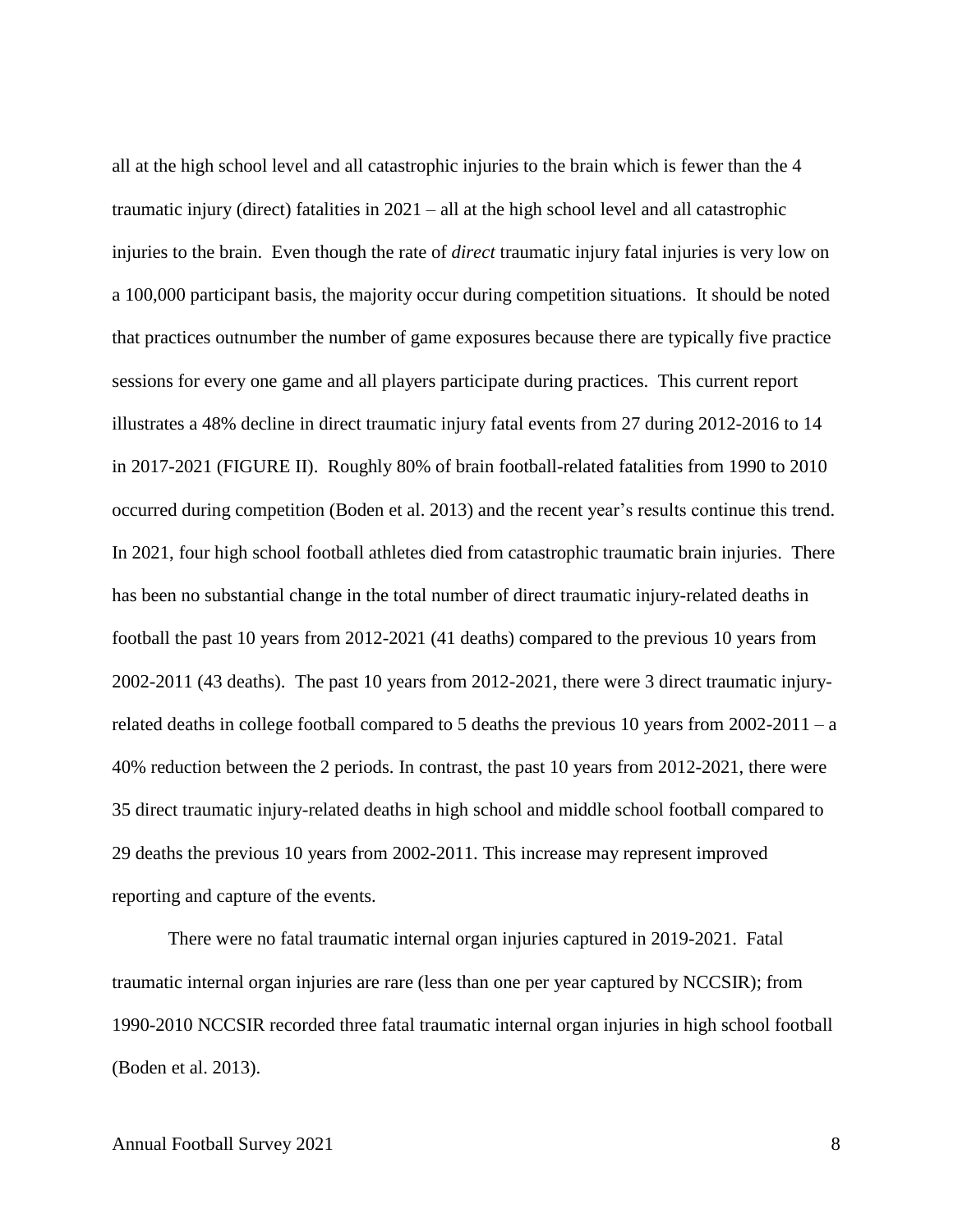The data illustrates the importance of injury event collection and the analysis of this data in making changes in the game of football that help reduce the incidence of serious injuries. This effort must be continued in order to keep these numbers low and to strive for the minimization of football fatalities.

Exertional/medical (indirect) fatalities have been in double figures on an annual basis for 13 of past 20 years (range 6-18 per year). Since 2000, exertional/medical (indirect) fatalities have outnumbered direct traumatic injury fatalities on average 4 to 1 (FIGURE II). There were three reported deaths due to heat stroke in 2021—exactly the same as 2020. Continued safety efforts surrounding practicing in hot weather are urgently needed to decrease this trend. Cardiac events (n=8) have been the primary cause of deaths due to exertion (indirect) which is consistent with published research (Harmon et al. 2011). In 2021 there were 8 cardiac-related deaths and 2 deaths due to exertional heat stroke at the high school level and at the college level 1 death due to exertional heat stroke and 1 death due to exertional sickling. The college football level has recorded three fatalities (2014, 2016, and 2021) due to complications of sickle cell trait since 2010 when regulations were adopted requiring the athlete know their sickle cell trait status and the publication of multiple best practice documents. Deaths associated with sickle cell trait in NCAA Division 1 football players has decreased 89% since the NCAA sickle cell trait testing policy was passed (Buchanan, et al. 2021). At the high school level, there were 10 exertional sickling deaths recorded from 1998-2018 (Boden, et al. 2021).

Beginning in 2014, NCCSIR has been collecting information on non-football/nonexertion related fatalities that are suspected to be cardiac-related in order to improve our understanding of the etiology of cardiac-related events and how to prevent sudden cardiac arrest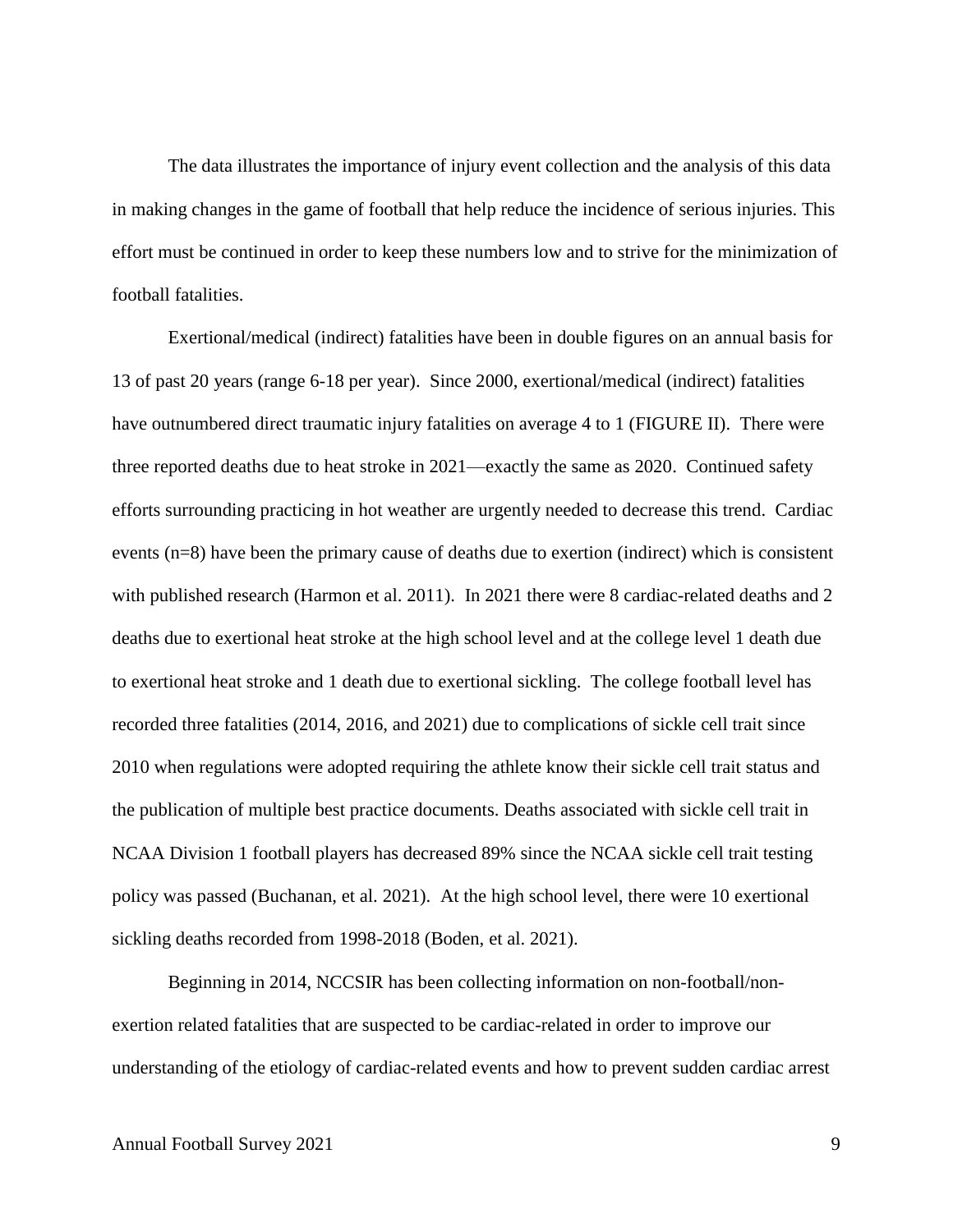in competitive athletes. NCCSIR captured 12 non-football/non-exertion related fatalities from 2017-2021. It is important to capture these events because in 2017 and 2018 it more than doubled the number of athletes that died due to cardiac-related causes within a calendar year (i.e. 6 during exertion plus 6 non-exertional for total of 12 cardiac events).

#### <span id="page-13-0"></span>**Head and Neck Injuries**

In 2021, all direct fatalities in football were the result of traumatic brain injuries (n=4). The 10-year period of 2006-2015 recorded 35 head and neck fatalities compared to when data collection began in 1931 (Table VIII and Figure I). There have been fewer than 10 head and neck fatalities per year for the past twenty-five years (Cantu & Mueller 2002; Boden et al. 2013). Rule changes beginning in the 1976 football season that eliminated the head and face as a primary and initial contact area for blocking and tackling were of utmost importance. The original 1976 rule defined spearing as "the intentional use of the helmet (including the face mask) in an attempt to punish an opponent." In 2005 "intentional" was dropped from the rule: "spearing is the use of the helmet (including the face mask) in an attempt to punish an opponent". A 2006 point of emphasis covered illegal helmet contact and defined spearing, face tackling, and butt blocking. Butt blocking, face tackling, and spearing were defined as "Helmet Contact – Illegal" to place more emphasis on risk-minimization concerns (NFHS Football Rules Book 2014). Examples of illegal helmet contact that could result in disqualification include illegal helmet contact against an opponent lying on the ground, illegal helmet contact against an opponent held up by other players, and illegal helmet-to-helmet contact against a defenseless opponent. In 2014 the NFHS further defined illegal contact to include "targeting" or "an act of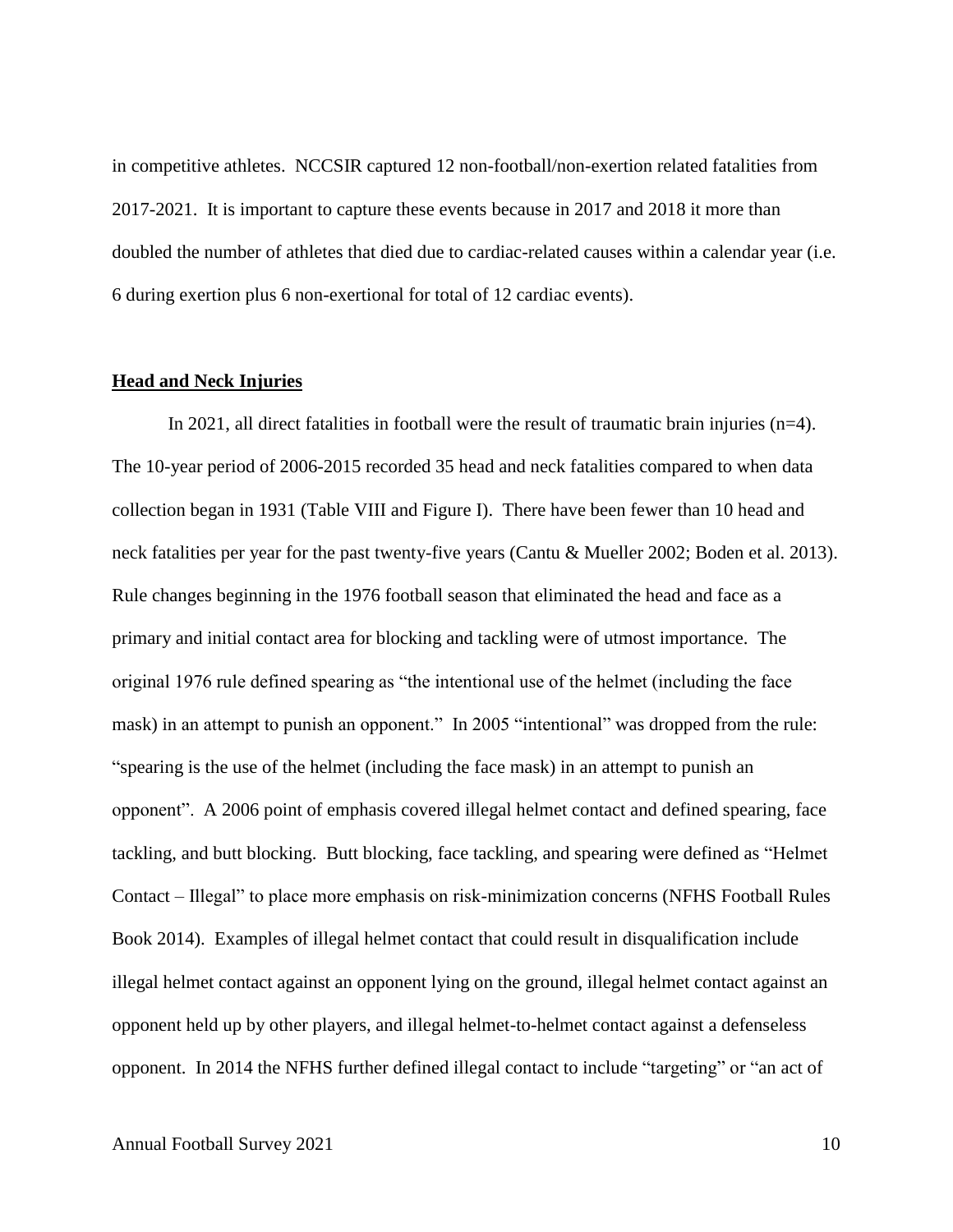taking aim and initiating contact to an opponent above the shoulders with the helmet, forearm, hand, fist, elbow or shoulders" (NFHS Football Rules Book 2014, rule 2-20-2, pg. 31). In 2015, spearing was further defined as "an act by any player who initiates contact against an opponent at the shoulders or below with the crown (top portion) of his helmet" (NFHS Football Rules Book 2015, rule 2-20-1c, pg. 31).

Head first/head down contact was identified as contributing to eight of the 28 deaths captured in high school and college football from 2005-2014 (Kucera et al. 2017). This emphasizes the importance of instruction in proper tackling techniques (both delivery and receipt of tackles) for all players, but particularly for running backs, linebackers, and defensive backs. Football is a collision sport played at high velocity, and players must act and react quickly. In such situations, new techniques might be difficult to deploy, resulting in players possibly reverting to past behaviors and reactions unless coaches routinely intervene to correct their technique (Kucera et al. 2017). Coaches who do not correct improper tackling and blocking techniques are placing their players at risk for permanent paralysis or death. Football officials who do not penalize players for this type of tackling and blocking are placing players at risk. This type of tackling and blocking technique was the direct cause of 36 football fatalities and 30 permanent paralysis injuries in 1968. Since 1960 most of the direct fatalities were the result of brain and neck injuries. Since 1990, 90% brain and cervical spine deaths have been brain injuries. Continuing to reduce head and neck injuries in the sport is paramount.

Another important effort has been and continues to be the improvement of football protective equipment. The helmet technical standard established by the National Operating Committee on Standards for Athletic Equipment (NOCSAE) was adopted by the NCAA in 1978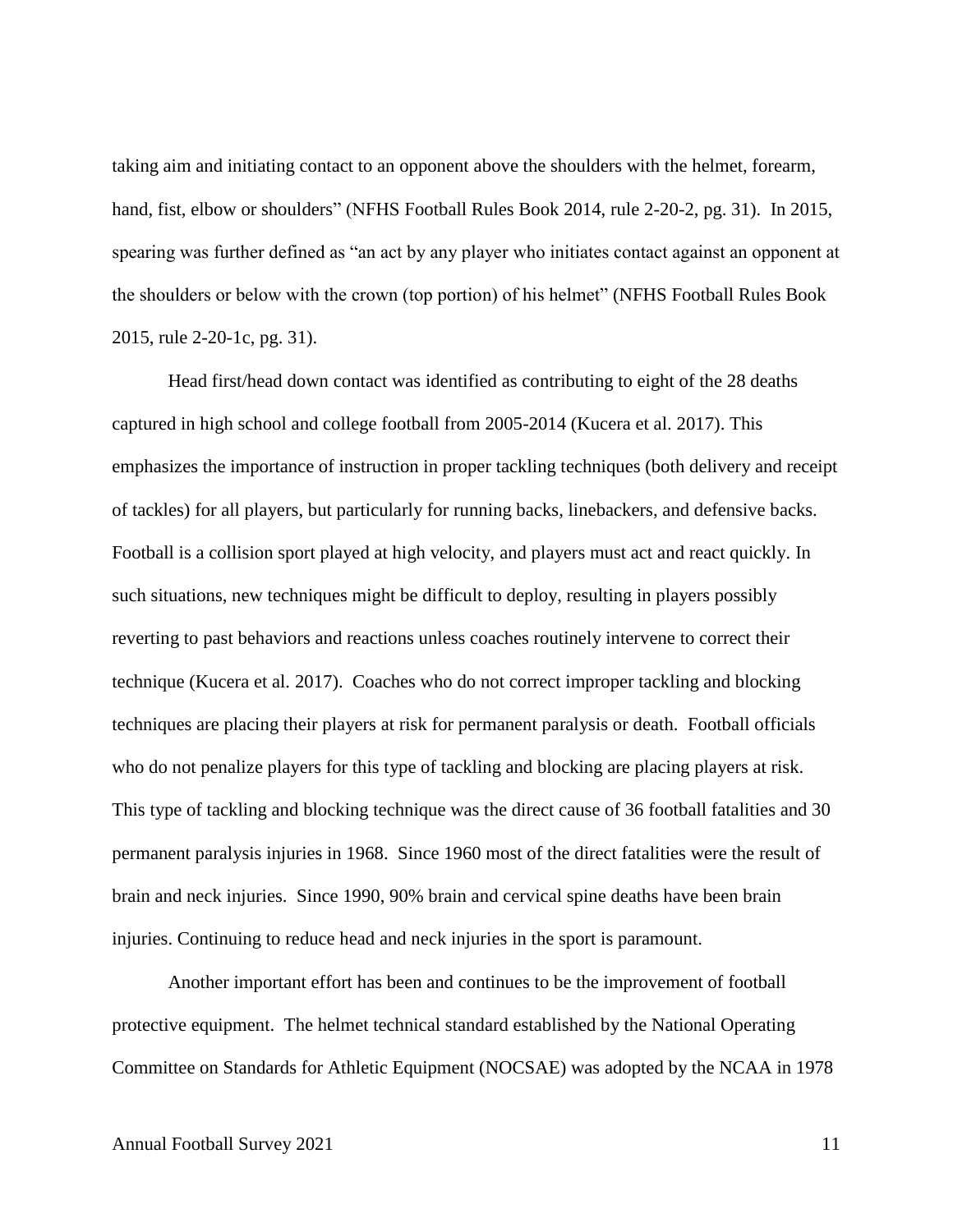and by the NFHS in 1980 and likely contributed to the decrease in football-related direct fatalities. Beginning in June 2018, all manufacturers of football helmets have to meet a new NOCSAE standard that includes rotational forces (maximum of 6,000 radians per second squared) if they are to be certified. This change was to address concussion risks. It is imperative that helmets be purchased, fitted, and properly reconditioned by manufacturer standards. Coaches should follow the manufacturer's recommendations for fitting, replacement, and reconditioning. In addition, helmets 10 years or older will not be reconditioned or returned to the team per the guidelines established by the NAERA (National Athletic Equipment Reconditioners Association). Manufacturers, coaches, athletic trainers, athletes, and physicians should continue their joint and individual efforts in preventing head and neck trauma.

The authors of this research report acknowledge that the current rules which limit the use of the head in blocking and tackling, coaches teaching the proper fundamentals of blocking and tackling, the helmet technical standard established by NOCSAE, excellent player physical conditioning, proper medical intervention and care, and an independent data collection system have played a significant role in reducing fatalities and serious brain and neck injuries in football. However, the football community should continue to strive even more to reduce the number of head and neck injuries.

Several suggestions for reducing, identifying, and managing head and neck injuries are as follows:

1. **Conditioning:** Athletes must be given proper conditioning exercises that will strengthen bodies to withstand the workloads and energy expenditure throughout the game given their positions and time played. Strengthening their necks in order to hold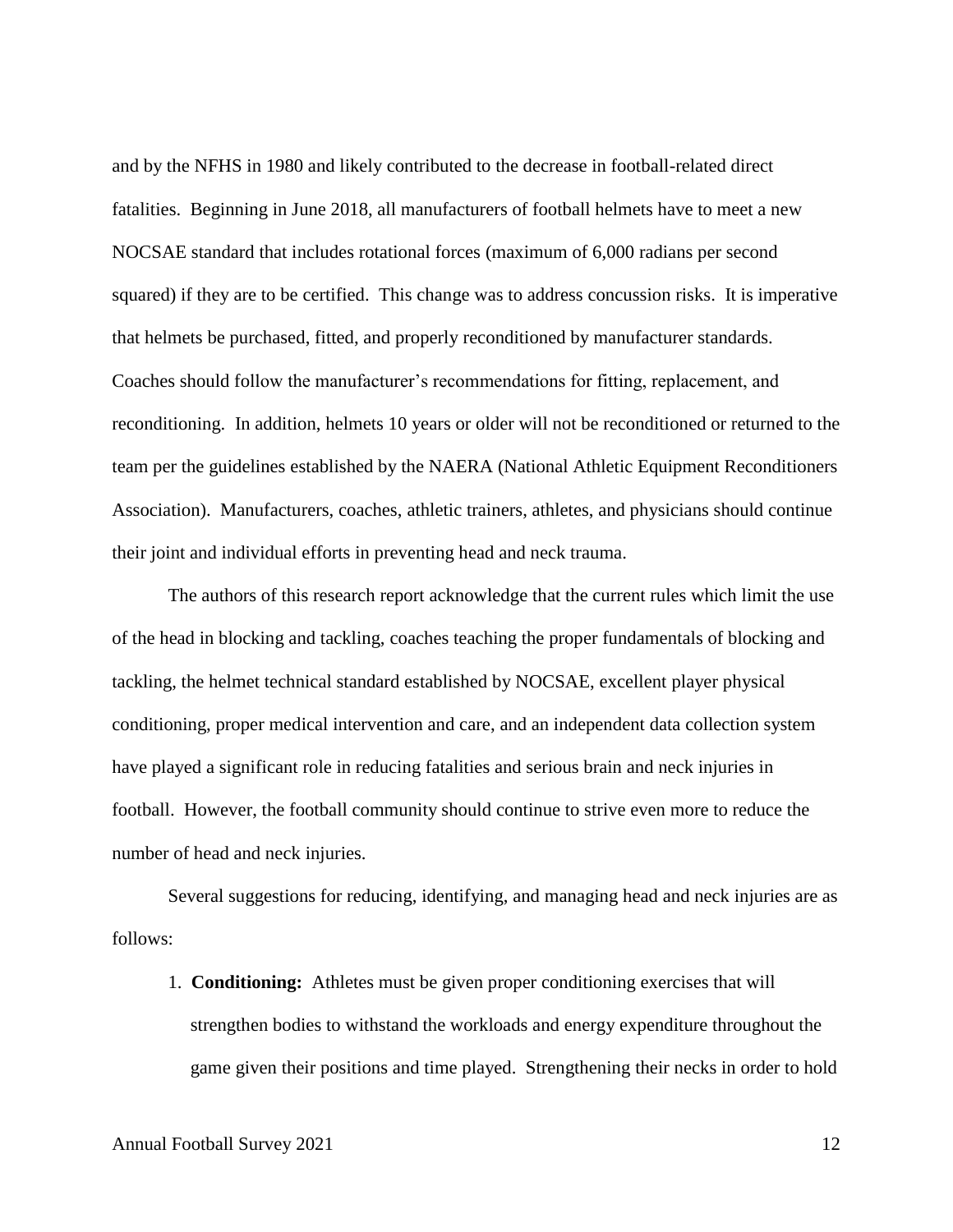their heads in proper position when tackling and to absorb impact energy to control head movement is important. Players should also have appropriate flexibility and range of motion of the shoulder and neck complex. These preparatory activities can provide the athlete with the ability sustain good tackling and athletic skills throughout the game situations.

- 2. **Skills:** Coaches should teach and drill the athletes in the proper execution of the fundamental skills, particularly blocking and tackling. Players should keep their head up while tacking and running with the ball. Contact should never be initiated with the top or crown of the head/helmet. Initial contact should never be made with the head/helmet or face mask. Research is needed to analyze the mechanisms of impacts during competitions that lead to fatal and catastrophic events.
- **3. Rules:** Rules are in place to protect defenseless players, the tackler initiating contact, and the ball carrier. Coaches and game officials should discourage the players from using their helmets in initiating contact when blocking and tackling. The rules prohibiting spearing should be enforced in practice and in games. The players should be taught and held accountable through the rules of play, film sessions, and on the practice field to respect the helmet as a protective device and that the helmet should not be used to initiate contact or as a weapon.
- 4. **Equipment:** All coaches, equipment managers, athletic trainers, and physicians should take special care to see that players equipment is properly fitted, particularly the helmet. Players should be educated about the use and care of the helmet and other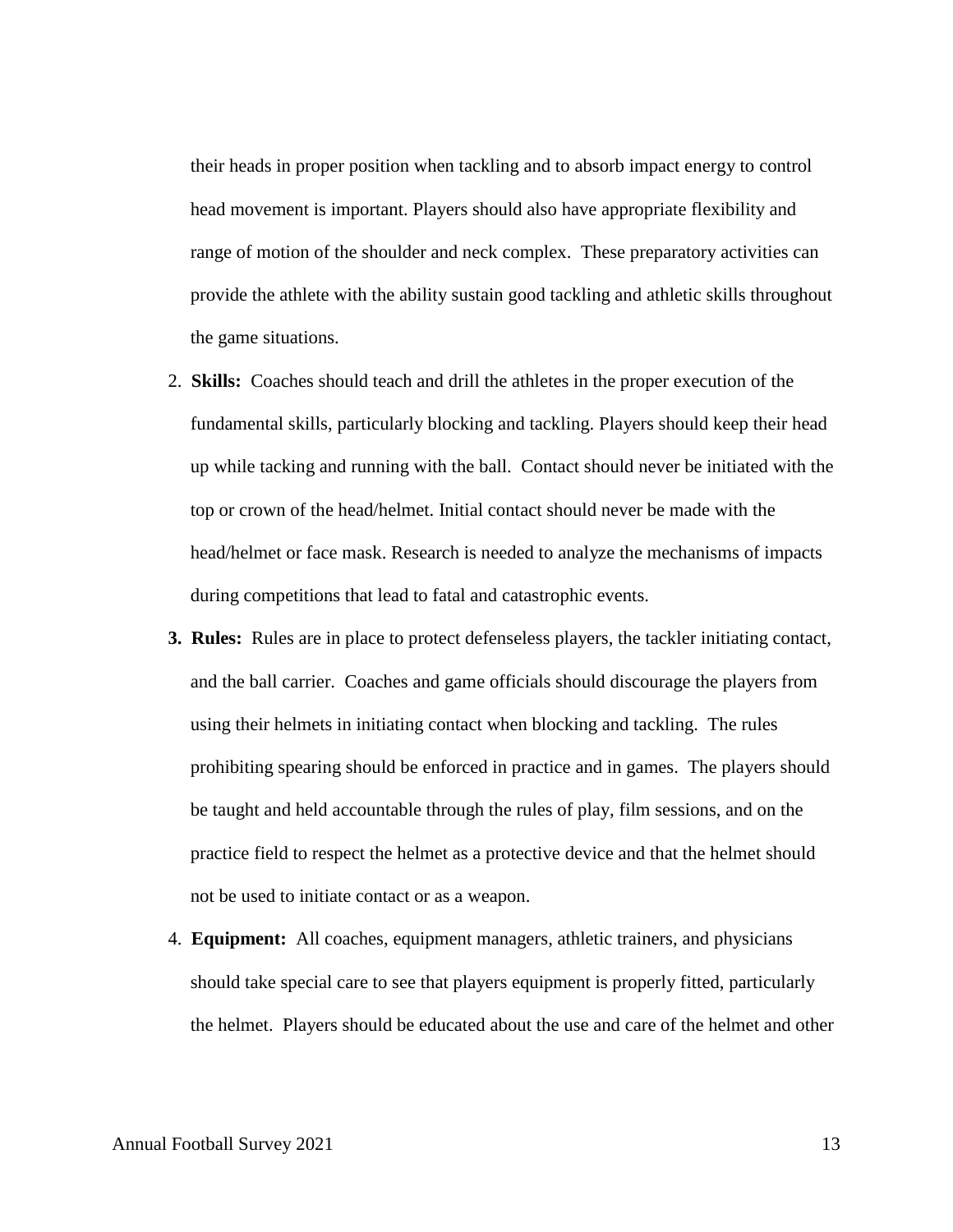protective equipment and adhere to proper fit guidelines and proper use as outlined by the manufacturer.

- 5. **Limiting Contact**: Recently national and state high school associations have recommended limiting both the frequency and duration of full contact in football practices (NFHS 2014). As of 2016 a total of 44 state high school associations had enacted policies to limit some full-contact football practices (Concussion Legacy Foundation, 2016). Recent research noted a 57% decrease in high school football concussion rates during practice after state athletic association contact limit restrictions were adopted (Pfaller, et al. 2019). Similarly, higher concussion rates were observed during preseason and during fully padded, live contact practices in college football supporting reduced contact as a means to reduce concussions (McCrea, et al. 2021; Wasserman, et al. 2020).
- 6. **Brain Injury and Concussion:** A brain injury, including concussions, can be caused either by a direct blow to the head, face, neck or elsewhere on the body with an impulsive force transmitted to the head. This sudden impact or movement of the brain can cause stretching and tearing of brain cells, damaging the cells and create chemical changes in the brain.
- a. Signs & Symptoms: When a player has experienced or shown signs and symptoms of head trauma (such as a change in the athlete's behavior, thinking, or physical functioning), they should receive immediate medical attention from an appropriate medical provider and should not be allowed to return to practice or game without an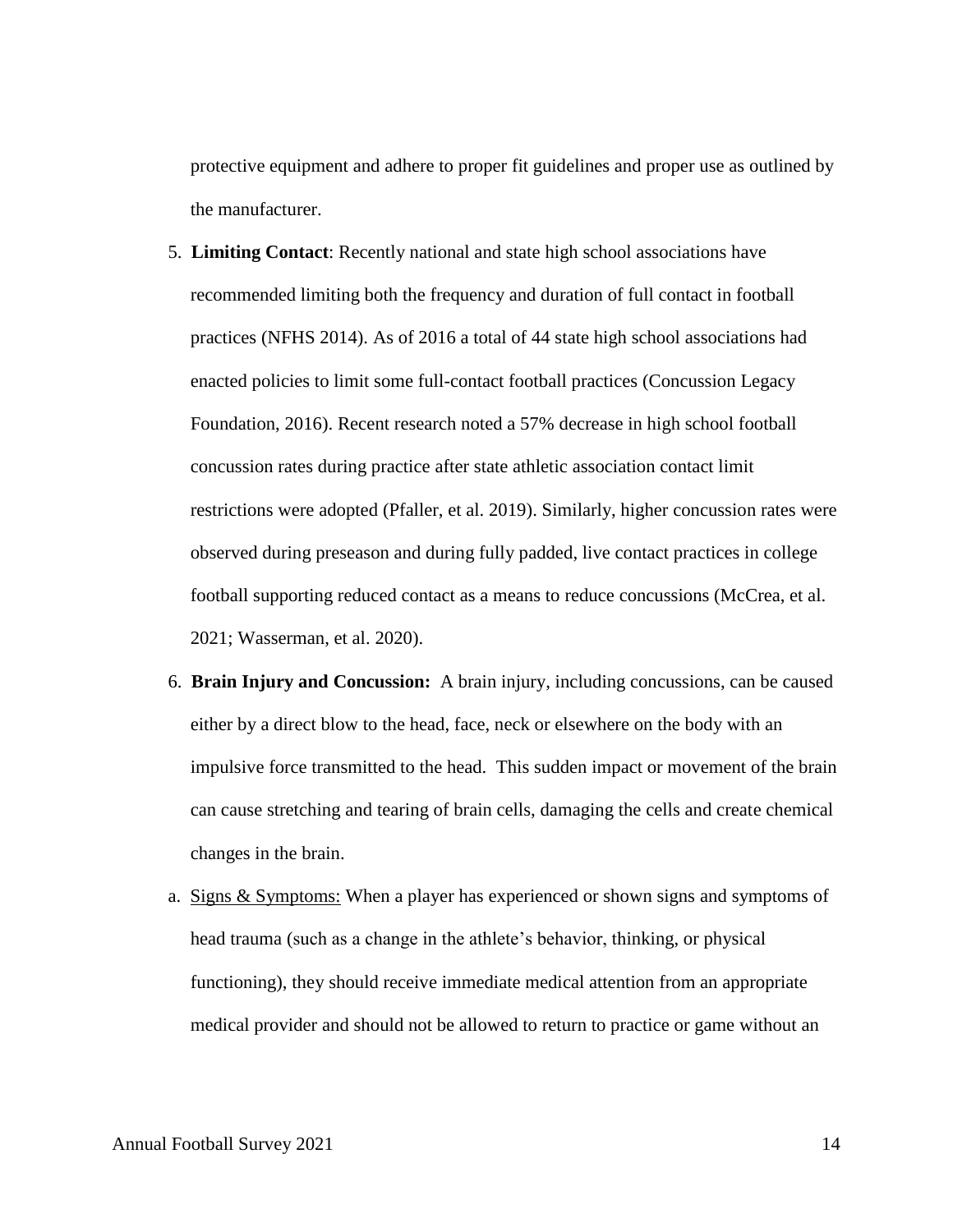evaluation by an appropriate medical provider and permission from a physician if diagnosed with a brain injury.

b. Reporting & Care: Some cases associated with brain trauma reported that players complained of symptoms or had a previous concussion prior to their deaths. The team physician, athletic trainer, or coach should ensure players understand signs and symptoms of concussion and brain trauma. Players should also be encouraged to inform the team physician, athletic trainer, or coach if they are experiencing any of the signs or symptoms of brain trauma outlined by the CDC.

HEADS UP ON CONCUSSION IN SPORTS:

*Information for Parents, Coaches, and School & Sports Professionals.* Available at:<http://www.cdc.gov/headsup/index.html>

- c. Management & Return to Play: Medical staff must have the unchallengeable authority to assess and make medical decisions for head injuries. Coaches should never make the decision whether a player has a concussion or return the player back to a game or active participation in a practice if that player is experiencing signs or symptoms of brain trauma. In rare cases, an athlete who has not recovered from a concussion and returned to play and receives another severe hit can experience second impact syndrome.
- d. Policies: All athletes and athletic personnel should follow the state, NFHS, NCAA, or NFL policies related to concussion prevention, identification, management, and return to play depending on their level of play. See the following CDC resource for a list of states with concussion policies: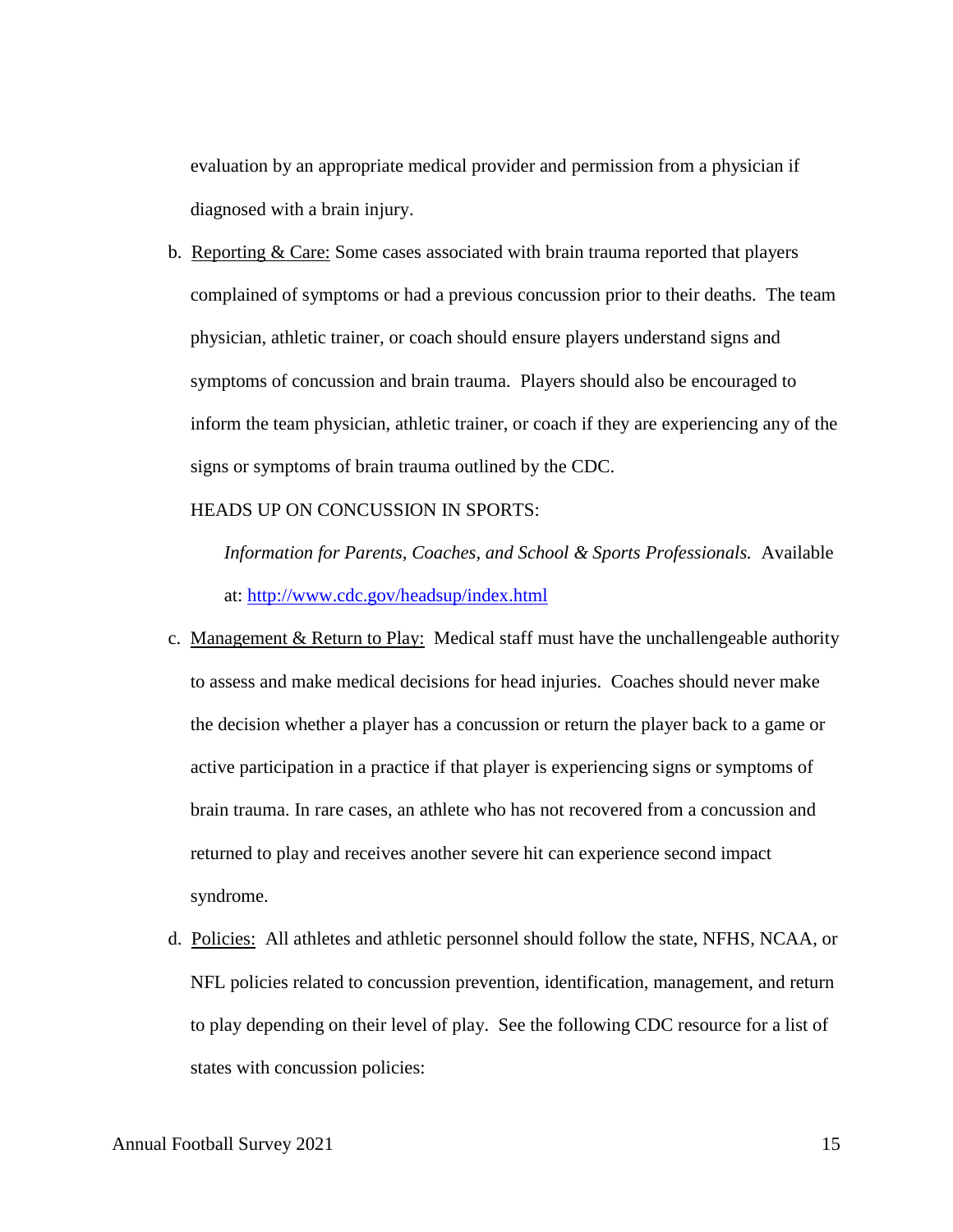#### GET A HEADS UP ON CONCUSSION IN SPORTS POLICIES:

*Information for Parents, Coaches, and School & Sports Professionals.* Available at:<http://www.cdc.gov/headsup/policy/index.html>

For the most up to date information on concussion management please refer to the updated Consensus Statement on Concussion in Sport: the 5<sup>th</sup> International Conference on Concussion in Sport held in Berlin, October of 2016 (McCrory et al. 2017 available at: [http://bjsm.bmj.com/content/51/11\)](http://bjsm.bmj.com/content/51/11).

Over the last decade, sport governing bodies have adopted new or modified playing rules for football to protect defenseless players, remove targeting from the game, eliminate dangerous play, and stoppage of play for injured players to ensure medical care can be accessed for injuries. In addition, these same governing bodies have published best practices for prevention, recognition, management and return to play for athletes with suspected concussion, spine and brain injuries. Member institutions of these organizations should implement these best practices.

NFHS rules changes affecting risk, (1982-2021). Available at:

https://www.nfhs.org/media/4860165/1982-2021-nfhs-risk-minimization-rules-final-9- 8-21.pdf

NCAA rules for football are available at: [https://www.dfoa.com/wp](https://www.dfoa.com/wp-content/uploads/2021/07/2021-NCAA-FB-Rulebook.pdf)[content/uploads/2021/07/2021-NCAA-FB-Rulebook.pdf](https://www.dfoa.com/wp-content/uploads/2021/07/2021-NCAA-FB-Rulebook.pdf) NCAA Football Practice Guidelines: Year-Round Football Practice Contact

Guidelines [\(http://www.ncaa.org/health-and-safety/football-practice-guidelines\)](http://www.ncaa.org/health-and-safety/football-practice-guidelines). *The*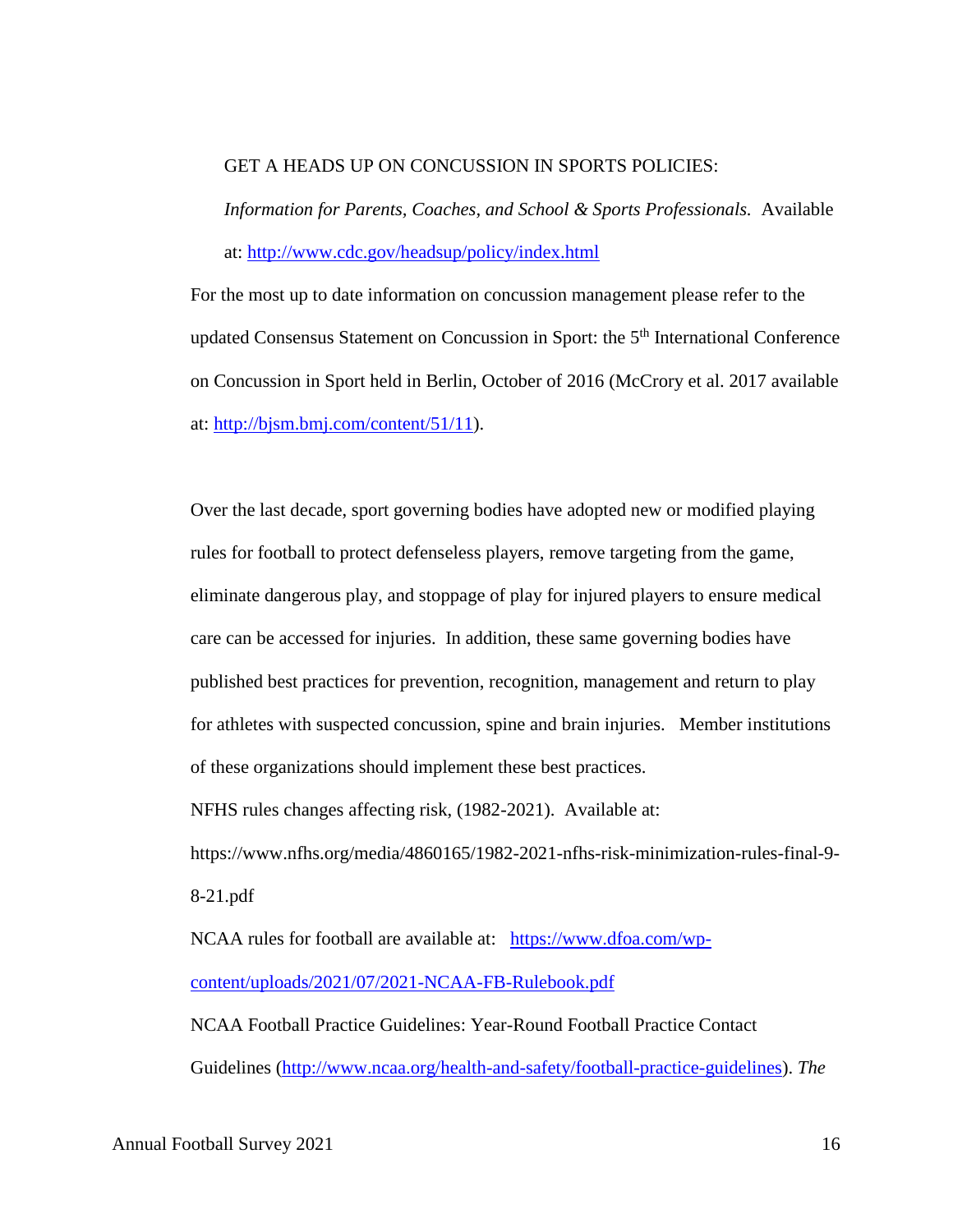*Safety in College Football Summit*. Inter-association consensus guidelines for three paramount safety issues in collegiate athletics:

- 1. Independent medical care in the collegiate setting
- 2. Concussion diagnosis and management
- 3. Football practice contact.

NFL timeline of rule changes related to health and safety. Available at: <http://static.nfl.com/static/content/public/photo/2015/11/12/0ap3000000578872.pdf>

#### <span id="page-20-0"></span>**Exertional Heat Stroke**

A continuous effort should be made to eliminate exertional heat stroke deaths associated with football. Between 1931 and 1959 there were five cases of exertional heat stroke death reported. However, these events were not routinely monitored during this period. From 1960 through 2021 there have been 155 exertional heat stroke cases that resulted in death (Table IV). Authors believe that exertional heat stroke deaths are preventable with the proper precautions, early recognition and emergency management. Since 1996, 68 football players have died from exertional heat stroke (50 high school, 13 college, 2 professional, 2 organized youth, and 1 middle school). During the most recent five-year period from 2017-2021, there was an average of 2.4 exertional heat stoke deaths per year up from 1.4 per year during the previous five-year period 2012-2016. This increase supports urgent efforts to educate coaches, school administrators, medical providers, players, and parents concerning the proper procedures and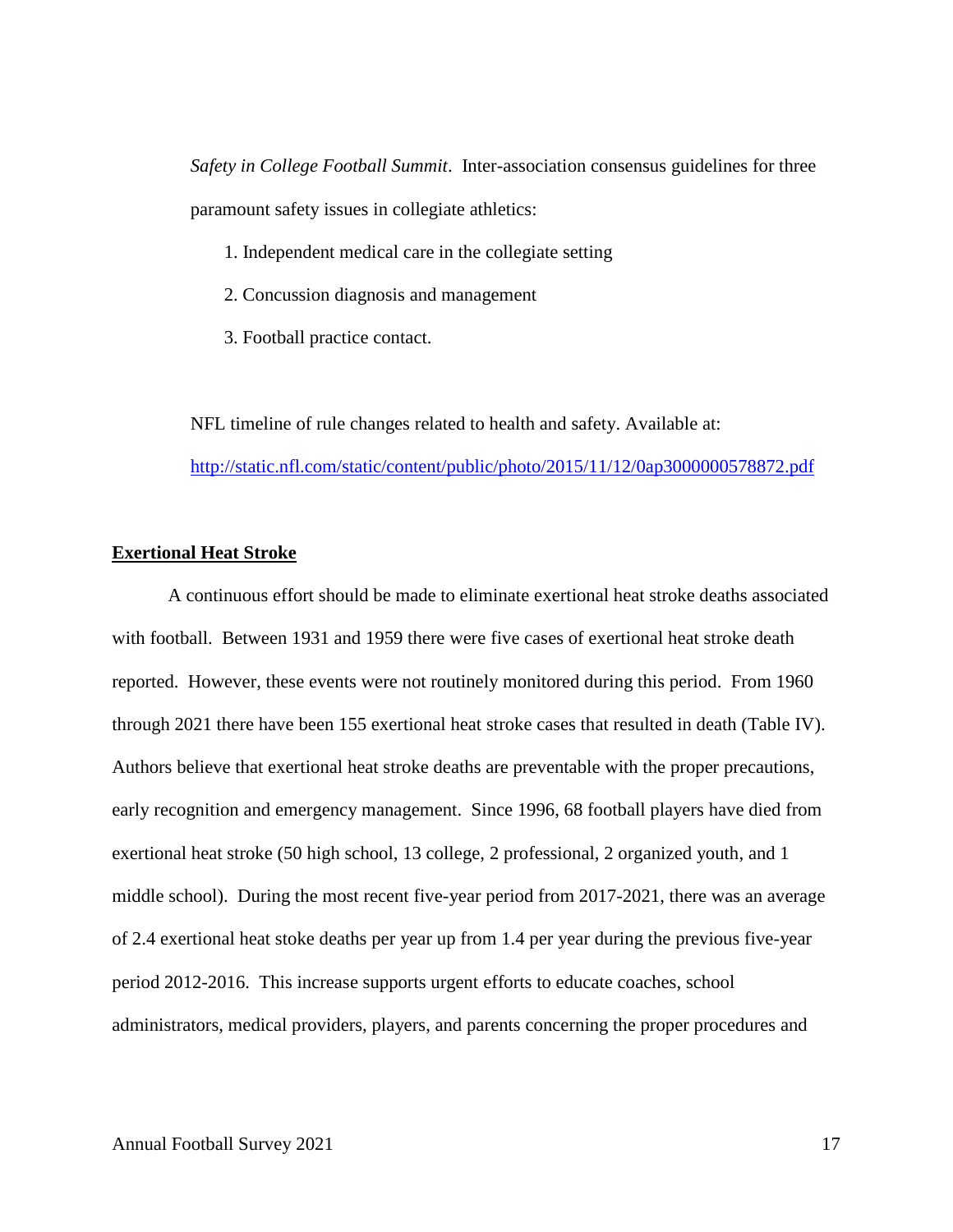precautions when practicing or playing in the heat. **Comparing the most recent 2 five-year periods:**

- **5 of 11 exertional heat stroke deaths during conditioning sessions in 2017-2021 compared to 2 of 7 during conditioning sessions in 2012-2016**
- **9 of 11 exertional heat stroke deaths among lineman positions in 2017-2021 compared to 6 of 7 among lineman positions in 2012-2016.**

**This highlights the urgent need for appropriate oversight and monitoring of conditioning sessions and additional precautions for lineman positions.** In a recent position statement the NCAA outlined recommendations for conditioning sessions that include: transition periods, acclimatization, conditioning session activities are evidence-based, monitored and approved by credentialed strength and conditioning professionals or the head coach, performed in locations defined in the emergency action plan, and modifiable in hazardous environmental conditions (Parsons, et al. 2020) (direct link to report:

https://ncaaorg.s3.amazonaws.com/ssi/injury\_prev/SSI\_PreventingCatastrophicInjuryBooklet.pd f). It is important to note that in addition to the seven exertional heat stroke deaths the last three years, there were two deaths in 2015 and one in 2019 that were a result of athletes *overhydrating* in order to prevent heat-related issues. Prevention messages must go beyond hydrating but emphasize how to properly hydrate, how to acclimate to the environment, how to acclimate to the addition of equipment, and achieve the appropriate fitness baseline for the intended rigors of practice.

Heat stroke and heat exhaustion are prevented by careful control of various factors in the conditioning program of the athlete. The NATA has a heat illness position statement on their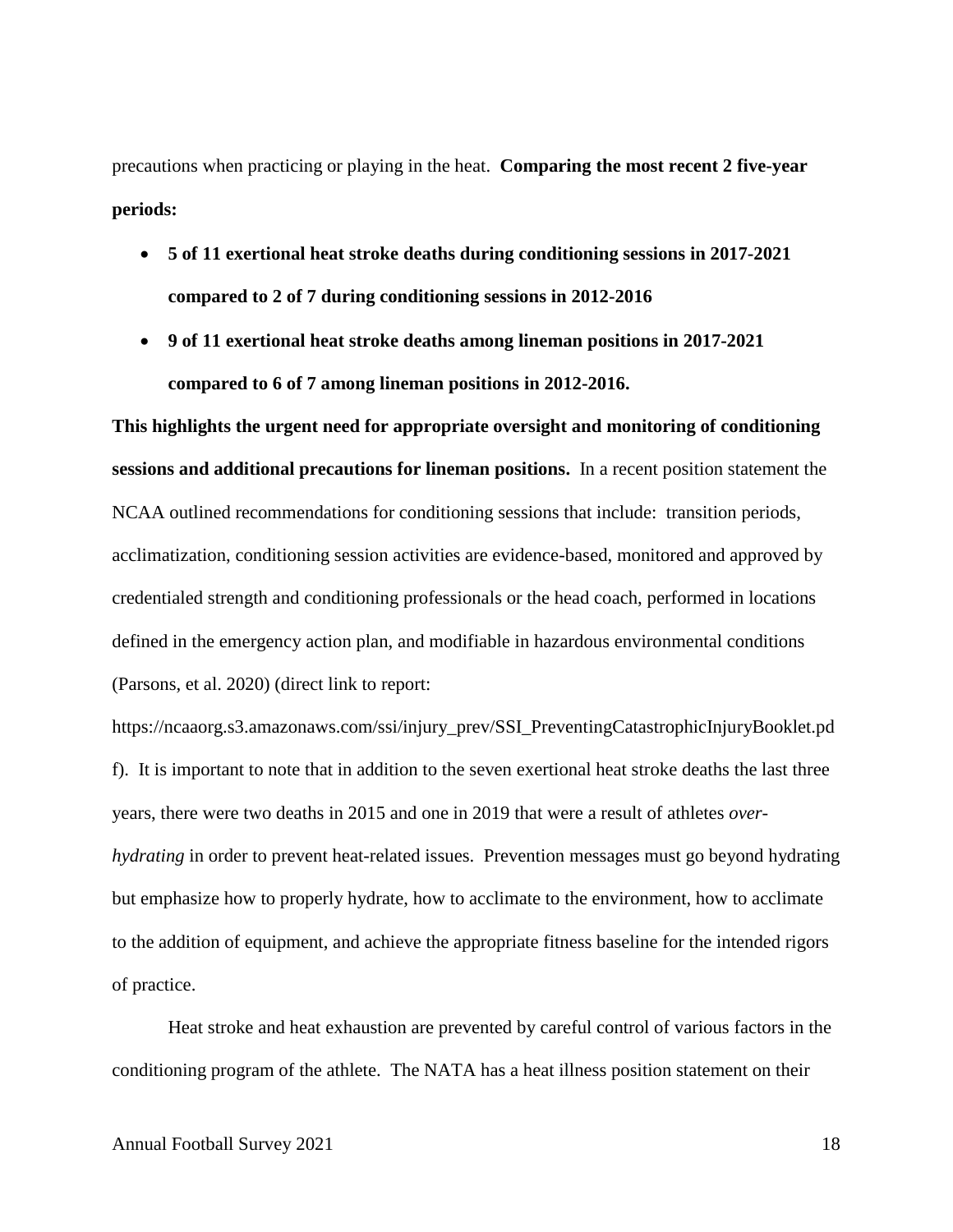web site with recommendations for prevention [\(http://natajournals.org/doi/pdf/10.4085/1062-](http://natajournals.org/doi/pdf/10.4085/1062-6050-50.9.07) [6050-50.9.07;](http://natajournals.org/doi/pdf/10.4085/1062-6050-50.9.07) Casa et al., 2015). When football activity is carried on in hot weather, the following suggestions and precautions should be taken:

- 1. **Pre-Participation Physicals:** Each athlete should have a complete physical examination with a medical history and an annual health history update. History of previous heat illness, general illness, sickle cell trait, supplements, medications, and type of training activities before organized practice begins should be included.
- 2. **Acclimatization:** Acclimatize athletes to increasing exercise intensity, equipment, and hot/humid environments gradually by providing progressive practice sessions for the first fourteen days of football preseason and any other subsequent practice in hot or humid days. States and governing bodies have rules pertaining to when full football uniforms may be worn. See recent NCAA statement on preventing sudden death in sport for acclimatization recommendations:

https://ncaaorg.s3.amazonaws.com/ssi/injury\_prev/SSI\_PreventingCatastrophicInjury Booklet.pdf

3. **Monitoring Environmental Conditions:** Know both the temperature and the humidity since it is more difficult for the body to cool itself in high humidity. Anytime the wet-bulb temperature is over 82 degrees Fahrenheit (28 degrees Celsius) suggests that careful control of all activity should be undertaken. Additional precautions should be taken when wearing protective equipment. The ACSM, NATA, NFHS, and NCAA have all published guidelines for conducting athletic activities in hot and humid environments.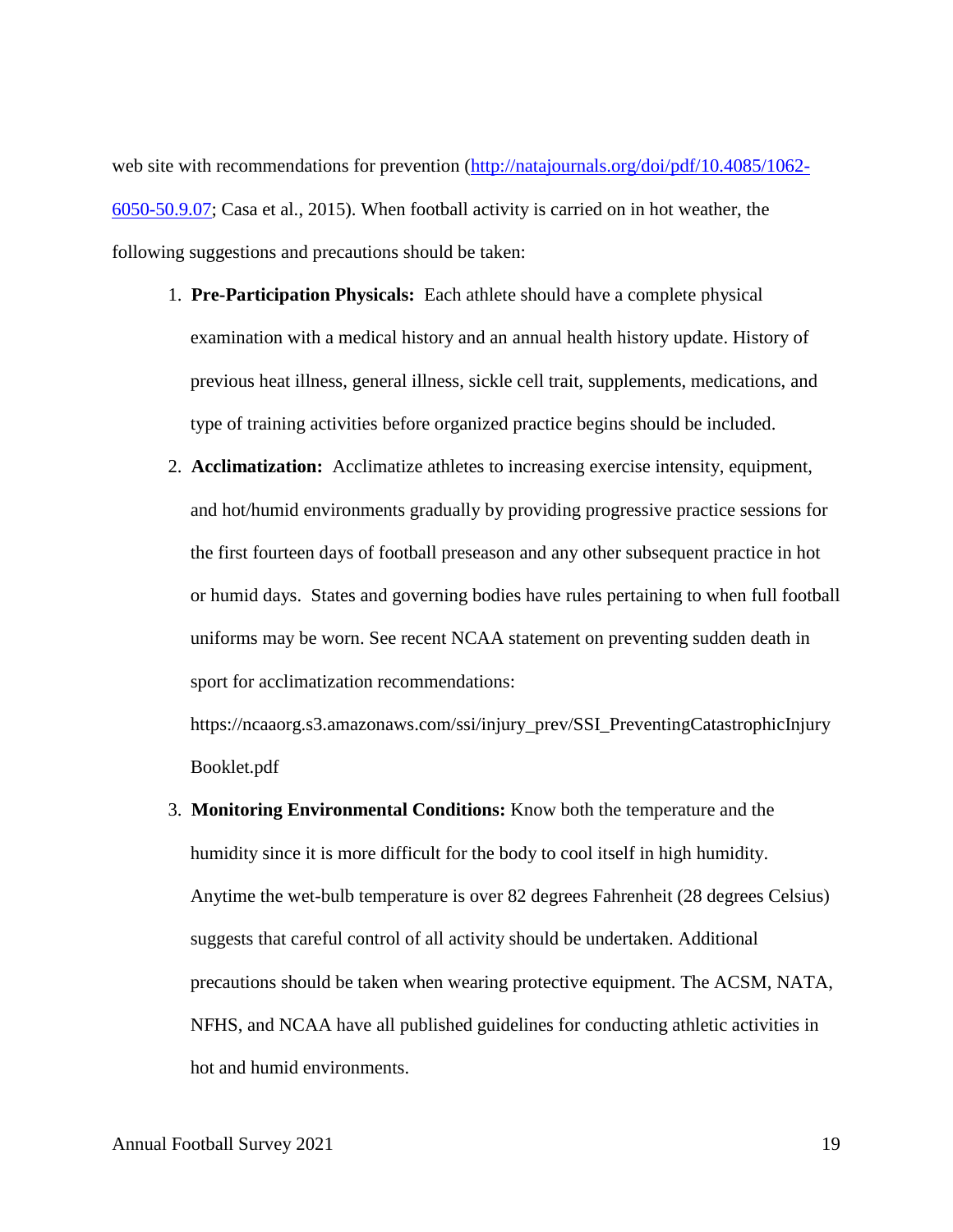- 4. **Adjust Activity Levels:** The intensity of exercise is the leading factor that can increase core body temperature higher and faster than any other. Adjusting activity level and providing frequent rest periods can minimize the risk of heat illness in football. Minimize multiple practice sessions during the same day and allow at least three hours of recovery between sessions. Rest during workouts in cool, shaded areas with some air movement and remove helmets and loosen or remove jerseys.
- 5. **Hydration:** Fluids should be readily available and consumed to aid in the body's ability to regulate itself and reduce the impact of heat stress in practice and games. Players should have water available and be encouraged to drink to minimize dehydration throughout a practice session. Athletes should drink water before, during, and after practice. Athletes are also encouraged to weigh in before and after exercise to establish individualized hydration plan to prevent excess dehydration and overdrinking. Sports drinks that contain sodium (salt) and potassium can be consumed to replace electrolytes lost during activity.
- 7. **Monitor Athletes:** Athletes should weigh each day before and after practice and weight charts checked in order to treat the athlete who loses excessive weight each day. Generally, athlete should return to their previous day's weight before practicing.
- 8. **Clothing & Equipment:** Clothing is important and a player should wear moisture wicking apparel to dissipate heat. Never use rubberized clothing or sweat suits.
- 9. **Identify At-Risk:** Some athletes are more susceptible to heat injury. These individuals are not accustomed to physical activity in the heat, may be overweight, ill with a fever or other medical condition, and may be the eager athlete who constantly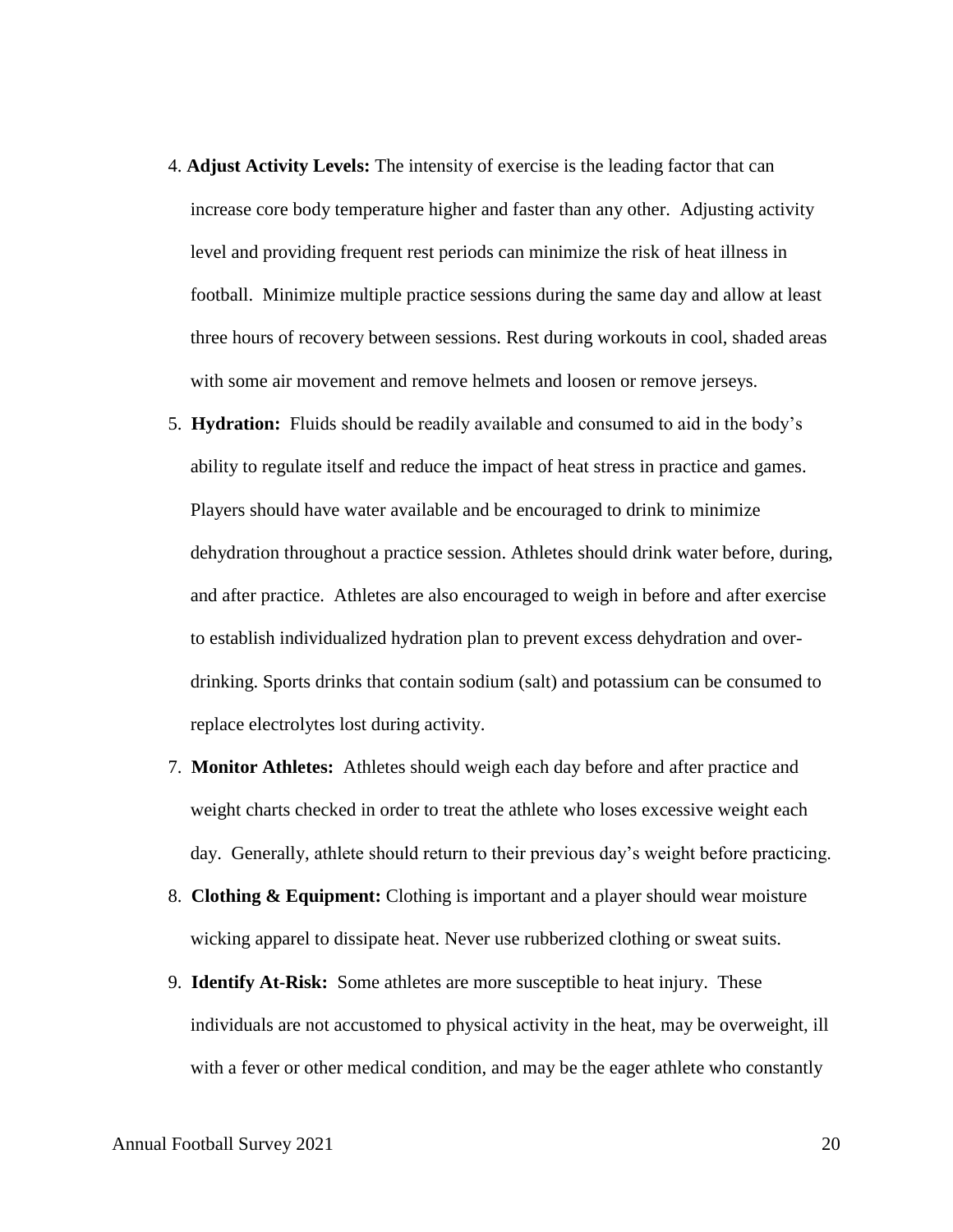competes at his maximum capacity without heeding warning signs. Athletes with previous heat problems should be monitored.

10. **Emergency Action Plan:** Sports teams should have written emergency procedures in place, all personnel should have copies, and procedures should be reviewed annually. The CDC has guidelines and templates for these plans [\(http://www.cdc.gov/niosh/docs/2004-101/emrgact/emrgact1.html\)](http://www.cdc.gov/niosh/docs/2004-101/emrgact/emrgact1.html). NCAA and the NFHS have guidelines for these plans at the following websites: https://www.nfhs.org/media/1014745/nfhs-heat-acclimatization-final-april-2018.pdf and [www.ncaa.org.](http://www.ncaa.org/)

#### 11. **Heat Illness:**

- a. Signs & Symptoms: It is important to observe for signs of heat illness. Some trouble signs are nausea, incoherence, fatigue, weakness, vomiting, cramps, weak rapid pulse, flushed appearance, visual disturbances, and unsteadiness. Exertional heat stroke victims, contrary to popular belief, may sweat profusely as athletes are exercising. If heat illness is suspected, seek immediate medical service.
- b. Recognition  $& Care: Coaches, athletic trainers, and players should refer to the$ multiple published best practices by the NATA, American College of Sports Medicine (ACSM), NFHS, and NCAA on preventing and managing heat illness. Emergency action plans should be activated. First aid should include removal from activity, taking off all equipment and placing the student-athlete in a cool, shaded environment. Fluids should be given orally. Core temperature and vital signs should be serially assessed. The student-athlete should be cooled by ice immersion and ice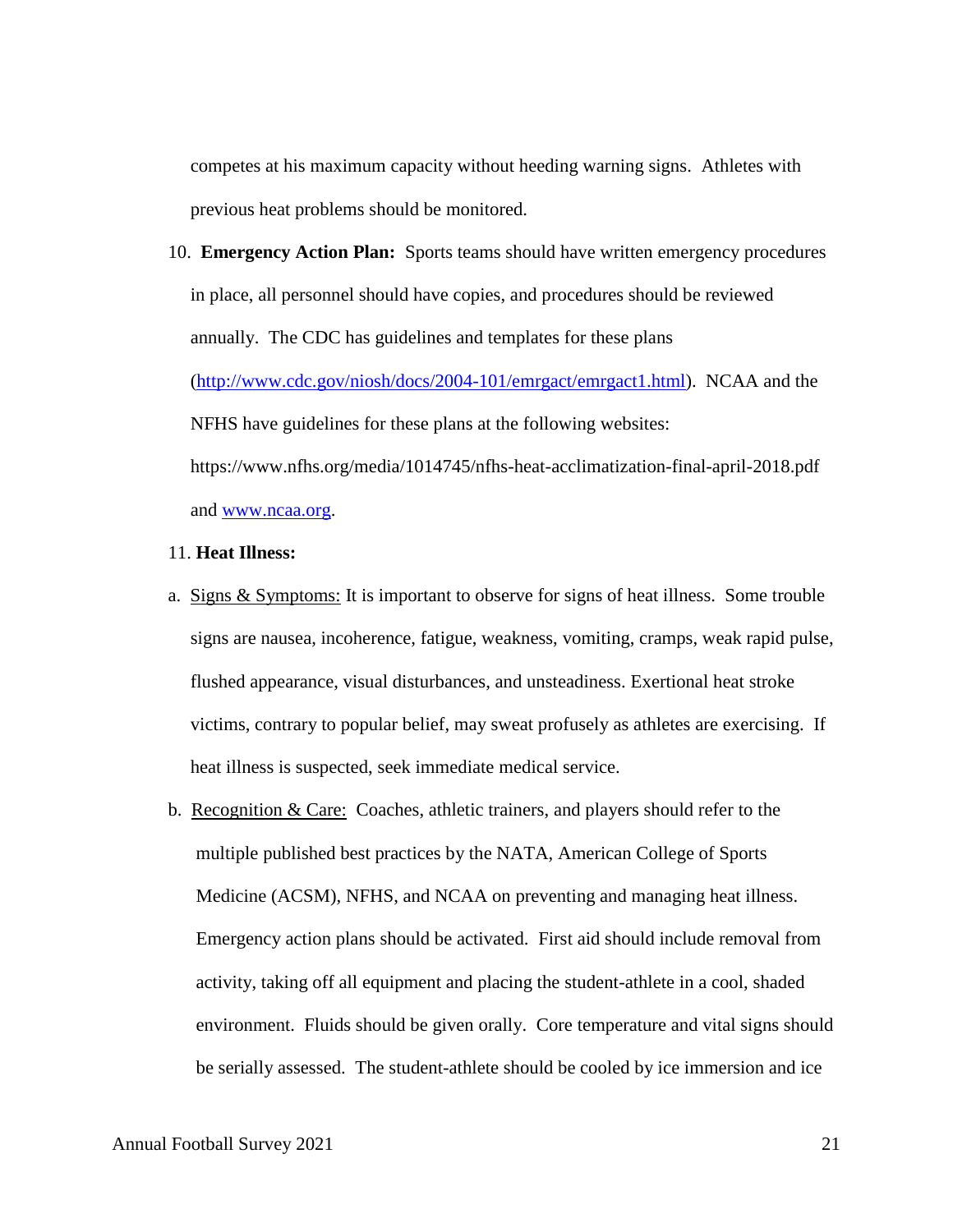towels. Use of IV fluid replacement should be determined by a physician. Some schools have plastic outdoor tubs or swim pools filled with ice water available at practice facilities in hot and humid environments. Tarp-Assisted Cooling with Oscillation (TACO) cooling method is a low-cost evidence-informed practice alternative to cooling tubs (Luhring, et al. 2016). Best practices emphasize core temperature measured rectally as most reliable measure of core body temperature. Reducing core temperature and minimizing the duration of hyperthermia is essential in reducing the risk of potential organ damage or death (i.e., "Cool First, Transport Second") (Casa et al. 2015).

#### **RECOMMENDATIONS**

<span id="page-25-0"></span>Specific recommendations resulting from the 2021 survey data are as follows:

- 1. Mandatory medical examinations and medical history should be passed before allowing an athlete to participate in football. The NCAA requires a thorough medical examination when the athlete first enters the college athletic program and an annual health history update with use of referral exams when warranted. If the physician or coach has any questions about the athlete's readiness to participate, the athlete should not be allowed to play. High school coaches should follow the recommendations set by their State High School Association. Most state associations require the use of their own medical examination form.
- 2. All personnel involved with training football athletes should emphasize proper, gradual, and sport-specific physical conditioning.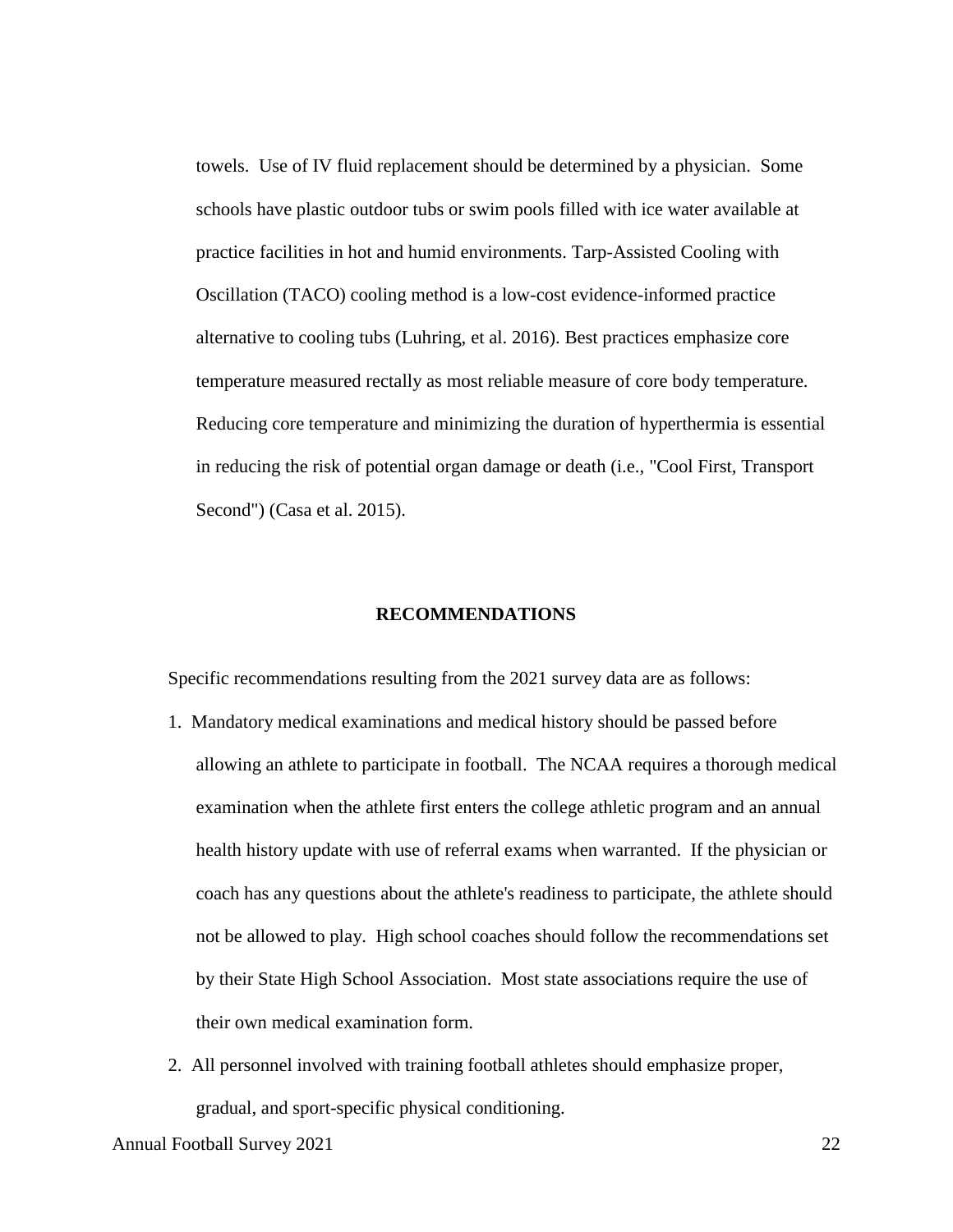- 3. Emergency measures must be in place for all games and practice sessions. Whenever possible certified athletic trainers should be present for all football practices and games. Physicians should be onsite or accessible for all practices and onsite for all games.
- 4. All personnel associated with football participation should be cognizant of the safety measures related to physical activity in hot weather.
- 5. Each institution should strive to have access to a certified athletic trainer.
- 6. All individuals, groups and organizations interested in sport safety should continue their efforts and collaborations to ensure the safety of football for all participants.
- 7. There should be strict enforcement of game rules, and administrative regulations should be enforced to protect the health of the athlete. Coaches and school officials must support the game officials in their conduct of the athletic contests.
- 8. There should be a renewed emphasis on employing well-trained athletic personnel, providing excellent facilities, and securing the safest and best equipment possible.
- 9. There should be continued research concerning the safety of football players in practice and games (rules, facilities, equipment, etc.).
- 10. Coaches should continue to teach and emphasize the proper fundamentals of blocking and tackling to help reduce brain and neck fatalities. KEEP THE HEAD OUT OF FOOTBALL.
- 11. Strict enforcement of the rules of the game by both coaches and game officials will help reduce serious injuries. Be aware of the 2005 rule change to the 1976 definition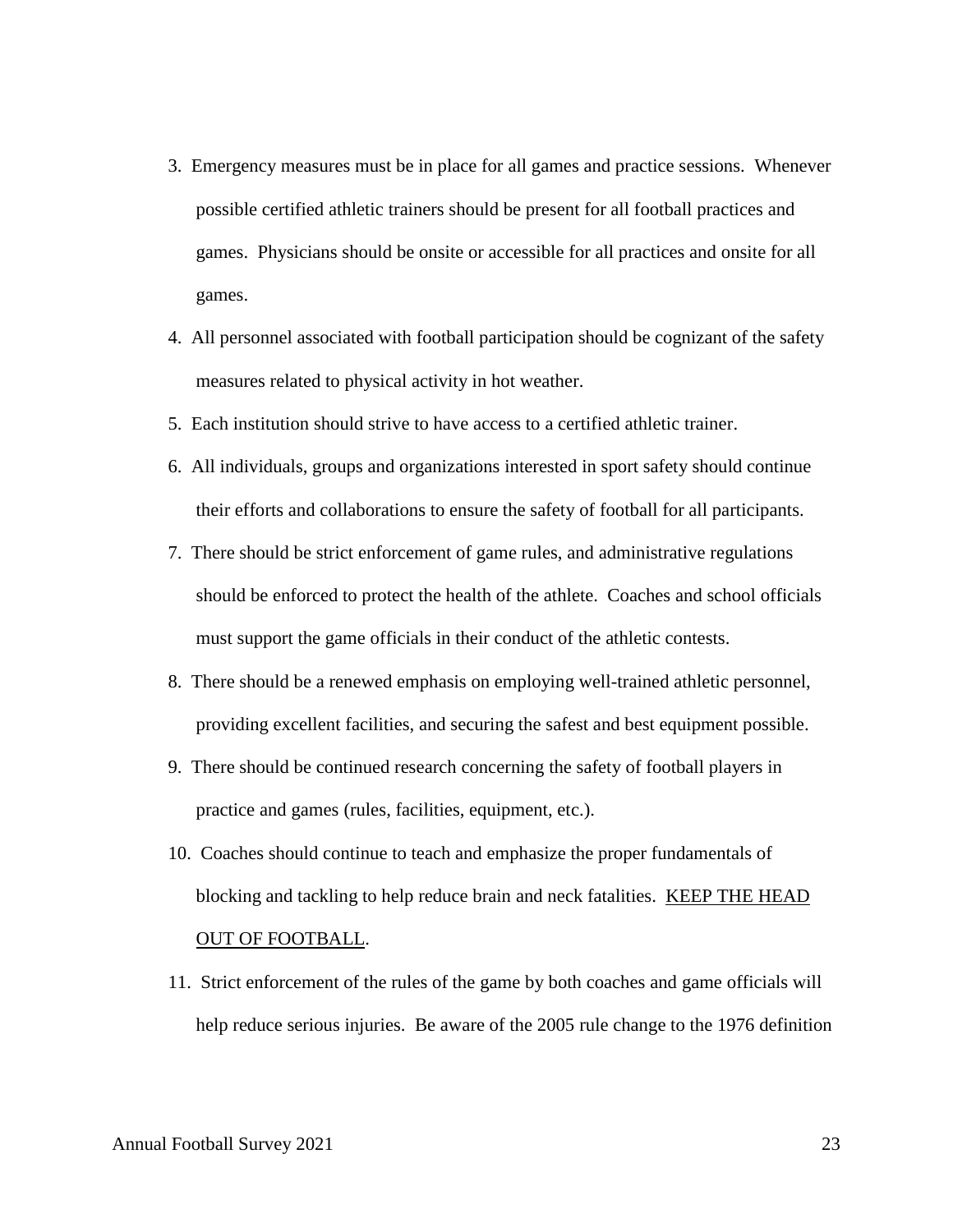of spearing and to the 2007 high school rules concerning illegal helmet contact (see pages 9-10 of report).

- 12. When a player has shown signs or symptoms of head trauma, the player should receive immediate medical attention from an appropriate medical provider and should not be allowed to return to practice or game without permission from a physician if diagnosed with a brain injury. All athletes and athletic personnel should follow the state, NFHS, NCAA, or NFL policies related to concussion prevention, identification, management, and return to play depending on their level of play.
- 13. The number of cardiac related deaths has increased over the years and it is recommended that schools have an emergency action plan that is reviewed and rehearsed annually. Automated external defibrillators (AED) should be available for emergency situations (within three minutes).
- 14. A concern over the past 20 years for exertional deaths in football players is sickle cell trait. Many athletes do not know their sickle cell status even though screening is done at birth. The NCAA mandates that all student-athletes know their sickle cell trait status or seek testing to confirm their status with a physician. An 89% reduction in sickle cell trait associated death was observed in Division 1 football after NCAA sickle cell trait screening policy in 2010 (Buchanan, et al. 2021). The NATA supports this concept with their statement– *Consensus Statement: Sickle Cell Trait and the Athlete* available at:

[\(http://www.nata.org/sites/default/files/SickleCellTraitAndTheAthlete.pdf\)](http://www.nata.org/sites/default/files/SickleCellTraitAndTheAthlete.pdf). (Inter-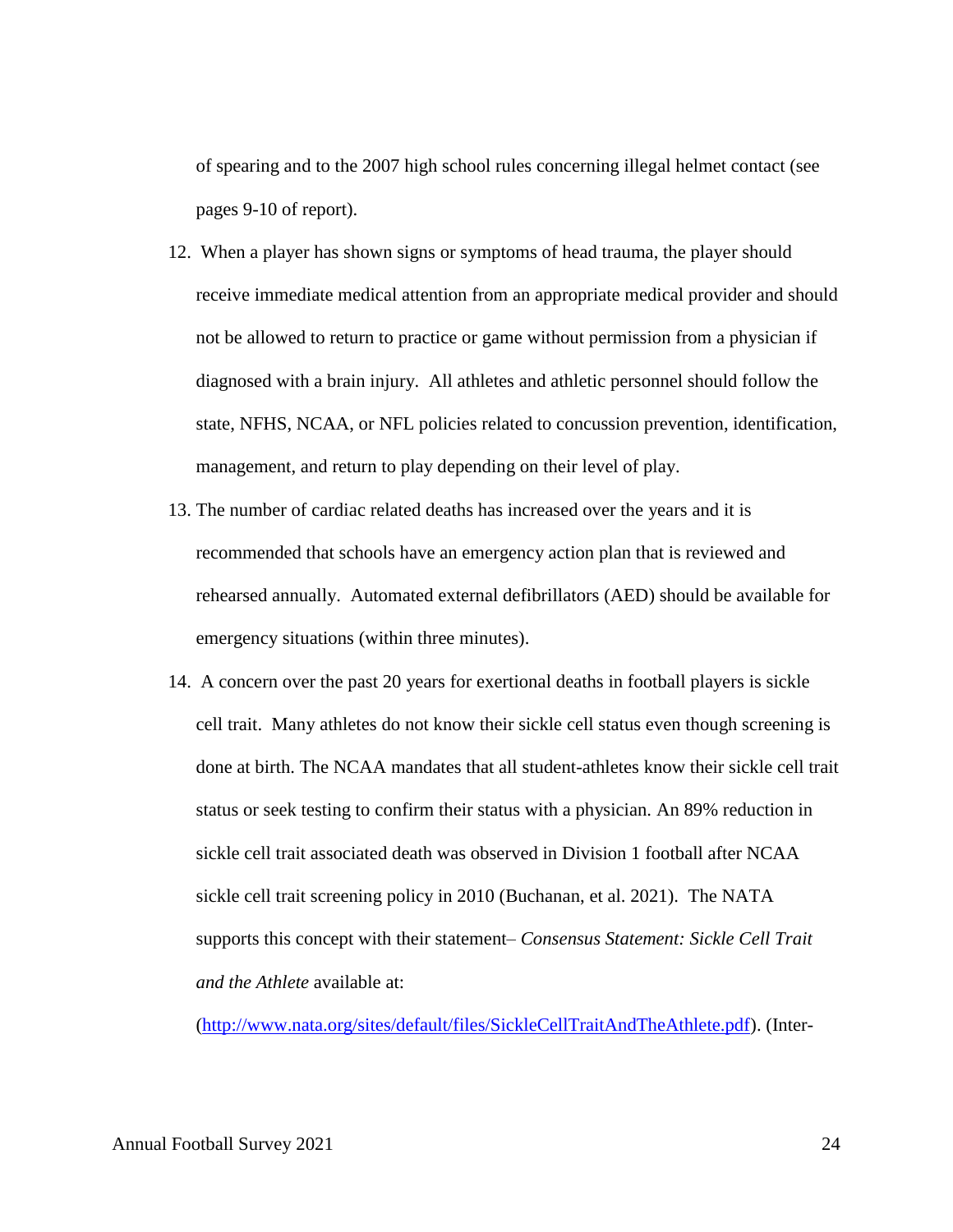Association Task Force on Sickle Cell Trait and the Athlete, 2007) The statement

includes precautions for athletes with sickle cell trait.

### **REFERENCES**

<span id="page-28-0"></span>Boden, B.P., Breit, I., Bechler, J.A., Williams, A., & Mueller, F. O. (2013*).* Fatalities in High School and College Football Players. Am J Sports Med, 41(5):1108-16.

Boden, B. P., Fine, K. M., Breit, I., Lentz, W., & Anderson, S. A. (2020). Nontraumatic Exertional Fatalities in Football Players, Part 1: Epidemiology and Effectiveness of National Collegiate Athletic Association Bylaws. Orthopaedic Journal of Sports Medicine, 8(8), 2325967120942490. https://doi.org/10.1177/2325967120942490

Buchanan, B. K., Siebert, D. M., Zigman Suchsland, M. L., Drezner, J. A., Asif, I. M., O'Connor, F. G., & Harmon, K. G. (2020). Sudden Death Associated With Sickle Cell Trait Before and After Mandatory Screening. Sports Health, 12(3), 241–245. https://doi.org/10.1177/1941738120915690

Cantu, R.C. & Mueller, F.O. (2002). Brain Injury-Related Fatalities in American Football, 1945- 1999. Neurosurgery 52:846-853.

Casa, D., J. DeMartini, M. Bergeron, D. Csillan, E. Eichner, R. Lopez, M. Ferrara, K. Miller, F. O'Connor, M. Sawka and S. Yeargin (2015). National Athletic Trainers' Association position statement: Exertional heat illness. Journal of Athletic Training 50(9): 986-1000.

Casa, D., Guskiewicz, K., Anderson, S., Courson, R., Heck, J., Jimenez, C., et al. (2012). National athletic trainers' association position statement: preventing sudden death in sports. J Athl Train, 47(1), 96-118.

Concussion Legacy Foundation. "High School Football Players Suffering Easily Preventable Concussions, Audit by Parent Advocacy Group Finds." 11/16/2016. Link: [https://concussionfoundation.org/media/press-releases/high-school-football-players-concussion](https://concussionfoundation.org/media/press-releases/high-school-football-players-concussion-risk)[risk](https://concussionfoundation.org/media/press-releases/high-school-football-players-concussion-risk)

Harmon, K.G., Asif, I.M., Klossner, D, & Drezner J.A. (2011). Incidence of Sudden Cardiac Death in National Collegiate Athletic Association, Circulation, 123(15):1594-600.

Harmon, K.G., Drezner, J.A., Klossner, D., & Asif I.M. (2012). Sickle cell trait associated with a RR of death of 37 times in National Collegiate Athletic Association football athletes: a database with 2 million athlete-years as the denominator. Br J Sports Med, 46(5):325-30.

Annual Football Survey 2021 25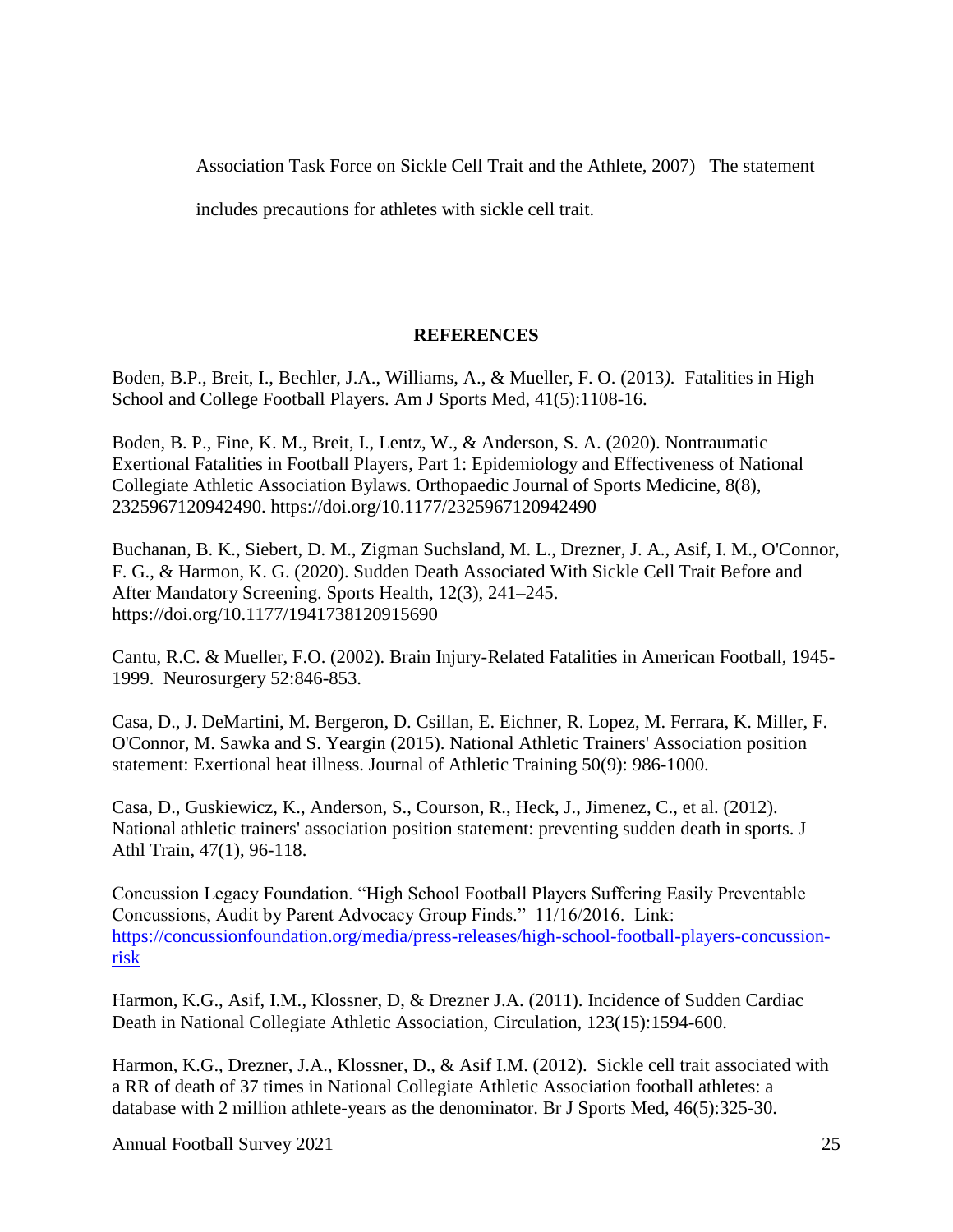Harris, K. M., T. S. Haas, E. R. Eichner and B. J. Maron (2012). Sickle Cell Trait Associated With Sudden Death in Competitive Athletes. The American Journal of Cardiology 110(8): 1185- 1188.

Inter-Association Task Force on Sickle Cell Trait and the Athlete. (2007). Consensus Statement: Sickle Cell Trait and the Athlete (pp. 5). Dallas, TX: National Athletic Trainers' Association.

Kucera, K.L., Yau, R.K., Register-Mihalik, J., Marshall, S.W., Thomas, L.C., Wolf, S., Mueller, F.O., Cantu, R., Guskiewicz, K (2017). Traumatic Brain and Spinal Cord Fatalities Among High School and College Football Players — United States, 2005–2014. MMWR Morbidity Mortality Weekly Report 65:1465–1469. DOI: [http://dx.doi.org/10.15585/mmwr.mm6552a2.](http://dx.doi.org/10.15585/mmwr.mm6552a2)

Luhring, K. E., Butts, C. L., Smith, C. R., Bonacci, J. A., Ylanan, R. C., Ganio, M. S., & McDermott, B. P. (2016). Cooling Effectiveness of a Modified Cold-Water Immersion Method After Exercise-Induced Hyperthermia. Journal of Athletic Training, 51(11), 946–951. https://doi.org/10.4085/1062-6050-51.12.07

McCrea, M. A., Shah, A., Duma, S., Rowson, S., Harezlak, J., McAllister, T. W., … Stemper, B. D. (2021). Opportunities for prevention of concussion and repetitive head impact exposure in college football players: A concussion assessment, research, and education (CARE) consortium study. JAMA Neurology. doi:10.1001/jamaneurol.2020.5193. Epub ahead of print. PMID: 33523101; PMCID: PMC7851752.

McCrory, P., W. Meeuwisse, J. Dvořák, M. Aubry, J. Bailes, S. Broglio, R. Cantu, D. Cassidy, R. Echemendia, R. Castellani, G. Davis, R. Ellenbogen, C. Emery, L. Engebretsen, N. Feddermann-Demont, C. Giza, K. Guskiewicz, S. Herring, G. Iverson, K. Johnston, J. Kissick, J. Kutcher, J. Leddy, D. Maddocks, M. Makdissi, G. Manley, M. McCrea, W. Meehan, S. Nagahiro, J. Patricios, M. Putukian, K. Schneider, A. Sills, C. Tator, M. Turner and P. Vos (2017). Consensus statement on concussion in sport—the 5th international conference on concussion in sport held in Berlin, October 2016. British Journal of Sports Medicine 51(11): 838-847.

Mueller, F.O. & Cantu, R.C. (2011). *Football Fatalities & Catastrophic Injuries, 1931-2008*. Carolina Academic Press. Durham, NC.

Mueller, F.O. & Schindler, R.D. (1991). *Annual Survey of Football Injury Research: 1931-1990.* American Football Coaches Association, National Collegiate Athletics Association, & National Federation of State High School Associations. Waco, TX, Indianapolis, IN.

Mueller, F.O. & Colgate, B. (2011). *Annual Survey of Football Injury Research: 1931-2010.* American Football Coaches Association, National Collegiate Athletics Association, & National Federation of State High School Associations. Waco, TX, Indianapolis, IN.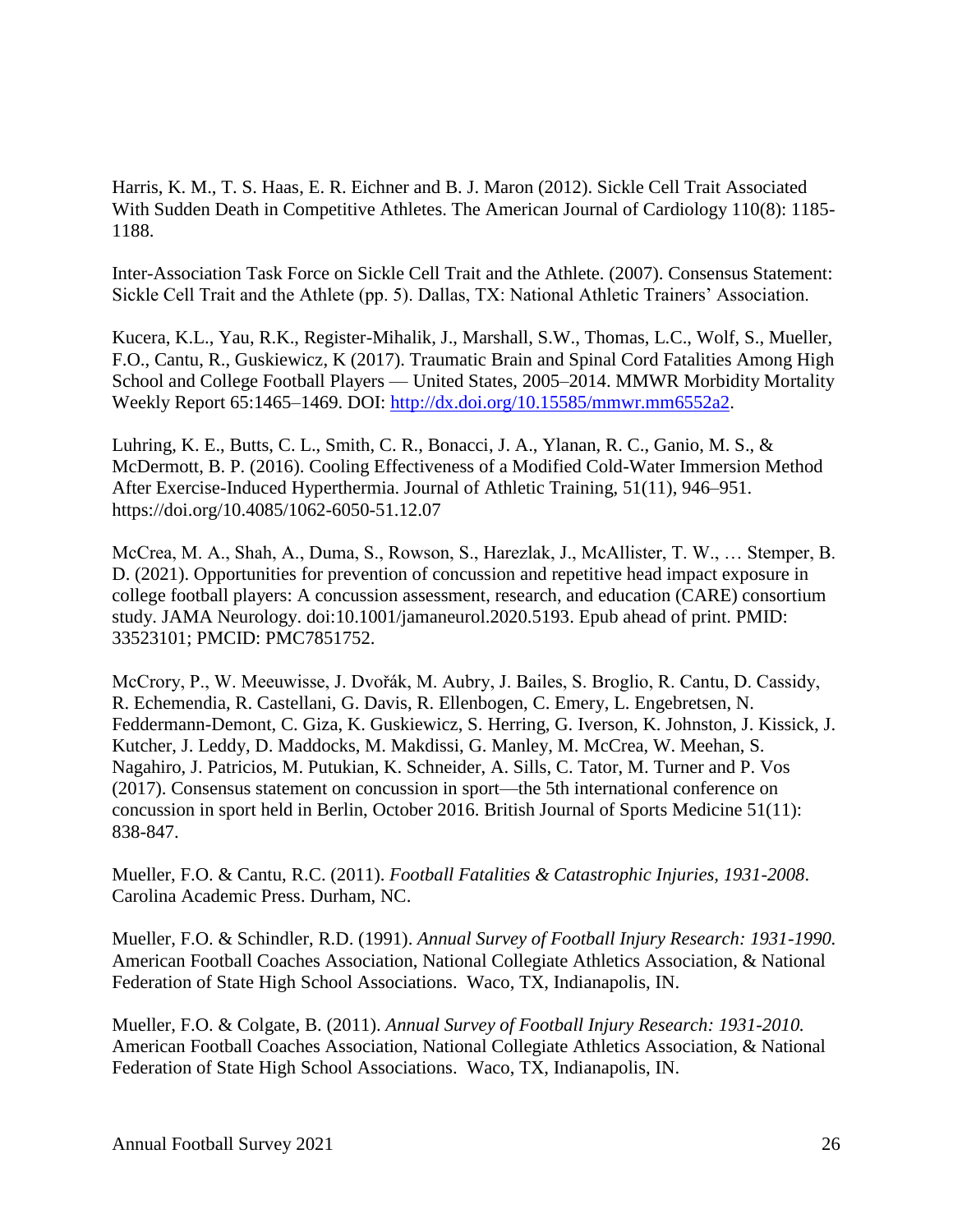Mueller, F.O. & Colgate, B. (2012). *Annual Survey of Football Injury Research: 1931-2011.* American Football Coaches Association, National Collegiate Athletics Association, & National Federation of State High School Associations. Waco, TX, Indianapolis, IN.

Mueller, F.O. & Colgate, B. (2013). *Annual Survey of Football Injury Research: 1931-2012.* American Football Coaches Association, National Collegiate Athletics Association, & National Federation of State High School Associations. Waco, TX, Indianapolis, IN.

National Federation of State High School Associations 2014 NFHS Football Rules Book, Robert B. Gardner (publisher) and Bob Colgate (Editor). Indianapolis, IN. pp 112.

National Federation of State High School Associations 2015 NFHS Football Rules Book, Robert B. Gardner (publisher) and Bob Colgate (Editor). Indianapolis, IN. pp 119.

Parsons, J. T., S. A. Anderson, D. J. Casa and B. Hainline (2020). Preventing catastrophic injury and death in collegiate athletes: Interassociation recommendations endorsed by 13 medical and sports medicine organisations. British Journal of Sports Medicine 54(4): 208-215.

Pfaller, A. Y., Brooks, M. A., Hetzel, S., & McGuine, T. A. (2019). Effect of a New Rule Limiting Full Contact Practice on the Incidence of Sport-Related Concussion in High School Football Players. The American Journal of Sports Medicine, 47, 2294–2299. doi: 10.1177/0363546519860120.

Wasserman, E. B., Coberley, M., Anderson, S., Grant, M., & Hardin, J. A. (2020). Concussion Rates Differ by Practice Type and Equipment Worn in an Autonomy Five Collegiate Football Conference. Clinical journal of sport medicine: official journal of the Canadian Academy of Sport Medicine, 30(4), 366–371. https://doi.org/10.1097/JSM.0000000000000615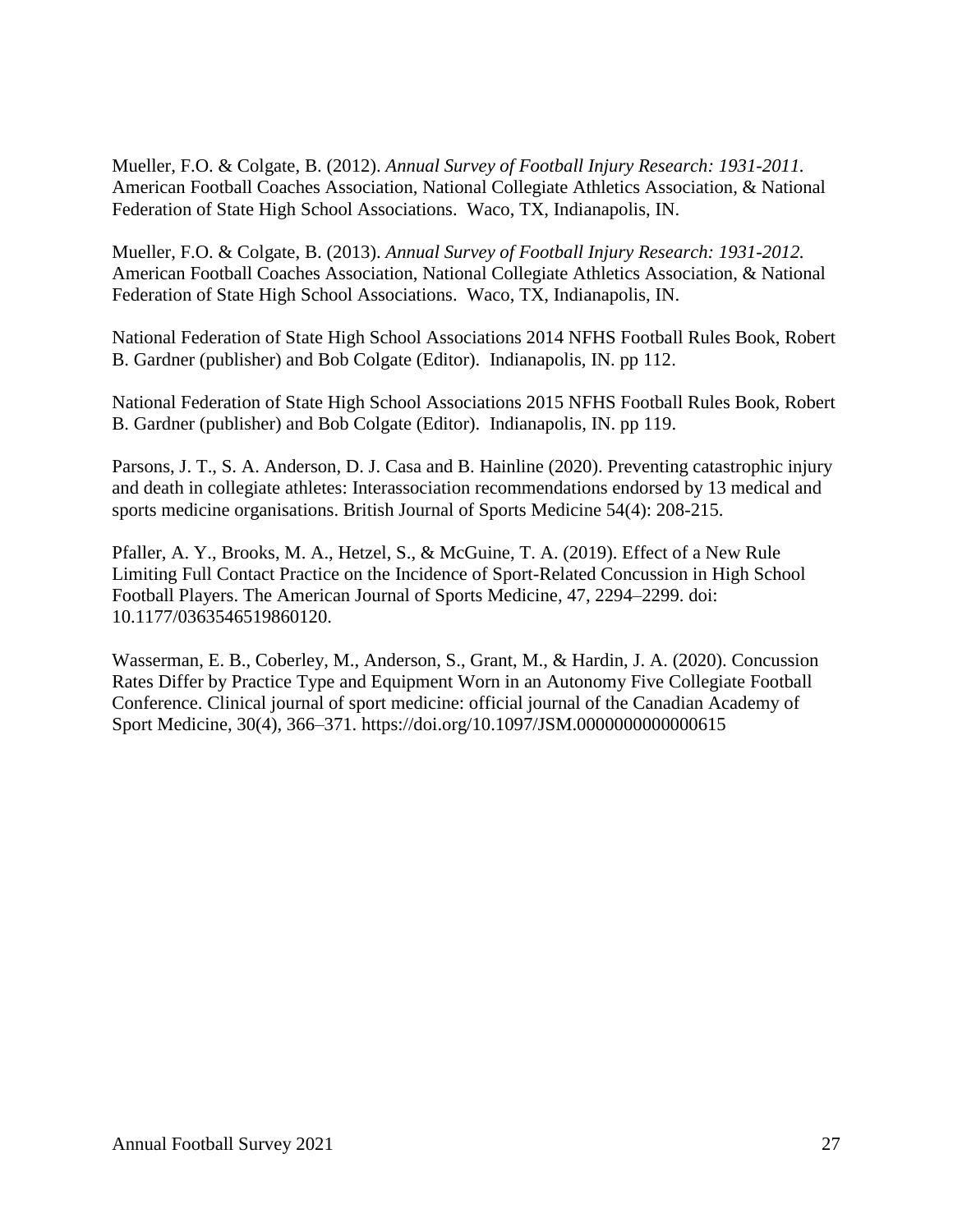# **CASE SUMMARIES CALENDAR YEAR 2021**

<span id="page-31-0"></span>*Case summaries can be requested upon email request to nccsir@unc.edu.*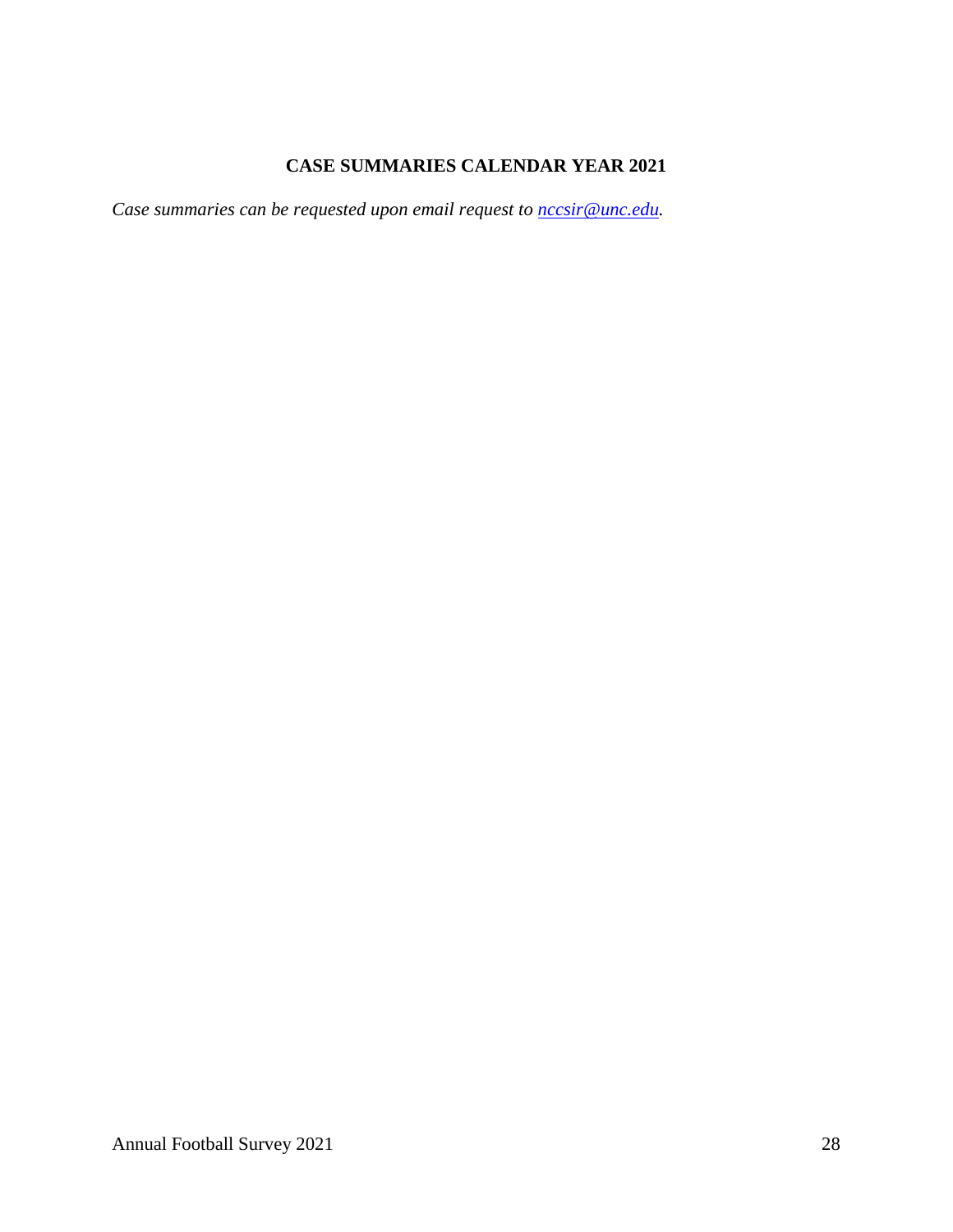| Year                   | Organized<br>youth<br><b>Direct</b> | Pro &<br>Semi-pro<br><b>Direct</b> | Middle &<br><b>High School</b><br><b>Direct</b> | <b>College</b><br><b>Direct</b> | <b>Total</b><br><b>Direct</b> |
|------------------------|-------------------------------------|------------------------------------|-------------------------------------------------|---------------------------------|-------------------------------|
| 1931-1965 <sup>2</sup> | 133                                 | 73                                 |                                                 |                                 | 608                           |
|                        |                                     |                                    | 346                                             | 56                              |                               |
| 1966                   | $\overline{4}$                      | $\boldsymbol{0}$                   | 20                                              | $\mathbf{1}$                    | 25                            |
| 1967                   | 5                                   | $\boldsymbol{0}$                   | 16                                              | 3                               | 24                            |
| 1968                   | $\overline{4}$                      | $\mathbf{1}$                       | 26                                              | $\overline{4}$                  | 35                            |
| 1969                   | $\mathbf{2}$                        | $\boldsymbol{0}$                   | 18                                              | $\mathbf{1}$                    | 21                            |
| 1970                   | 3                                   | $\boldsymbol{0}$                   | 23                                              | 3                               | 29                            |
| 1971                   | $\overline{2}$                      | $\boldsymbol{0}$                   | 15                                              | 3                               | 20                            |
| 1972                   | 3                                   | $\mathbf{1}$                       | 16                                              | $\mathbf{2}$                    | 22                            |
| 1973                   | $\overline{2}$                      | $\boldsymbol{0}$                   | $\overline{7}$                                  | $\boldsymbol{0}$                | 9                             |
| 1974                   | $\boldsymbol{0}$                    | $\boldsymbol{0}$                   | 10                                              | $\mathbf{1}$                    | 11                            |
| 1975                   | $\mathbf{1}$                        | $\boldsymbol{0}$                   | 13                                              | $\mathbf{1}$                    | 15                            |
| 1976                   | 3                                   | $\boldsymbol{0}$                   | 12                                              | $\boldsymbol{0}$                | 15                            |
| 1977                   | $\mathbf{1}$                        | $\boldsymbol{0}$                   | $\overline{7}$                                  | 1                               | 9                             |
| 1978                   | $\boldsymbol{0}$                    | $\boldsymbol{0}$                   | 9                                               | $\boldsymbol{0}$                | 9                             |
| 1979                   | $\boldsymbol{0}$                    | $\boldsymbol{0}$                   | 3                                               | $\mathbf{1}$                    | $\overline{4}$                |
| 1980                   | $\overline{0}$                      | $\boldsymbol{0}$                   | 9                                               | $\boldsymbol{0}$                | 9                             |
| 1981                   | $\overline{2}$                      | $\boldsymbol{0}$                   | 5                                               | $\overline{2}$                  | 9                             |
| 1982                   | $\overline{2}$                      | $\boldsymbol{0}$                   | $\tau$                                          | $\mathbf{1}$                    | 10                            |
| 1983                   | $\boldsymbol{0}$                    | $\boldsymbol{0}$                   | $\overline{4}$                                  | $\boldsymbol{0}$                | $\overline{4}$                |
| 1984                   | 1                                   | $\boldsymbol{0}$                   | $\overline{4}$                                  | $\mathbf{1}$                    | 6                             |
| 1985                   | $\overline{2}$                      | $\boldsymbol{0}$                   | $\overline{4}$                                  | 1                               | $\overline{7}$                |
| 1986                   | $\mathbf{1}$                        | $\boldsymbol{0}$                   | 11                                              | 1                               | 13                            |
| 1987                   | $\boldsymbol{0}$                    | $\boldsymbol{0}$                   | $\overline{4}$                                  | $\boldsymbol{0}$                | $\overline{4}$                |
| 1988                   | $\boldsymbol{0}$                    | $\boldsymbol{0}$                   | 7                                               | $\boldsymbol{0}$                | $\boldsymbol{7}$              |
| 1989                   | $\boldsymbol{0}$                    | $\overline{0}$                     | 4                                               | $\boldsymbol{0}$                | 4                             |
| 1990                   | $\overline{0}$                      | $\boldsymbol{0}$                   | $\overline{0}$                                  | $\boldsymbol{0}$                | $\boldsymbol{0}$              |
| 1991                   | $\boldsymbol{0}$                    | $\boldsymbol{0}$                   | 3                                               | $\boldsymbol{0}$                | 3                             |
| 1992                   | $\overline{0}$                      | $\boldsymbol{0}$                   | $\overline{2}$                                  | $\boldsymbol{0}$                | $\overline{2}$                |
| 1993                   | $\boldsymbol{0}$                    | $\boldsymbol{0}$                   | 3                                               | 1                               | $\overline{4}$                |
| 1994                   | $\boldsymbol{0}$                    | $\boldsymbol{0}$                   | $\boldsymbol{0}$                                | 1                               | 1                             |

<span id="page-32-0"></span>

|  |  |  |  | <b>TABLE I. FATALITIES DIRECTLY DUE TO FOOTBALL - 1931-2021<sup>1</sup></b> |
|--|--|--|--|-----------------------------------------------------------------------------|
|--|--|--|--|-----------------------------------------------------------------------------|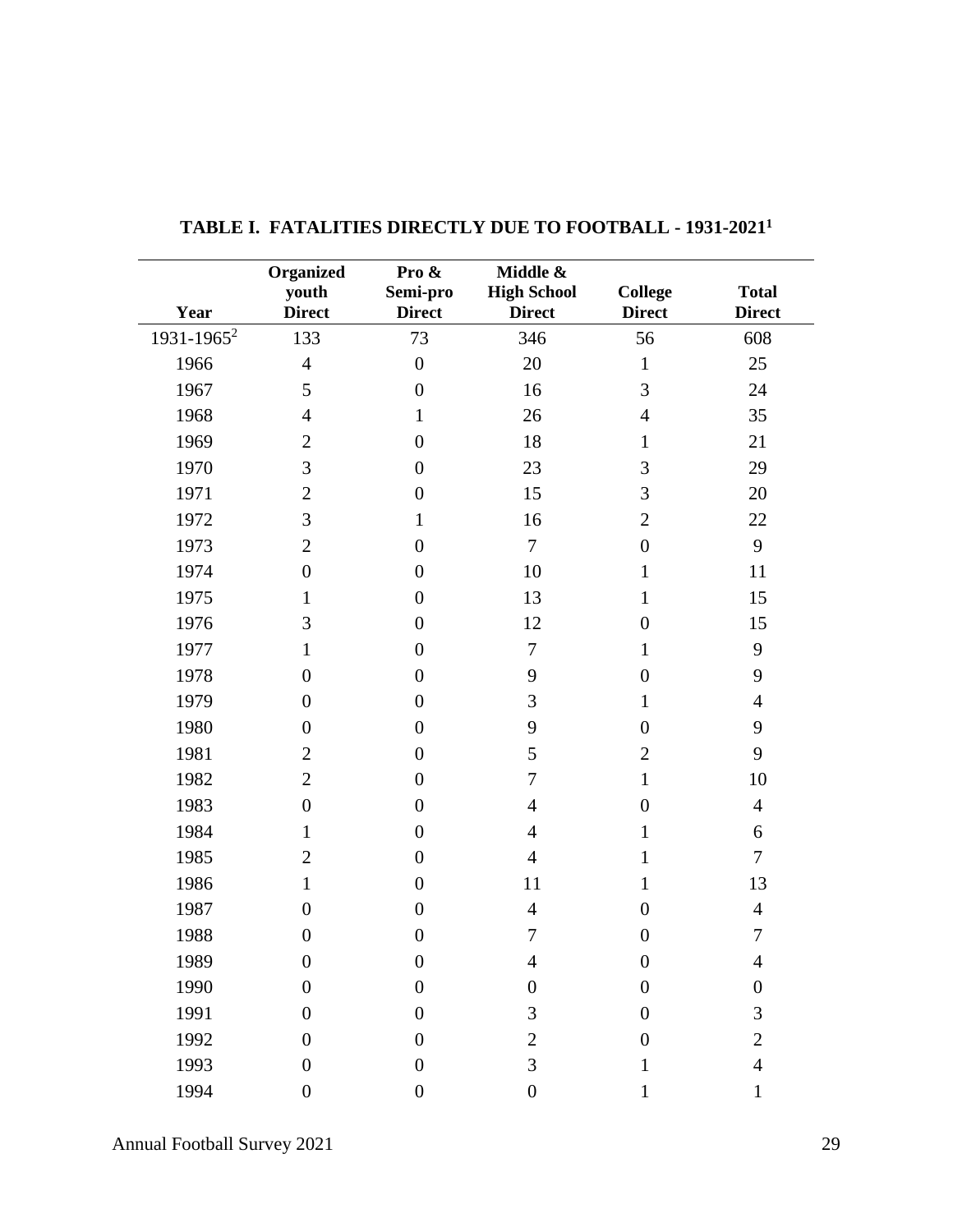| Year              | Organized<br>youth<br><b>Direct</b> | Pro &<br>Semi-pro<br><b>Direct</b> | Middle &<br><b>High School</b><br><b>Direct</b> | <b>College</b><br><b>Direct</b> | <b>Total</b><br><b>Direct</b> |
|-------------------|-------------------------------------|------------------------------------|-------------------------------------------------|---------------------------------|-------------------------------|
| 1995              | $\overline{0}$                      | $\overline{0}$                     | $\overline{4}$                                  | $\boldsymbol{0}$                | $\overline{4}$                |
| 1996              | $\boldsymbol{0}$                    | $\boldsymbol{0}$                   | 5                                               | $\overline{0}$                  | 5                             |
| 1997              | $\overline{0}$                      | $\boldsymbol{0}$                   | 6                                               | 1                               | $\boldsymbol{7}$              |
| 1998              | $\boldsymbol{0}$                    | $\boldsymbol{0}$                   | 6                                               | 1                               | $\tau$                        |
| 1999              | $\mathbf{1}$                        | $\boldsymbol{0}$                   | $\overline{4}$                                  | 1                               | 6                             |
| 2000              | $\boldsymbol{0}$                    | $\boldsymbol{0}$                   | 3                                               | $\overline{0}$                  | 3                             |
| 2001              | 1                                   | $\overline{0}$                     | 8                                               | $\overline{0}$                  | 9                             |
| 2002              | 1                                   | 1                                  | 3                                               | 1                               | 6                             |
| 2003              | 1                                   | $\overline{0}$                     | $\overline{2}$                                  | $\overline{0}$                  | 3                             |
| 2004              | 1                                   | $\overline{0}$                     | $\overline{4}$                                  | $\overline{0}$                  | 5                             |
| 2005              | $\overline{0}$                      | 1                                  | $\overline{2}$                                  | $\boldsymbol{0}$                | 3                             |
| 2006              | $\overline{0}$                      | $\boldsymbol{0}$                   | $\mathbf{1}$                                    | $\boldsymbol{0}$                | 1                             |
| 2007              | $\overline{0}$                      | 1                                  | 3                                               | $\boldsymbol{0}$                | $\overline{4}$                |
| 2008              | $\boldsymbol{0}$                    | $\boldsymbol{0}$                   | 7                                               | $\overline{0}$                  | $\tau$                        |
| 2009              | 1                                   | $\boldsymbol{0}$                   | $\overline{2}$                                  | $\boldsymbol{0}$                | 3                             |
| 2010              | 1                                   | $\boldsymbol{0}$                   | $\overline{2}$                                  | $\overline{2}$                  | 5                             |
| 2011              | 1                                   | $\boldsymbol{0}$                   | 3                                               | $\overline{2}$                  | 6                             |
| 2012              | $\boldsymbol{0}$                    | $\overline{2}$                     | $\mathbf{1}$                                    | $\boldsymbol{0}$                | 3                             |
| 2013              | $\overline{0}$                      | $\boldsymbol{0}$                   | 8                                               | $\overline{0}$                  | 8                             |
| 2014              | $\boldsymbol{0}$                    | $\boldsymbol{0}$                   | 5                                               | $\mathbf{1}$                    | 6                             |
| 2015              | $\overline{0}$                      | $\overline{0}$                     | 7                                               | $\overline{0}$                  | 7                             |
| 2016              | $\boldsymbol{0}$                    | 1                                  | $\overline{2}$                                  | $\boldsymbol{0}$                | 3                             |
| 2017              | $\boldsymbol{0}$                    | $\boldsymbol{0}$                   | $\overline{2}$                                  | $\mathbf{2}$                    | $\overline{4}$                |
| 2018              | $\overline{0}$                      | $\boldsymbol{0}$                   | $\overline{2}$                                  | $\boldsymbol{0}$                | $\overline{2}$                |
| 2019              | $\boldsymbol{0}$                    | $\boldsymbol{0}$                   | 4                                               | $\boldsymbol{0}$                | 4                             |
| 2020 <sup>3</sup> | $\overline{0}$                      | $\boldsymbol{0}$                   | $\overline{0}$                                  | $\overline{0}$                  | $\overline{0}$                |
| $2021^3$          | $\boldsymbol{0}$                    | $\boldsymbol{0}$                   | 4                                               | $\overline{0}$                  | $\overline{4}$                |
| <b>Total:</b>     | 179                                 | 81                                 | 708                                             | 96                              | 1,064                         |
| Percent:          | 16.8%                               | 7.6%                               | 66.5%                                           | $9.0\%$                         | $100.0\%$                     |

<sup>1</sup>No study was made in 1942.

<sup>2</sup>Yearly totals available from past reports.

<sup>3</sup>Some teams played their Fall 2020 competitive season in Spring 2021. This in addition to a Fall 2021 competitive season suggests that some teams played two competitive seasons in calendar year 2021.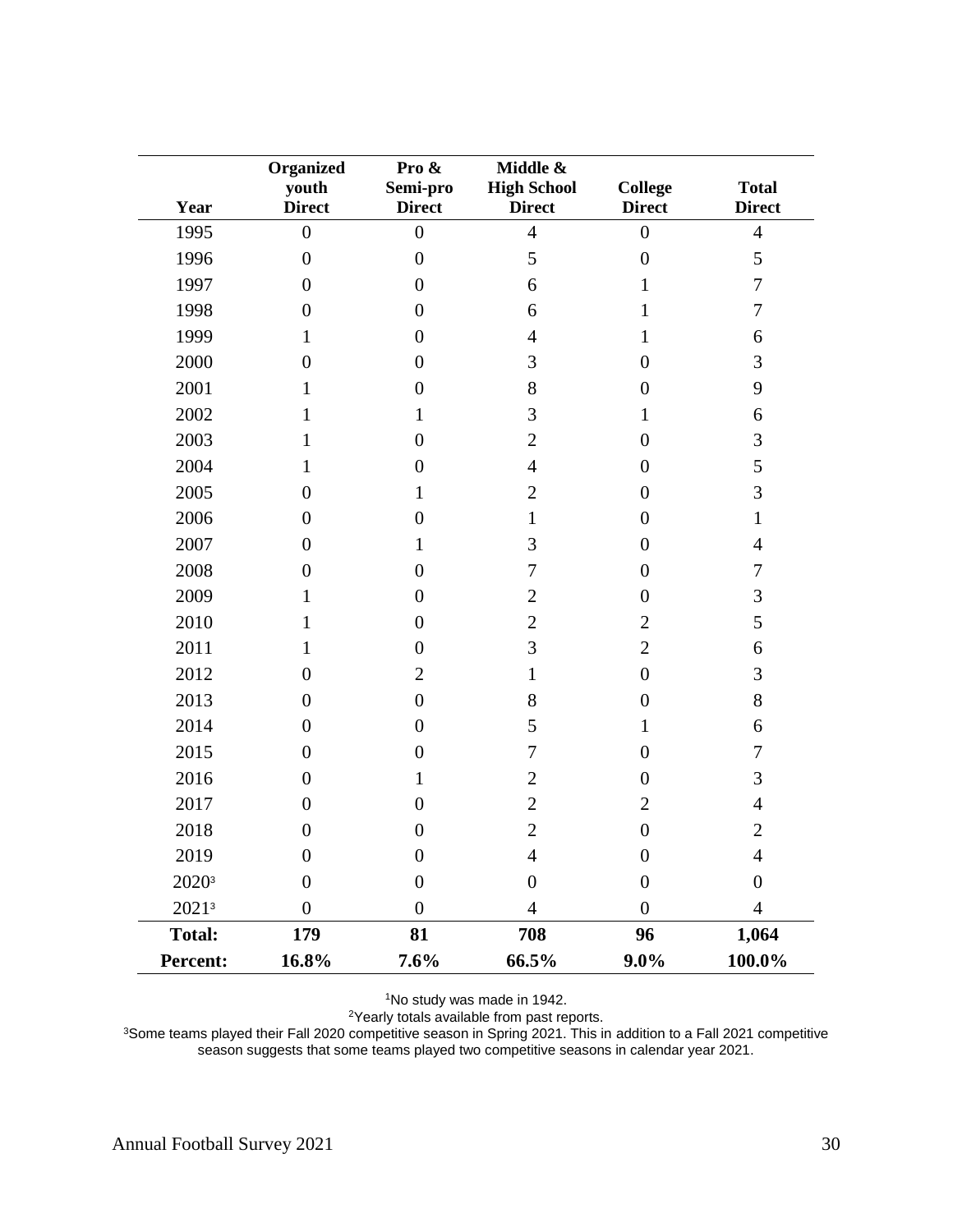|                        | Organized                | Pro &                       | Middle &                              |                                   | <b>Total</b>     |
|------------------------|--------------------------|-----------------------------|---------------------------------------|-----------------------------------|------------------|
| Year                   | youth<br><b>Indirect</b> | Semi-pro<br><b>Indirect</b> | <b>High School</b><br><b>Indirect</b> | <b>College</b><br><b>Indirect</b> | <b>Indirect</b>  |
| 1931-1965 <sup>2</sup> | 88                       | 14                          | 164                                   | 40                                | 306              |
| 1966                   | $\boldsymbol{0}$         | $\overline{0}$              | 5                                     | $\overline{2}$                    | $\overline{7}$   |
| 1967                   | $\boldsymbol{0}$         | $\boldsymbol{0}$            | $\overline{4}$                        | $\mathbf{1}$                      | 5                |
| 1968                   | $\overline{2}$           | $\boldsymbol{0}$            | 8                                     | $\overline{2}$                    | 12               |
| 1969                   | $\overline{4}$           | $\overline{2}$              | 8                                     | 3                                 | 17               |
| 1970                   | $\boldsymbol{0}$         | $\boldsymbol{0}$            | 12                                    | $\overline{2}$                    | 14               |
| 1971                   | $\overline{2}$           | $\overline{2}$              | $\overline{7}$                        | $\overline{2}$                    | 13               |
| 1972                   | $\boldsymbol{0}$         | $\boldsymbol{0}$            | 10                                    | $\mathbf{1}$                      | 11               |
| 1973                   | $\boldsymbol{0}$         | $\boldsymbol{0}$            | 5                                     | 3                                 | 8                |
| 1974                   | $\overline{0}$           | $\boldsymbol{0}$            | 5                                     | 3                                 | $8\,$            |
| 1975                   | $\overline{2}$           | $\boldsymbol{0}$            | 3                                     | 3                                 | 8                |
| 1976                   | $\mathbf{1}$             | $\boldsymbol{0}$            | 10                                    | $\overline{2}$                    | 13               |
| 1977                   | $\overline{0}$           | $\overline{0}$              | $\tau$                                | $\boldsymbol{0}$                  | $\boldsymbol{7}$ |
| 1978                   | $\overline{0}$           | $\boldsymbol{0}$            | 8                                     | $\mathbf{1}$                      | 9                |
| 1979                   | $\mathbf{1}$             | $\mathbf{1}$                | 8                                     | $\mathbf{1}$                      | 11               |
| 1980                   | $\overline{0}$           | $\boldsymbol{0}$            | $\overline{4}$                        | $\boldsymbol{0}$                  | $\overline{4}$   |
| 1981                   | $\boldsymbol{0}$         | $\boldsymbol{0}$            | 6                                     | $\boldsymbol{0}$                  | 6                |
| 1982                   | $\mathbf{1}$             | $\boldsymbol{0}$            | 7                                     | 3                                 | 11               |
| 1983                   | $\boldsymbol{0}$         | $\boldsymbol{0}$            | 6                                     | 3                                 | 9                |
| 1984                   | $\boldsymbol{0}$         | $\boldsymbol{0}$            | 3                                     | $\boldsymbol{0}$                  | 3                |
| 1985                   | $\overline{0}$           | $\boldsymbol{0}$            | $\mathbf{1}$                          | $\mathbf{1}$                      | $\mathbf{2}$     |
| 1986                   | $\boldsymbol{0}$         | $\boldsymbol{0}$            | 6                                     | $\mathbf{1}$                      | $\tau$           |
| 1987                   | $\mathbf{1}$             | $\boldsymbol{0}$            | $\overline{4}$                        | 3                                 | 8                |
| 1988                   | $\boldsymbol{0}$         | $\overline{0}$              | 10                                    | $\boldsymbol{0}$                  | 10               |
| 1989                   | $\boldsymbol{0}$         | $\boldsymbol{0}$            | 9                                     | $\overline{2}$                    | 11               |
| 1990                   | $\boldsymbol{0}$         | $\boldsymbol{0}$            | 3                                     | 3                                 | 6                |
| 1991                   | $\boldsymbol{0}$         | $\boldsymbol{0}$            | 3                                     | 1                                 | $\overline{4}$   |
| 1992                   | $\mathbf{1}$             | $\boldsymbol{0}$            | 9                                     | 1                                 | 11               |
| 1993                   | $\boldsymbol{0}$         | $\boldsymbol{0}$            | $8\,$                                 | $\mathbf{1}$                      | 9                |
| 1994                   | $\mathbf{1}$             | $\boldsymbol{0}$            | $\mathfrak{2}$                        | $\overline{2}$                    | 5                |
| 1995                   | $\boldsymbol{0}$         | $\boldsymbol{0}$            | 8                                     | $\mathbf{1}$                      | 9                |
| 1996                   | $\boldsymbol{0}$         | 1                           | 10                                    | $\mathbf{1}$                      | 12               |

<span id="page-34-0"></span>**TABLE II. FATALITIES INDIRECTLY DUE TO FOOTBALL - 1931-2021 1**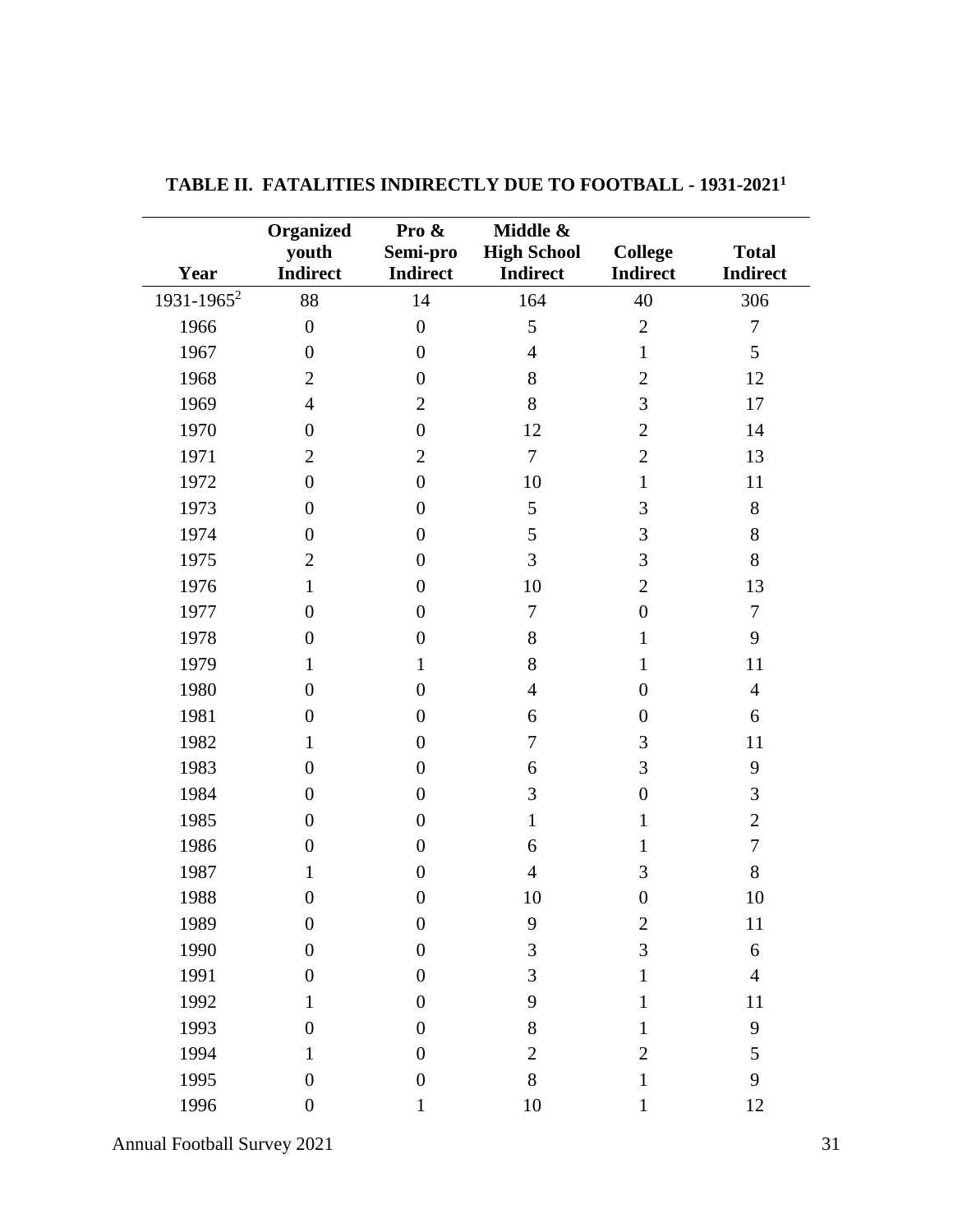| Year            | <b>Organized</b><br>youth<br><b>Indirect</b> | Pro &<br>Semi-pro<br><b>Indirect</b> | Middle &<br><b>High School</b><br><b>Indirect</b> | <b>College</b><br><b>Indirect</b> | <b>Total</b><br><b>Indirect</b> |
|-----------------|----------------------------------------------|--------------------------------------|---------------------------------------------------|-----------------------------------|---------------------------------|
| 1997            | 1                                            | $\overline{0}$                       | $\overline{7}$                                    | $\overline{0}$                    | 8                               |
| 1998            | $\mathbf{1}$                                 | $\overline{0}$                       | 6                                                 | $\mathbf{1}$                      | 8                               |
| 1999            | $\mathbf{1}$                                 | $\overline{0}$                       | 12                                                | $\overline{0}$                    | 13                              |
| 2000            | $\overline{0}$                               | $\boldsymbol{0}$                     | 11                                                | $\overline{2}$                    | 13                              |
| 2001            | $\overline{0}$                               | $\overline{2}$                       | 10                                                | 3                                 | 15                              |
| 2002            | $\mathbf{1}$                                 | $\boldsymbol{0}$                     | 9                                                 | 3                                 | 13                              |
| 2003            | $\mathbf{1}$                                 | $\mathbf{1}$                         | $\overline{4}$                                    | $\mathbf{1}$                      | $\overline{7}$                  |
| 2004            | $\overline{0}$                               | $\overline{0}$                       | $\overline{7}$                                    | $\overline{3}$                    | 10                              |
| 2005            | $\mathbf{1}$                                 | $\mathbf{1}$                         | 8                                                 | $\overline{2}$                    | 12                              |
| 2006            | $\overline{2}$                               | $\overline{0}$                       | 13                                                | $\overline{2}$                    | 17                              |
| 2007            | $\mathbf{1}$                                 | $\mathbf{1}$                         | 6                                                 | $\mathbf{1}$                      | 9                               |
| 2008            | 3                                            | $\overline{0}$                       | $\overline{7}$                                    | 3                                 | 13                              |
| 2009            | $\overline{2}$                               | $\boldsymbol{0}$                     | 14                                                | $\overline{2}$                    | 18                              |
| 2010            | $\overline{0}$                               | $\overline{0}$                       | 9                                                 | $\overline{2}$                    | 11                              |
| 2011            | $\boldsymbol{0}$                             | $\overline{0}$                       | 11                                                | $\overline{2}$                    | 13                              |
| 2012            | $\overline{0}$                               | $\overline{0}$                       | 6                                                 | $\overline{4}$                    | 10                              |
| 2013            | $\overline{0}$                               | $\overline{0}$                       | 10                                                | $\mathbf{1}$                      | 11                              |
| 2014            | $\mathbf{1}$                                 | $\boldsymbol{0}$                     | 5                                                 | 3                                 | 9                               |
| 2015            | $\overline{2}$                               | $\mathbf{1}$                         | $\overline{7}$                                    | $\mathbf{1}$                      | 11                              |
| 2016            | $\overline{2}$                               | $\overline{0}$                       | 5                                                 | $\overline{2}$                    | 9                               |
| 2017            | $\overline{0}$                               | $\overline{0}$                       | 6                                                 | $\overline{2}$                    | 8                               |
| 2018            | $\overline{0}$                               | $\overline{0}$                       | 3                                                 | 6                                 | 9                               |
| 2019            | $\mathbf{1}$                                 | $\overline{0}$                       | 10                                                | 3                                 | 14                              |
| 2020            | $\boldsymbol{0}$                             | $\boldsymbol{0}$                     | 6                                                 | $\boldsymbol{0}$                  | 6                               |
| 2021            | $\overline{0}$                               | $\overline{0}$                       | 11                                                | $\overline{2}$                    | 13                              |
| <b>Total:</b>   | 124                                          | 26                                   | 566                                               | 140                               | 856                             |
| <b>Percent:</b> | 14.5%                                        | 3.0%                                 | 66.1%                                             | 16.4%                             | 100.0%                          |

<sup>1</sup>No study was made in 1942.

2Yearly totals available from past reports.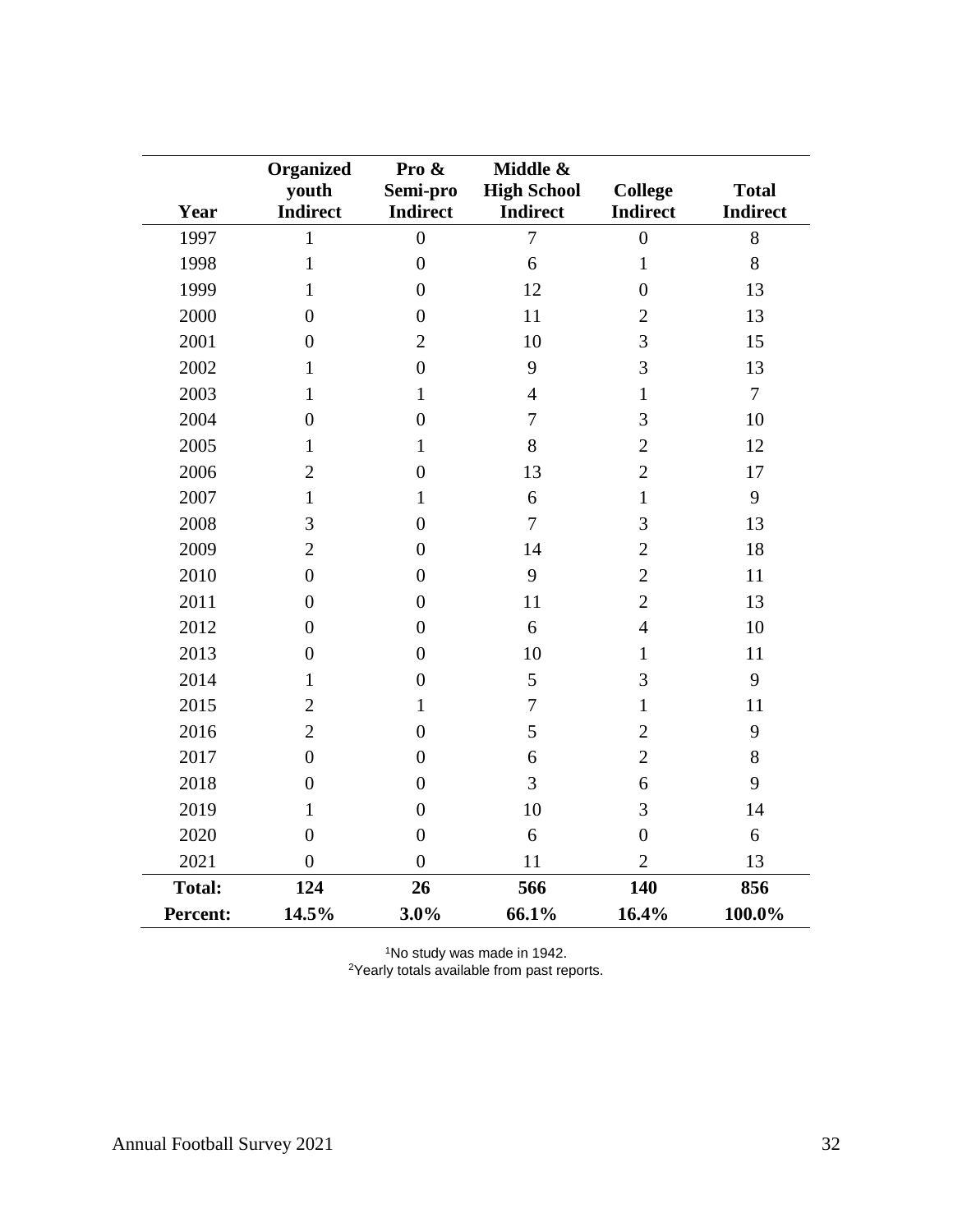# <span id="page-36-0"></span>**TABLE III. DIRECT & INDIRECT FATALITIES INCIDENCE PER 100,000 #**

|      |                                 | <b>Direct</b>        |                                 | <b>Indirect</b>      |  |
|------|---------------------------------|----------------------|---------------------------------|----------------------|--|
|      | Middle &                        |                      | Middle &                        |                      |  |
| Year | <b>High School</b> <sup>3</sup> | College <sup>4</sup> | <b>High School</b> <sup>3</sup> | College <sup>4</sup> |  |
| 1968 | 2.60                            | 5.33                 | 0.80                            | 2.67                 |  |
| 1969 | 1.80                            | 1.33                 | 0.80                            | 4.00                 |  |
| 1970 | 2.30                            | 4.00                 | 1.20                            | 2.67                 |  |
| 1971 | 1.50                            | 4.00                 | 0.70                            | 2.67                 |  |
| 1972 | 1.60                            | 2.67                 | 1.00                            | 1.33                 |  |
| 1973 | 0.70                            | 0.00                 | 0.50                            | 4.00                 |  |
| 1974 | 1.00                            | 1.33                 | 0.50                            | 4.00                 |  |
| 1975 | 1.30                            | 1.33                 | 0.30                            | 4.00                 |  |
| 1976 | 1.20                            | 0.00                 | 1.00                            | 2.67                 |  |
| 1977 | 0.70                            | 1.33                 | 0.70                            | 0.00                 |  |
| 1978 | 0.90                            | 0.00                 | 0.80                            | 1.33                 |  |
| 1979 | 0.30                            | 1.33                 | 0.80                            | 1.33                 |  |
| 1980 | 0.90                            | 0.00                 | 0.40                            | 0.00                 |  |
| 1981 | 0.50                            | 2.67                 | 0.60                            | 0.00                 |  |
| 1982 | 0.70                            | 1.33                 | 0.70                            | 4.00                 |  |
| 1983 | 0.40                            | 0.00                 | 0.60                            | 4.00                 |  |
| 1984 | 0.40                            | 1.33                 | 0.30                            | 0.00                 |  |
| 1985 | 0.31                            | 1.33                 | 0.08                            | 1.33                 |  |
| 1986 | 0.85                            | 1.33                 | 0.46                            | 1.33                 |  |
| 1987 | 0.31                            | 0.00                 | 0.31                            | 4.00                 |  |
| 1988 | 0.54                            | 0.00                 | 0.77                            | 0.00                 |  |
| 1989 | 0.31                            | 0.00                 | 0.69                            | 2.67                 |  |
| 1990 | 0.00                            | 0.00                 | 0.23                            | 4.00                 |  |
| 1991 | 0.23                            | 0.00                 | 0.23                            | 1.33                 |  |
| 1992 | 0.15                            | 0.00                 | 0.69                            | 1.33                 |  |
| 1993 | 0.23                            | 1.33                 | 0.62                            | 1.33                 |  |
| 1994 | 0.00                            | 1.33                 | 0.15                            | 2.67                 |  |
| 1995 | 0.31                            | 0.00                 | 0.62                            | 1.33                 |  |
| 1996 | 0.38                            | 0.00                 | 0.77                            | 1.33                 |  |
| 1997 | 0.46                            | 1.33                 | 0.54                            | 0.00                 |  |

### **PARTICIPANTS – 1968-2021 1, 2**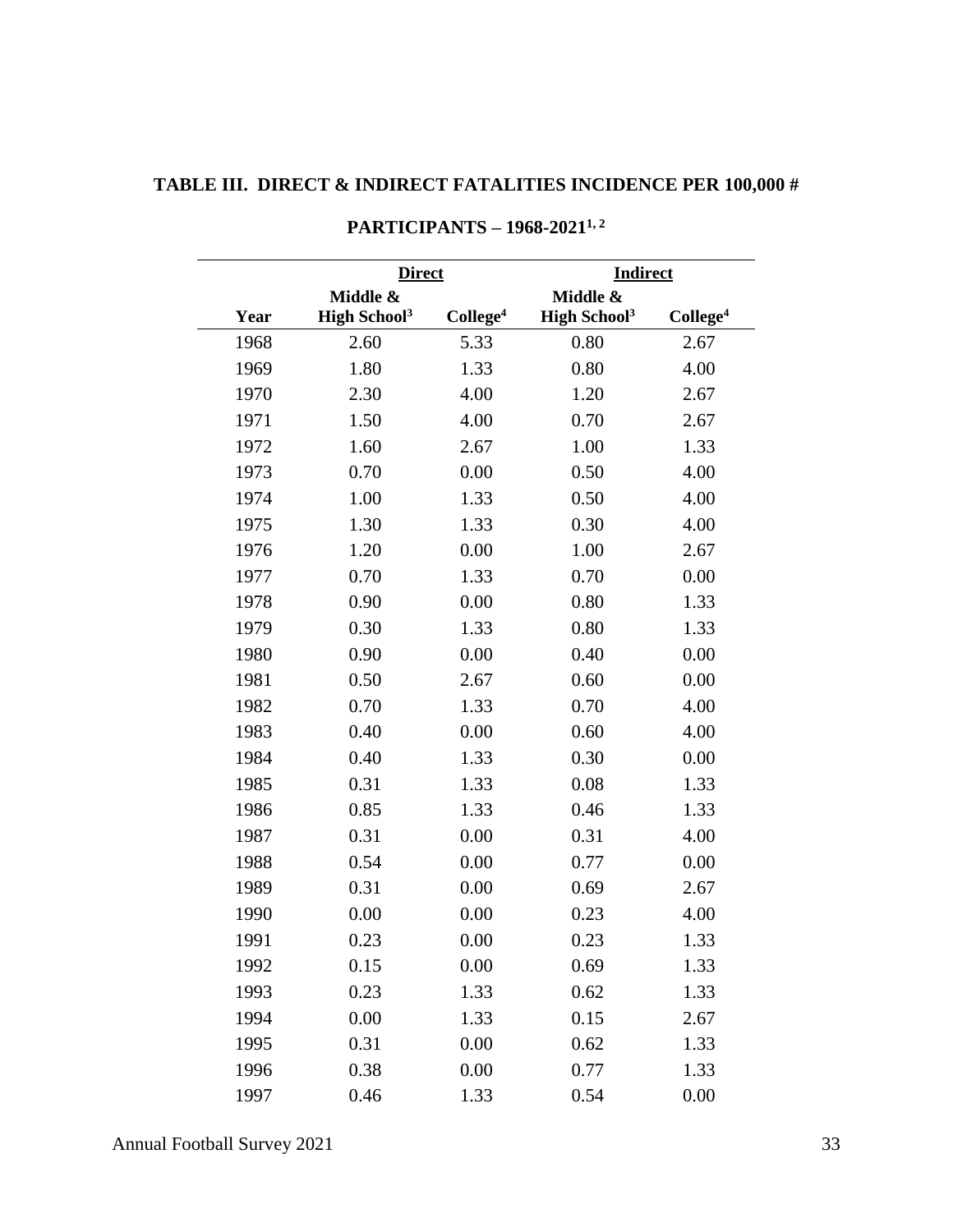|                   | <b>Direct</b>                   |                      | <b>Indirect</b>                 |                      |
|-------------------|---------------------------------|----------------------|---------------------------------|----------------------|
|                   | Middle &                        |                      | Middle &                        |                      |
| Year              | <b>High School</b> <sup>3</sup> | College <sup>4</sup> | <b>High School</b> <sup>3</sup> | College <sup>4</sup> |
| 1998              | 0.46                            | 1.33                 | 0.46                            | 1.33                 |
| 1999              | 0.31                            | 1.33                 | 0.92                            | 0.00                 |
| 2000              | 0.23                            | 0.00                 | 0.85                            | 2.67                 |
| 2001              | 0.62                            | 0.00                 | 0.77                            | 4.00                 |
| 2002              | 0.23                            | 1.33                 | 0.69                            | 4.00                 |
| 2003              | 0.15                            | 0.00                 | 0.31                            | 1.33                 |
| 2004              | 0.31                            | 0.00                 | 0.54                            | 4.00                 |
| 2005              | 0.15                            | 0.00                 | 0.62                            | 2.67                 |
| 2006              | 0.08                            | 0.00                 | 1.00                            | 2.67                 |
| 2007              | 0.23                            | 0.00                 | 0.46                            | 1.33                 |
| 2008              | 0.54                            | 0.00                 | 0.54                            | 4.00                 |
| 2009              | 0.15                            | 0.00                 | 1.08                            | 2.67                 |
| 2010              | 0.15                            | 2.67                 | 0.69                            | 2.67                 |
| 2011              | 0.20                            | 2.67                 | 0.73                            | 2.67                 |
| 2012              | 0.09                            | 0.00                 | 0.55                            | 5.33                 |
| 2013              | 0.73                            | 0.00                 | 0.91                            | 1.33                 |
| 2014              | 0.45                            | 1.33                 | 0.45                            | 4.00                 |
| 2015              | 0.64                            | 0.00                 | 0.64                            | 1.33                 |
| 2016              | 0.18                            | 0.00                 | 0.45                            | 2.67                 |
| 2017              | 0.18                            | 2.67                 | 0.55                            | 2.67                 |
| 2018              | 0.18                            | 0.00                 | 0.27                            | 8.00                 |
| 2019              | 0.36                            | 0.00                 | 0.91                            | 4.00                 |
| 2020 <sup>5</sup> | 0.00                            | 0.00                 | 0.55                            | 0.00                 |
| 20215             | 0.36                            | 0.00                 | 1.00                            | 2.67                 |

No study was made in 1942.

Yearly totals available from past reports.

Rates based on 1, 1.3, 1.5 and 1.1 million participants in 1968-1984, 1985-2010, 2011 and 2012-2020, respectively, for players grades 9-12.

Rates based on 75,000 in all years for college players.

Some teams played their Fall 2020 competitive season in Spring 2021. This in addition to a Fall 2021 competitive season suggests that some teams played two competitive seasons in calendar year 2021. Incidence rates do not account for this.

*Note: Rates with number of incidents less than 5 should be interpreted with caution.*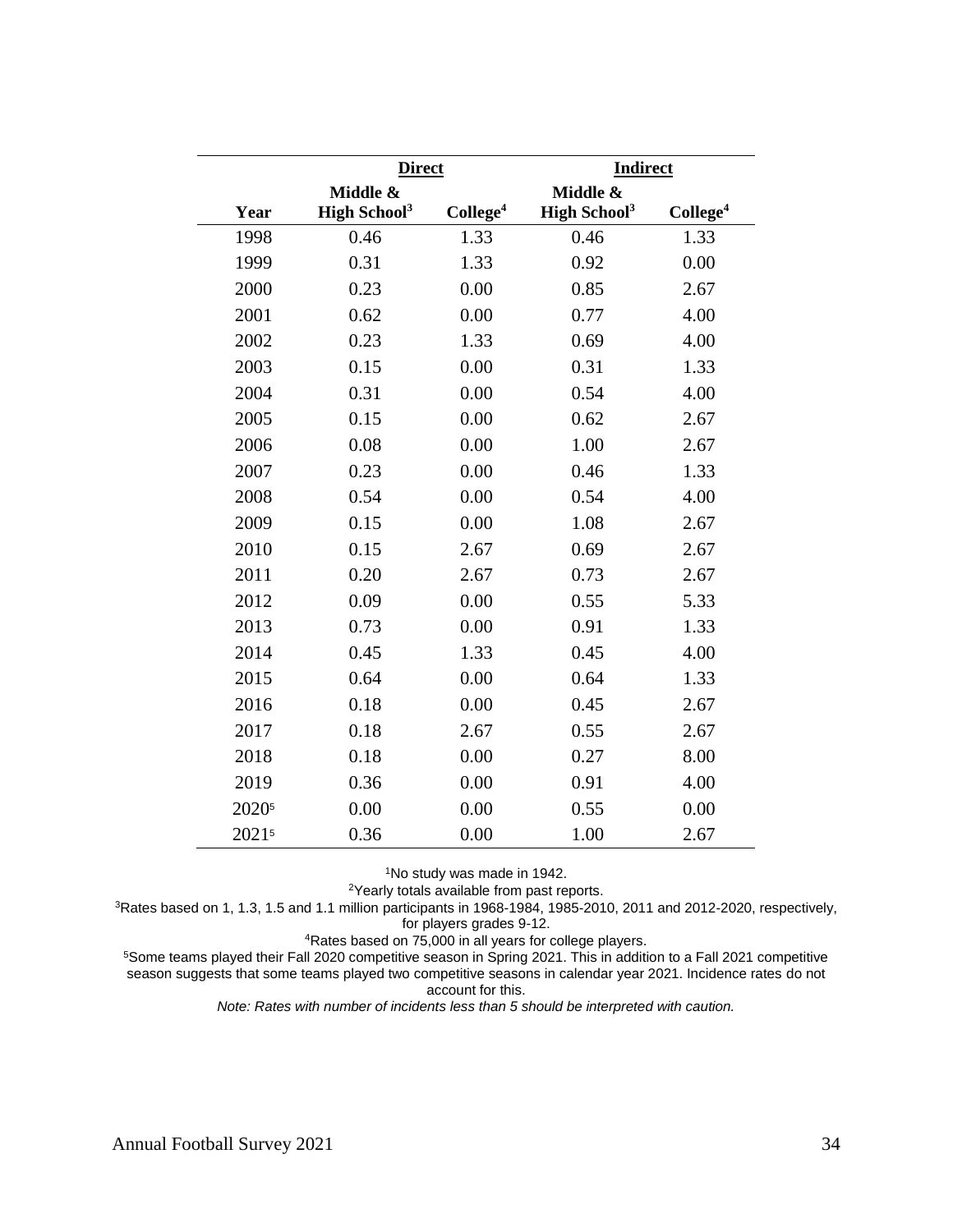| Year                       | <b>Total</b>     |
|----------------------------|------------------|
| $1931 - 1954$ <sup>1</sup> | $\boldsymbol{0}$ |
| 1955                       | $\mathbf{1}$     |
| 1956                       | $\overline{0}$   |
| 1957-1959                  | $\overline{4}$   |
| 1960                       | 3                |
| 1961                       | 3                |
| 1962                       | 5                |
| 1963                       | $\overline{0}$   |
| 1964                       | 5                |
| 1965                       | 6                |
| 1966                       | $\mathbf{1}$     |
| 1967                       | $\overline{c}$   |
| 1968                       | 5                |
| 1969                       | 5                |
| 1970                       | 8                |
| 1971                       | $\overline{4}$   |
| 1972                       | 7                |
| 1973                       | 3                |
| 1974                       | $\mathbf{1}$     |
| 1975                       | $\overline{0}$   |
| 1976                       | $\mathbf{1}$     |
| 1977                       | $\mathbf{1}$     |
| 1978                       | $\overline{4}$   |
| 1979                       | $\overline{c}$   |
| 1980                       | $\mathbf{1}$     |
| 1981                       | $\overline{2}$   |
| 1982                       | $\overline{c}$   |
| 1983                       | $\mathbf{1}$     |
| 1984                       | 3                |
| 1985-1986                  | $\overline{0}$   |
| 1987                       | $\mathbf{1}$     |
| 1988                       | $\overline{c}$   |
| 1989                       | $\overline{c}$   |
| 1990                       | $\mathbf{1}$     |
| 1991                       | $\overline{0}$   |

<span id="page-38-0"></span>**TABLE IV. HEAT STROKE FATALITIES – 1931-2021 1**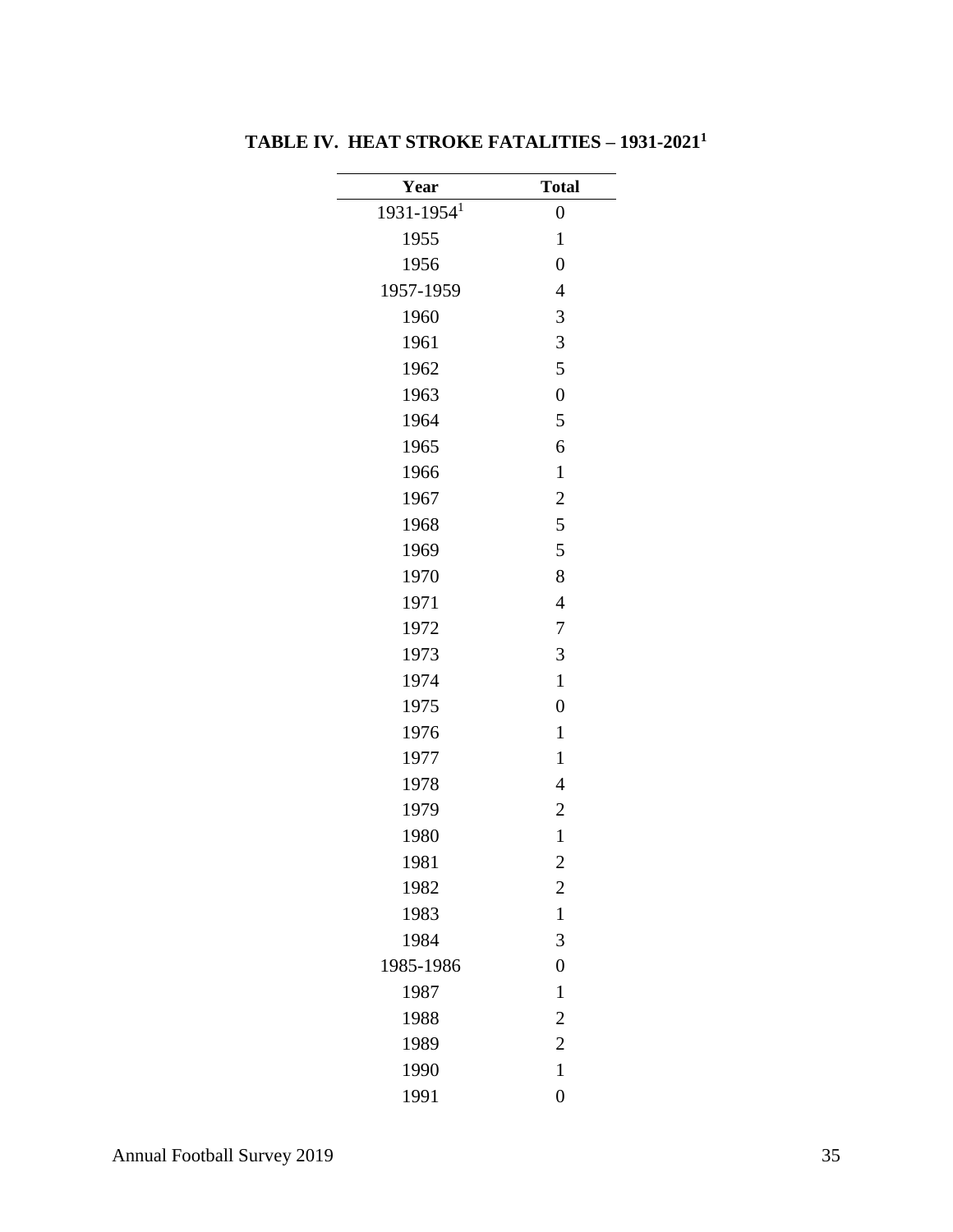| Year             | <b>Total</b>   |
|------------------|----------------|
| 1992             | $\mathbf{1}$   |
| 1993-1994        | $\overline{0}$ |
| 1995             | 5              |
| 1996             | $\overline{c}$ |
| 1997             | $\mathbf{1}$   |
| 1998             | $\overline{4}$ |
| 1999             | $\overline{c}$ |
| 2000             | 3              |
| 2001             | 3              |
| 2002-2003        | $\overline{0}$ |
| 2004             | 3              |
| 2005             | 3              |
| 2006             | 5              |
| 2007             | $\overline{c}$ |
| 2008             | 6              |
| 2009             | $\overline{4}$ |
| $2010^2$         | 5              |
| 2011             | 6              |
| 2012             | $\mathbf{1}$   |
| 2013             | $\overline{0}$ |
| 2014             | $\overline{c}$ |
| 2015             | $\overline{c}$ |
| 2016             | $\overline{c}$ |
| 2017             | 3              |
| 2018             | $\overline{2}$ |
| 2019             | $\mathbf{1}$   |
| 2020             | 3              |
| 2021             | 3              |
| Total since 1996 | 68             |
| Total, 1931-2021 | 160            |

<sup>1</sup>No study was made in 1942. In 2010 two were a combination of heat and sickle cell trait.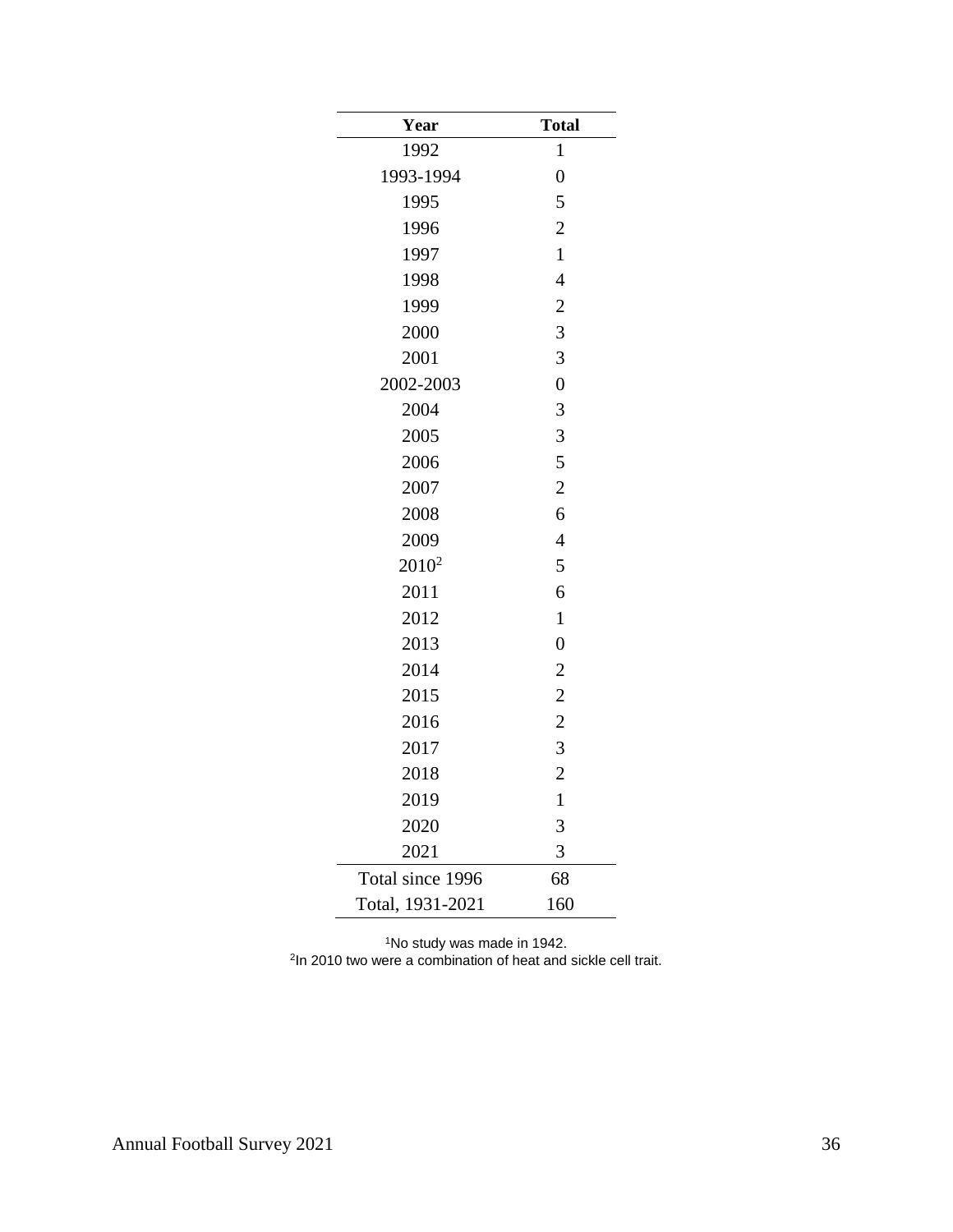<span id="page-40-0"></span>

|                                          |                  | <b>Organized</b> |                  | Pro &<br>Semi-Pro |                         | Middle &           |                  |                |                |               |
|------------------------------------------|------------------|------------------|------------------|-------------------|-------------------------|--------------------|------------------|----------------|----------------|---------------|
|                                          |                  | youth            |                  |                   |                         | <b>High school</b> |                  | <b>College</b> |                | <b>All</b>    |
| <b>Characteristics</b>                   | $\mathbf N$      | $\frac{0}{0}$    | N                | $\frac{0}{0}$     | N                       | $\frac{0}{0}$      | N                | $\frac{0}{0}$  | $\mathbf N$    | $\frac{0}{0}$ |
| <b>Month</b>                             |                  |                  |                  |                   |                         |                    |                  |                |                |               |
| Mar-Apr                                  | $\overline{0}$   | 0.0%             | $\theta$         | 0.0%              | $\mathbf{1}$            | 25.0%              | $\overline{0}$   | 0.0%           | $\mathbf{1}$   | 25.0%         |
| Jul-Aug                                  | $\overline{0}$   | 0.0%             | $\overline{0}$   | 0.0%              | 1                       | 25.0%              | $\theta$         | 0.0%           | 1              | 25.0%         |
| Sep-Oct                                  | $\boldsymbol{0}$ | 0.0%             | $\boldsymbol{0}$ | 0.0%              | $\overline{2}$          | 50.0%              | $\boldsymbol{0}$ | 0.0%           | $\overline{2}$ | 50.0%         |
| <b>Type of Activity</b>                  |                  |                  |                  |                   |                         |                    |                  |                |                |               |
| Being tackled                            | $\boldsymbol{0}$ | 0.0%             | $\boldsymbol{0}$ | 0.0%              | $\mathbf{1}$            | 25.0%              | $\boldsymbol{0}$ | 0.0%           | 1              | 25.0%         |
| Other                                    | $\boldsymbol{0}$ | 0.0%             | $\boldsymbol{0}$ | 0.0%              | $\mathbf{1}$            | 25.0%              | $\boldsymbol{0}$ | 0.0%           | 1              | 25.0%         |
| Receiving pass                           | $\boldsymbol{0}$ | 0.0%             | $\mathbf{0}$     | 0.0%              | $\mathbf{1}$            | 25.0%              | $\overline{0}$   | 0.0%           | 1              | 25.0%         |
| Tackling                                 | $\boldsymbol{0}$ | 0.0%             | $\theta$         | 0.0%              | $\mathbf{1}$            | 25.0%              | $\theta$         | 0.0%           | $\mathbf{1}$   | 25.0%         |
| <b>Type of Session</b>                   |                  |                  |                  |                   |                         |                    |                  |                |                |               |
| Competition/Game                         | $\boldsymbol{0}$ | 0.0%             | $\theta$         | 0.0%              | 3                       | 75.0%              | $\theta$         | 0.0%           | 3              | 75.0%         |
| Practice                                 | $\overline{0}$   | 0.0%             | $\overline{0}$   | 0.0%              | 1                       | 25.0%              | $\overline{0}$   | 0.0%           | 1              | 25.0%         |
| <b>Position</b>                          |                  |                  |                  |                   |                         |                    |                  |                |                |               |
| Defensive End                            | $\boldsymbol{0}$ | 0.0%             | $\overline{0}$   | 0.0%              | 1                       | 25.0%              | $\overline{0}$   | 0.0%           | 1              | 25.0%         |
| <b>Running Back</b>                      | $\overline{0}$   | 0.0%             | $\theta$         | 0.0%              | $\mathbf{1}$            | 25.0%              | $\theta$         | 0.0%           | $\mathbf{1}$   | 25.0%         |
| Unknown                                  | $\overline{0}$   | 0.0%             | $\theta$         | 0.0%              | $\mathbf{1}$            | 25.0%              | $\theta$         | 0.0%           | 1              | 25.0%         |
| <b>Wide Receiver</b>                     | $\boldsymbol{0}$ | 0.0%             | $\boldsymbol{0}$ | 0.0%              | 1                       | 25.0%              | $\boldsymbol{0}$ | 0.0%           | $\mathbf{1}$   | 25.0%         |
| <b>Location of Injury</b>                |                  |                  |                  |                   |                         |                    |                  |                |                |               |
| <b>Competitive Venue</b>                 | $\boldsymbol{0}$ | 0.0%             | $\boldsymbol{0}$ | 0.0%              | 4                       | 100.0%             | $\boldsymbol{0}$ | 0.0%           | $\overline{4}$ | 100.0%        |
| <b>Type of Injury</b>                    |                  |                  |                  |                   |                         |                    |                  |                |                |               |
| Traumatic Brain Injury                   | $\overline{0}$   | 0.0%             | $\boldsymbol{0}$ | 0.0%              | 4                       | 100.0%             | $\boldsymbol{0}$ | 0.0%           | 4              | 100.0%        |
| <b>Suspected Cause</b>                   |                  |                  |                  |                   |                         |                    |                  |                |                |               |
| Brain Hemorrhage/Bleed                   | $\boldsymbol{0}$ | 0.0%             | $\boldsymbol{0}$ | 0.0%              | $\mathbf{1}$            | 25.0%              | $\theta$         | 0.0%           | 1              | 25.0%         |
| Second Impact Syndrome                   | $\boldsymbol{0}$ | 0.0%             | $\boldsymbol{0}$ | 0.0%              | $\mathbf{1}$            | 25.0%              | $\theta$         | 0.0%           | $\mathbf{1}$   | 25.0%         |
| Traumatic Brain Injury, Not<br>specified | $\boldsymbol{0}$ | 0.0%             | $\theta$         | 0.0%              | $\overline{2}$          | 50.0%              | $\theta$         | 0.0%           | $\overline{2}$ | 50.0%         |
| <b>Total</b>                             | $\bf{0}$         | $0.0\%$          | $\boldsymbol{0}$ | $0.0\%$           | $\overline{\mathbf{4}}$ | $100.0\%$          | $\boldsymbol{0}$ | $0.0\%$        |                | 4 100.0%      |

# **TABLE V. CHARACTERISTICS OF DIRECT FATALITIES 2021**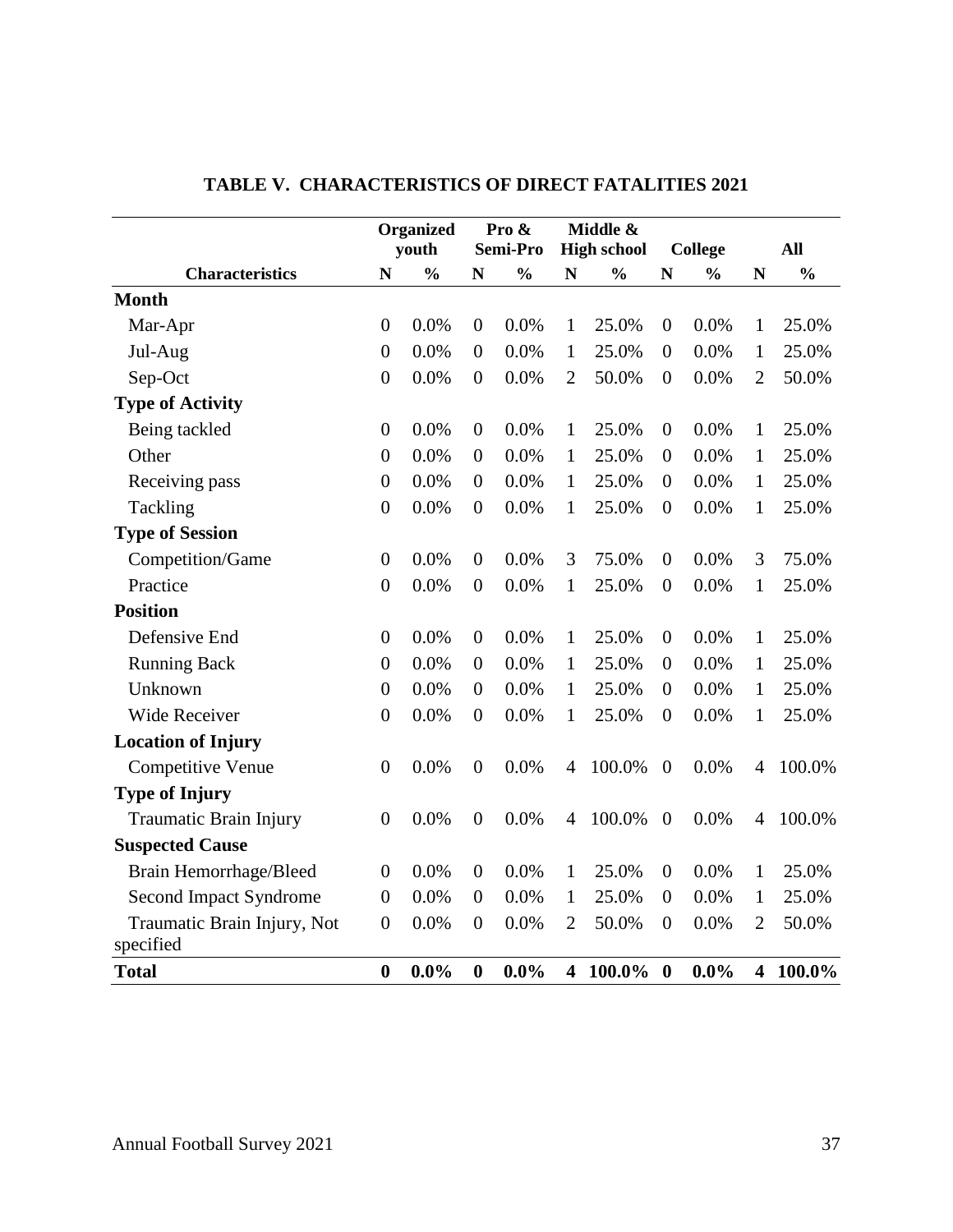<span id="page-41-0"></span>

|                                              | <b>Organized</b><br>youth |               | Pro &<br>Semi-Pro |               | Middle &<br><b>High school</b> |               | <b>College</b>   |               |                | <b>All</b>    |
|----------------------------------------------|---------------------------|---------------|-------------------|---------------|--------------------------------|---------------|------------------|---------------|----------------|---------------|
| <b>Characteristics</b>                       | ${\bf N}$                 | $\frac{0}{0}$ | N                 | $\frac{0}{0}$ | N                              | $\frac{0}{0}$ | N                | $\frac{0}{0}$ | N              | $\frac{0}{0}$ |
| <b>Month</b>                                 |                           |               |                   |               |                                |               |                  |               |                |               |
| Mar-Apr                                      | $\boldsymbol{0}$          | 0.0%          | $\boldsymbol{0}$  | 0.0%          | $\overline{2}$                 | 18.2%         | $\boldsymbol{0}$ | 0.0%          | $\overline{2}$ | 15.4%         |
| May-Jun                                      | $\boldsymbol{0}$          | 0.0%          | $\theta$          | 0.0%          | $\mathbf{1}$                   | 9.1%          | $\boldsymbol{0}$ | 0.0%          | $\mathbf{1}$   | 7.7%          |
| Jul-Aug                                      | $\boldsymbol{0}$          | 0.0%          | $\theta$          | 0.0%          | 6                              | 54.5%         | $\overline{2}$   | 100.0%        | 8              | 61.5%         |
| Sep-Oct                                      | $\boldsymbol{0}$          | 0.0%          | $\boldsymbol{0}$  | 0.0%          | $\overline{2}$                 | 18.2%         | $\boldsymbol{0}$ | 0.0%          | $\overline{2}$ | 15.4%         |
| <b>Type of Activity</b>                      |                           |               |                   |               |                                |               |                  |               |                |               |
| Conditioning (land)                          | $\boldsymbol{0}$          | 0.0%          | $\boldsymbol{0}$  | 0.0%          | $\theta$                       | 0.0%          | $\mathbf{1}$     | 50.0%         | $\mathbf{1}$   | 7.7%          |
| Fitness - Other                              | $\boldsymbol{0}$          | 0.0%          | $\boldsymbol{0}$  | 0.0%          | $\mathbf{1}$                   | 9.1%          | $\theta$         | 0.0%          | $\mathbf{1}$   | 7.7%          |
| Other                                        | $\boldsymbol{0}$          | 0.0%          | $\boldsymbol{0}$  | 0.0%          | $\overline{2}$                 | 18.2%         | $\boldsymbol{0}$ | 0.0%          | $\overline{2}$ | 15.4%         |
| Running                                      | $\boldsymbol{0}$          | 0.0%          | $\theta$          | 0.0%          | $\mathbf{1}$                   | 9.1%          | $\boldsymbol{0}$ | 0.0%          | $\mathbf{1}$   | 7.7%          |
| Unknown                                      | $\boldsymbol{0}$          | 0.0%          | $\boldsymbol{0}$  | 0.0%          | 7                              | 63.6%         | $\mathbf{1}$     | 50.0%         | 8              | 61.5%         |
| <b>Type of Session</b>                       |                           |               |                   |               |                                |               |                  |               |                |               |
| Competition/Game                             | $\boldsymbol{0}$          | 0.0%          | $\boldsymbol{0}$  | 0.0%          | $\mathbf{1}$                   | 9.1%          | $\overline{0}$   | 0.0%          | $\mathbf{1}$   | 7.7%          |
| <b>Conditioning Session</b>                  | $\boldsymbol{0}$          | 0.0%          | $\theta$          | 0.0%          | $\mathbf{1}$                   | 9.1%          | $\mathbf{1}$     | 50.0%         | $\overline{2}$ | 15.4%         |
| Practice                                     | $\boldsymbol{0}$          | 0.0%          | $\theta$          | 0.0%          | 8                              | 72.7%         | $\mathbf{1}$     | 50.0%         | 9              | 69.2%         |
| Scrimmage                                    | $\boldsymbol{0}$          | 0.0%          | $\boldsymbol{0}$  | 0.0%          | $\mathbf{1}$                   | 9.1%          | $\boldsymbol{0}$ | 0.0%          | $\mathbf{1}$   | 7.7%          |
| <b>Position</b>                              |                           |               |                   |               |                                |               |                  |               |                |               |
| Defensive End                                | $\boldsymbol{0}$          | 0.0%          | $\boldsymbol{0}$  | 0.0%          | $\mathbf{1}$                   | 9.1%          | $\mathbf{1}$     | 50.0%         | $\overline{2}$ | 15.4%         |
| Defensive Lineman                            | $\boldsymbol{0}$          | 0.0%          | $\overline{0}$    | 0.0%          | $\mathbf{1}$                   | 9.1%          | $\mathbf{1}$     | 50.0%         | $\overline{2}$ | 15.4%         |
| Defensive Tackle                             | $\boldsymbol{0}$          | 0.0%          | $\boldsymbol{0}$  | 0.0%          | $\mathbf{1}$                   | 9.1%          | $\boldsymbol{0}$ | 0.0%          | $\mathbf{1}$   | 7.7%          |
| Linebacker                                   | $\boldsymbol{0}$          | 0.0%          | $\theta$          | 0.0%          | $\mathbf{1}$                   | 9.1%          | $\boldsymbol{0}$ | 0.0%          | $\mathbf{1}$   | 7.7%          |
| <b>Offensive Lineman</b>                     | $\boldsymbol{0}$          | 0.0%          | $\boldsymbol{0}$  | 0.0%          | $\overline{2}$                 | 18.2%         | $\boldsymbol{0}$ | 0.0%          | $\overline{2}$ | 15.4%         |
| <b>Offensive Tackle</b>                      | $\boldsymbol{0}$          | 0.0%          | $\boldsymbol{0}$  | 0.0%          | $\mathbf{1}$                   | 9.1%          | $\boldsymbol{0}$ | 0.0%          | $\mathbf{1}$   | 7.7%          |
| Unknown                                      | $\overline{0}$            | 0.0%          | $\theta$          | 0.0%          | $\overline{4}$                 | 36.4%         | $\boldsymbol{0}$ | 0.0%          | 4              | 30.8%         |
| <b>Location of Injury</b>                    |                           |               |                   |               |                                |               |                  |               |                |               |
| <b>Competitive Venue</b>                     | $\boldsymbol{0}$          | 0.0%          | $\boldsymbol{0}$  | 0.0%          | 6                              | 54.5%         | $\mathbf{1}$     | 50.0%         | 7              | 53.8%         |
| School Athletic Facility                     | $\boldsymbol{0}$          | 0.0%          | $\boldsymbol{0}$  | 0.0%          | 4                              | 36.4%         | $\mathbf{1}$     | 50.0%         | 5              | 38.5%         |
| <b>School Campus</b>                         | $\boldsymbol{0}$          | 0.0%          | $\overline{0}$    | 0.0%          | $\mathbf{1}$                   | 9.1%          | $\boldsymbol{0}$ | 0.0%          | $\mathbf{1}$   | 7.7%          |
| <b>Type of Injury</b>                        |                           |               |                   |               |                                |               |                  |               |                |               |
| Cardiac/Sudden Cardiac Arrest                | $\boldsymbol{0}$          | 0.0%          | $\boldsymbol{0}$  | 0.0%          | 8                              | 72.7%         | $\boldsymbol{0}$ | 0.0%          | 8              | 61.5%         |
| <b>Complications Of Sickle Cell</b><br>Trait | $\boldsymbol{0}$          | 0.0%          | $\boldsymbol{0}$  | 0.0%          | $\boldsymbol{0}$               | 0.0%          | $\mathbf{1}$     | 50.0%         | $\mathbf{1}$   | 7.7%          |

# **TABLE VI. CHARACTERISTICS OF INDIRECT FATALITIES 2021**

Annual Football Survey 2021 38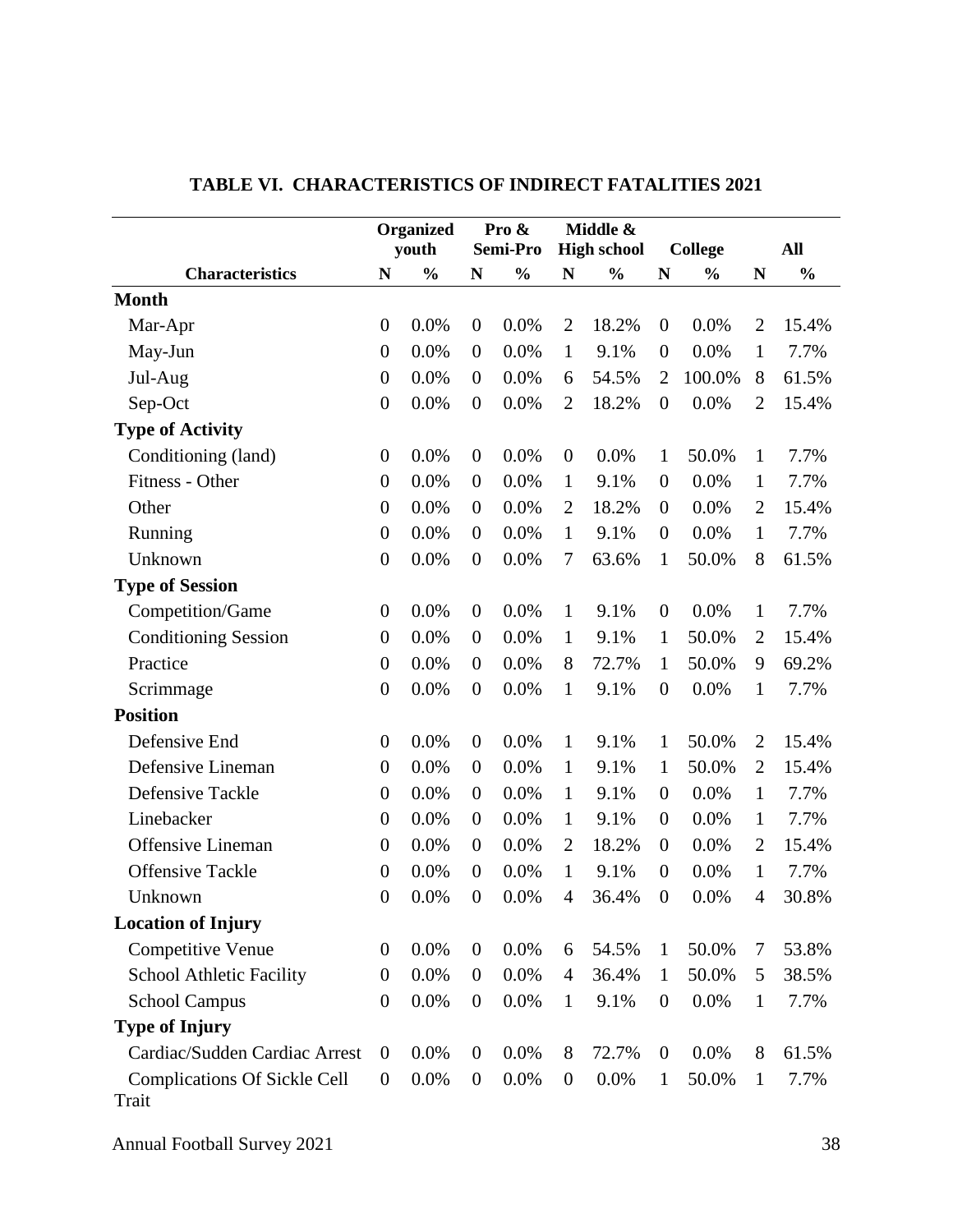|                               |                | <b>Organized</b><br>youth |             | Pro $\&$<br><b>Semi-Pro</b> |              | Middle &<br><b>High school</b> |          | <b>College</b>   |   | All   |
|-------------------------------|----------------|---------------------------|-------------|-----------------------------|--------------|--------------------------------|----------|------------------|---|-------|
| <b>Characteristics</b>        | N              | $\%$                      | N           | $\%$                        | N            | $\frac{6}{6}$                  | N        | $\frac{0}{0}$    | N | $\%$  |
| Heat-Related Injury           | $\overline{0}$ | $0.0\%$                   | $\Omega$    | 0.0%                        | 2            | 18.2%                          | 1        | 50.0%            | 3 | 23.1% |
| <b>Unknown</b>                | $\Omega$       | $0.0\%$                   | $\theta$    | $0.0\%$                     | $\mathbf{1}$ | 9.1%                           | $\Omega$ | $0.0\%$          | 1 | 7.7%  |
| <b>Suspected Cause</b>        |                |                           |             |                             |              |                                |          |                  |   |       |
| Cardiac/Sudden Cardiac Arrest | $\theta$       | $0.0\%$                   | $\Omega$    | $0.0\%$                     | 8            | 72.7%                          | $\theta$ | $0.0\%$          | 8 | 61.5% |
| <b>Exertional Sickling</b>    | $\overline{0}$ | $0.0\%$                   | $\Omega$    | $0.0\%$                     | $\Omega$     | $0.0\%$                        | 1        | 50.0%            | 1 | 7.7%  |
| <b>Heat Stroke</b>            | 0              | $0.0\%$                   | $\Omega$    | $0.0\%$                     | 2            | 18.2%                          | $\theta$ | 50.0%            | 3 | 23.1% |
| Unknown                       | $\overline{0}$ | $0.0\%$                   | $\Omega$    | $0.0\%$                     | 1            | 9.1%                           | $\theta$ | $0.0\%$          |   | 7.7%  |
| <b>Total</b>                  | $\bf{0}$       | $0.0\%$                   | $\mathbf 0$ | $0.0\%$                     | 11           | 100.0%                         | 2        | 100.0% 13 100.0% |   |       |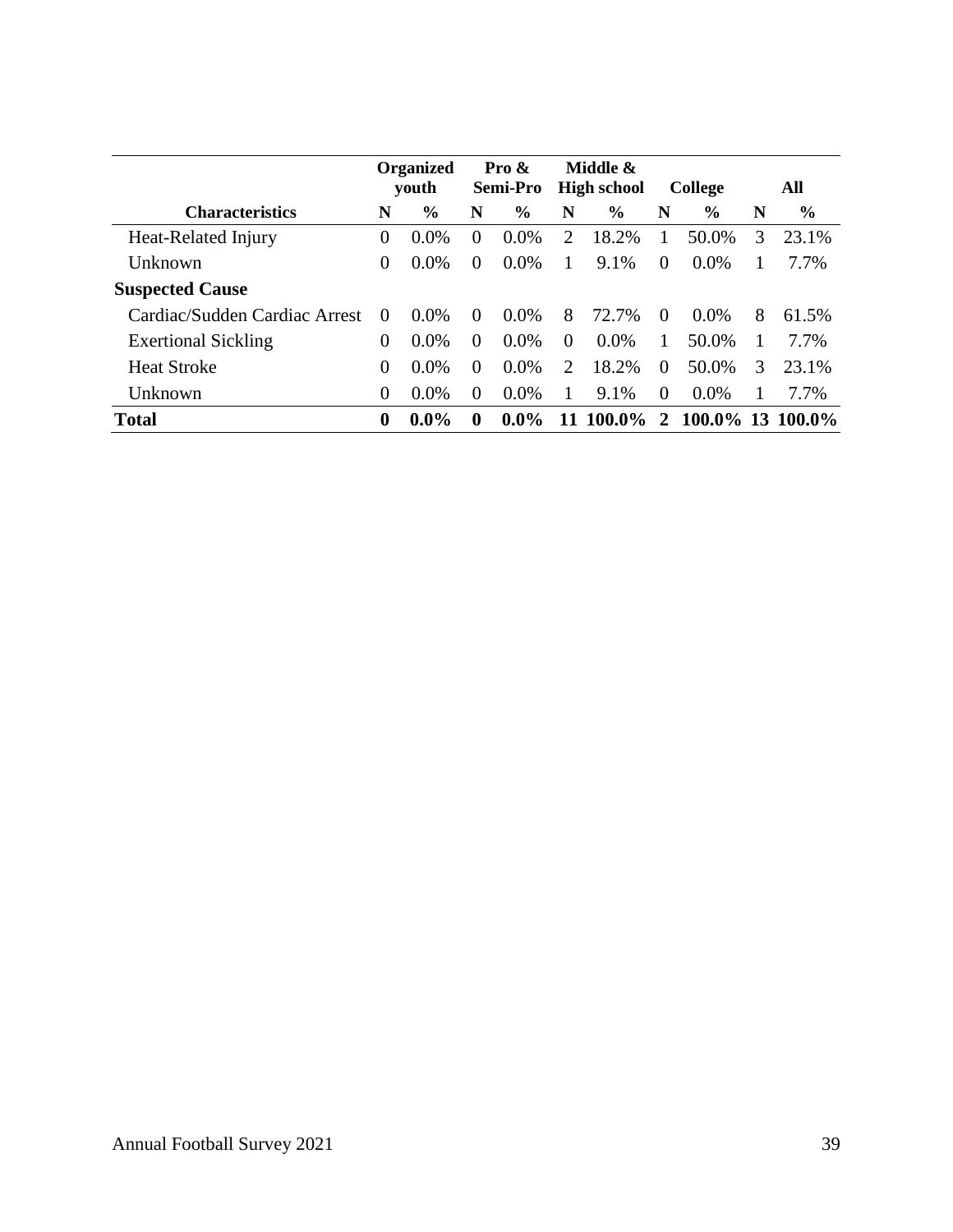|                                  |                  | Organized     |                  | Pro &         |                | Middle &           |                  |                |                |               |
|----------------------------------|------------------|---------------|------------------|---------------|----------------|--------------------|------------------|----------------|----------------|---------------|
|                                  |                  | youth         |                  | Semi-Pro      |                | <b>High school</b> |                  | <b>College</b> |                | All           |
| <b>Characteristics</b>           | N                | $\frac{0}{0}$ | N                | $\frac{0}{0}$ | N              | $\frac{0}{0}$      | N                | $\frac{0}{0}$  | N              | $\frac{0}{0}$ |
| <b>Month</b>                     |                  |               |                  |               |                |                    |                  |                |                |               |
| Jan-Feb                          | $\boldsymbol{0}$ | 0.0%          | $\overline{0}$   | 0.0%          | $\mathbf{1}$   | 100.0%             | $\boldsymbol{0}$ | 0.0%           | 1              | 33.3%         |
| Mar-Apr                          | $\boldsymbol{0}$ | 0.0%          | $\overline{0}$   | 0.0%          | $\overline{0}$ | 0.0%               | 1                | 50.0%          | 1              | 33.3%         |
| Sep-Oct                          | $\boldsymbol{0}$ | 0.0%          | $\theta$         | 0.0%          | $\theta$       | 0.0%               | $\mathbf{1}$     | 50.0%          | 1              | 33.3%         |
| <b>Type of Activity</b>          |                  |               |                  |               |                |                    |                  |                |                |               |
| Does not apply                   | $\boldsymbol{0}$ | 0.0%          | $\theta$         | 0.0%          | 1              | 100.0%             | $\overline{0}$   | 0.0%           | 1              | 33.3%         |
| Unknown                          | $\boldsymbol{0}$ | 0.0%          | $\theta$         | 0.0%          | $\overline{0}$ | 0.0%               | $\overline{2}$   | 100.0%         | $\overline{2}$ | 66.7%         |
| <b>Type of Session</b>           |                  |               |                  |               |                |                    |                  |                |                |               |
| Non-athletic activity            | $\boldsymbol{0}$ | 0.0%          | $\overline{0}$   | 0.0%          | $\theta$       | 0.0%               | $\mathbf{1}$     | 50.0%          | 1              | 33.3%         |
| Other                            | $\boldsymbol{0}$ | 0.0%          | $\theta$         | 0.0%          | $\theta$       | 0.0%               | $\mathbf{1}$     | 50.0%          | $\mathbf{1}$   | 33.3%         |
| <b>Unaffiliated Recreational</b> | $\overline{0}$   | 0.0%          | $\overline{0}$   | 0.0%          | 1              | 100.0%             | $\overline{0}$   | 0.0%           | 1              | 33.3%         |
| Activity                         |                  |               |                  |               |                |                    |                  |                |                |               |
| <b>Position</b>                  |                  |               |                  |               |                |                    |                  |                |                |               |
| <b>Offensive Lineman</b>         | $\overline{0}$   | 0.0%          | $\overline{0}$   | 0.0%          | $\overline{0}$ | 0.0%               | 2                | 100.0%         | $\overline{2}$ | 100.0%        |
| <b>Location of Injury</b>        |                  |               |                  |               |                |                    |                  |                |                |               |
| Athlete's Home                   | $\boldsymbol{0}$ | 0.0%          | $\theta$         | 0.0%          | $\theta$       | 0.0%               | 1                | 50.0%          | 1              | 33.3%         |
| Other                            | $\boldsymbol{0}$ | 0.0%          | $\overline{0}$   | 0.0%          | $\mathbf{1}$   | 100.0%             | $\mathbf{0}$     | 0.0%           | 1              | 33.3%         |
| <b>School Campus</b>             | $\overline{0}$   | 0.0%          | $\theta$         | 0.0%          | $\overline{0}$ | 0.0%               | $\mathbf{1}$     | 50.0%          | 1              | 33.3%         |
| <b>Type of Injury</b>            |                  |               |                  |               |                |                    |                  |                |                |               |
| Cardiac/Sudden Cardiac Arrest    | $\theta$         | 0.0%          | $\overline{0}$   | 0.0%          | 1              | 100.0%             | $\overline{2}$   | 100.0%         | 3              | 100.0%        |
| <b>Suspected Cause</b>           |                  |               |                  |               |                |                    |                  |                |                |               |
| Cardiac/Sudden Cardiac Arrest    | $\overline{0}$   | 0.0%          | $\overline{0}$   | 0.0%          | $\mathbf{1}$   | 100.0%             | $\overline{2}$   | 100.0%         | 3              | 100.0%        |
| <b>Total</b>                     | $\bf{0}$         | $0.0\%$       | $\boldsymbol{0}$ | $0.0\%$       | $\mathbf{1}$   | 100.0%             | $\overline{2}$   | 100.0%         | $\mathbf{3}$   | 100.0%        |

# <span id="page-43-0"></span>**TABLE VII. CHARACTERISTCS OF NON-EXERTION RELATED FATALITIES 2021**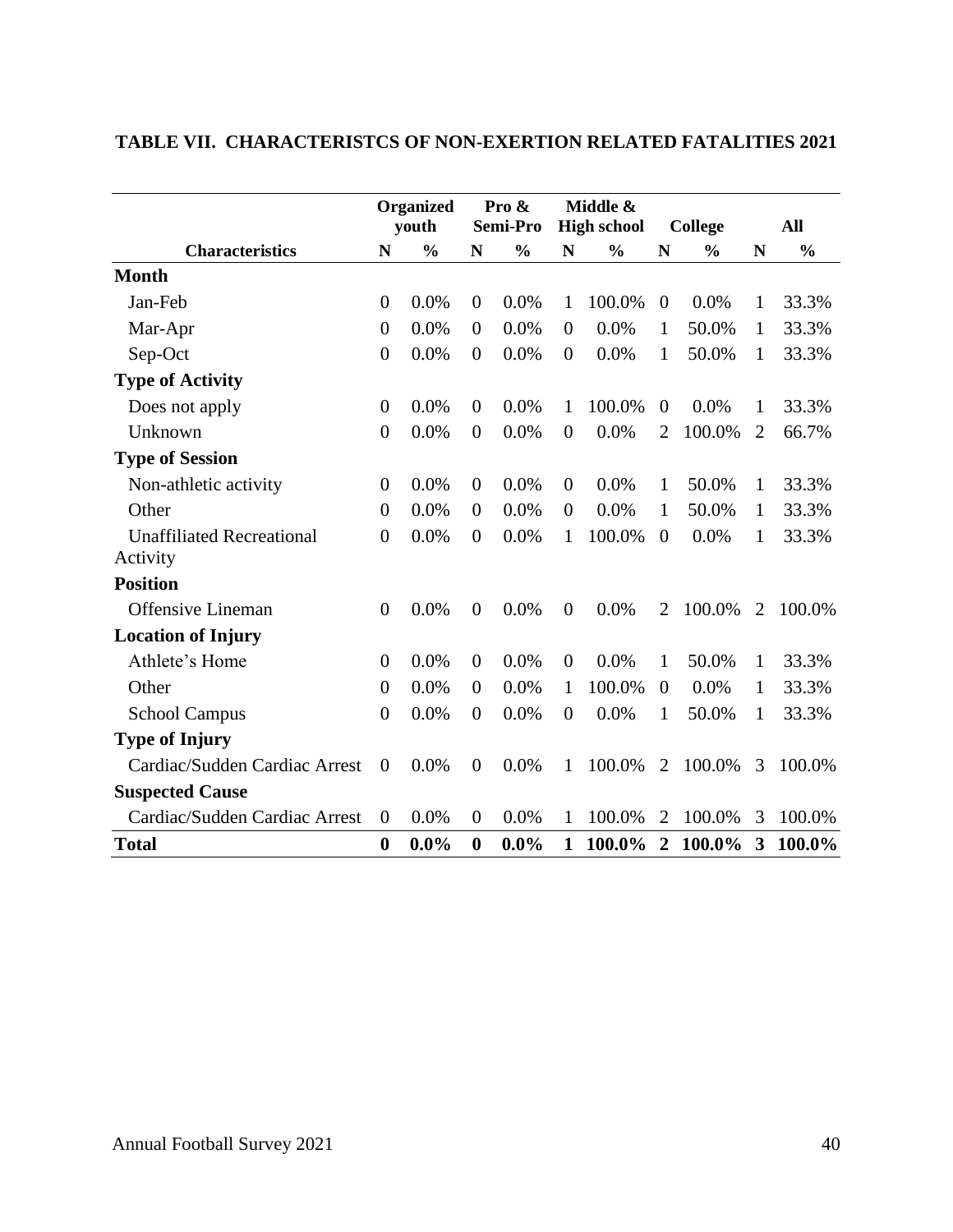|               |                | <b>Cervical Spine</b> |     | Head/brain    |
|---------------|----------------|-----------------------|-----|---------------|
| Year          | N              | $\%$                  | N   | $\frac{0}{0}$ |
| 1946-1955     | 32             | 25.6%                 | 91  | 16.1%         |
| 1956-1965     | 30             | 24.0%                 | 128 | 22.7%         |
| 1966-1975     | 37             | 29.6%                 | 155 | 27.4%         |
| 1976-1985     | 13             | 10.4%                 | 65  | 11.5%         |
| 1986-1995     | 4              | 3.2%                  | 34  | 6.0%          |
| 1996-2005     | $\overline{2}$ | 1.6%                  | 43  | 7.6%          |
| 2006-2015     | 6              | 4.8%                  | 35  | 6.2%          |
| 2016-2021*    | 1              | 0.8%                  | 14  | 2.5%          |
| <b>Totals</b> | 125            | 100.0%                | 565 | 100.0%        |

# <span id="page-44-0"></span>**TABLE VIII: HEAD AND CERVICAL SPINE FATALITIES BY DECADE, 1946-2021**

\*2016-2021 represents a 6-year period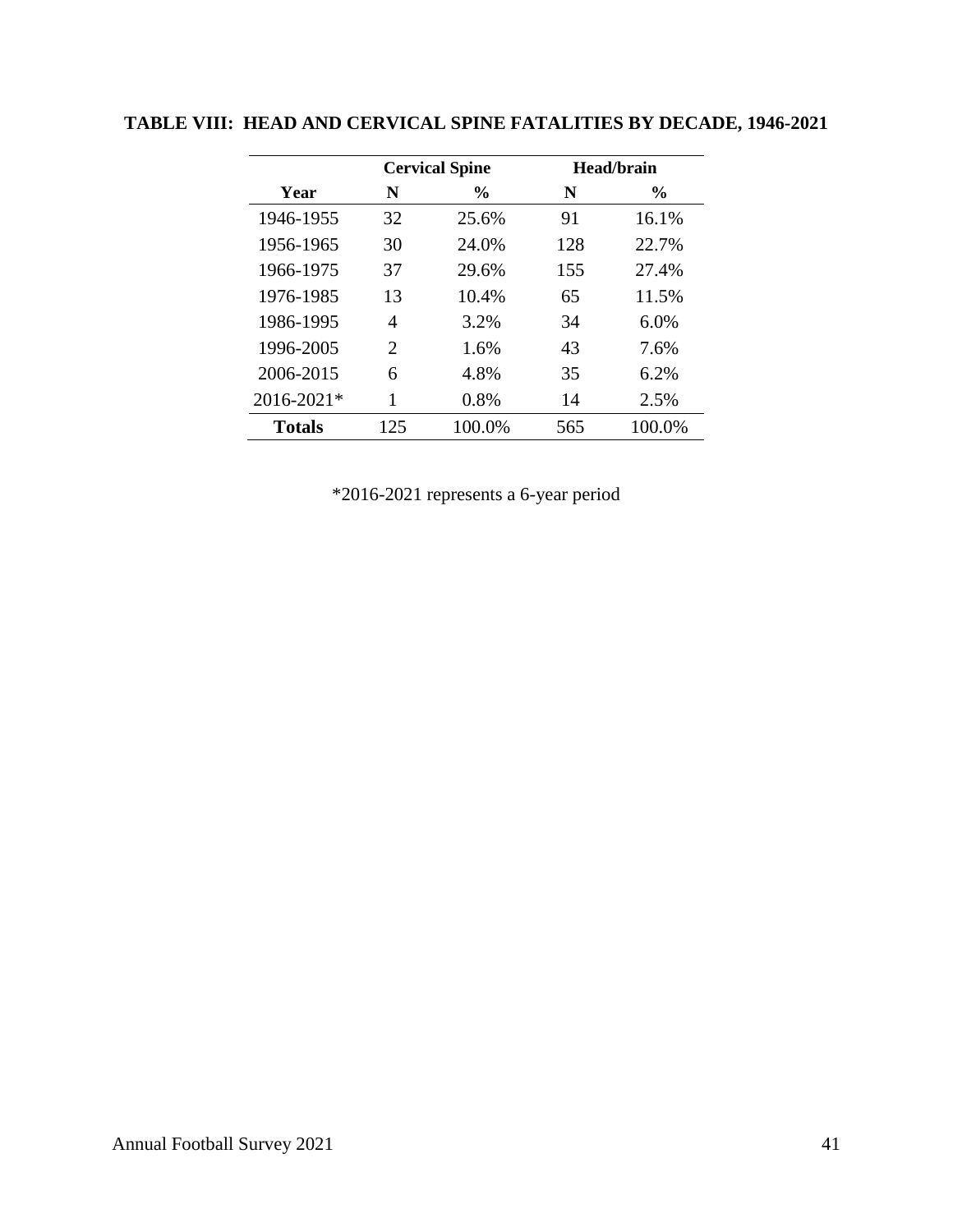# <span id="page-45-0"></span>**TABLE IX: DIRECT AND INDIRECT FATALITIES BY 5-YEAR PERIOD, 1972-2021**

|           |     | <b>Direct</b> |     | <b>Indirect</b> |
|-----------|-----|---------------|-----|-----------------|
| Year      | N   | $\frac{6}{9}$ | N   | $\frac{6}{9}$   |
| 1972-1976 | 72  | 23.6%         | 48  | 9.9%            |
| 1977-1981 | 42  | 13.8%         | 37  | 7.6%            |
| 1982-1986 | 41  | 13.4%         | 33  | 6.8%            |
| 1987-1991 | 18  | 5.9%          | 40  | 8.2%            |
| 1992-1996 | 16  | 5.2%          | 46  | 9.5%            |
| 1997-2001 | 32  | 10.5%         | 57  | 11.8%           |
| 2002-2006 | 18  | 5.9%          | 59  | 12.2%           |
| 2007-2011 | 25  | 8.2%          | 64  | 13.2%           |
| 2012-2016 | 27  | 8.9%          | 50  | 10.3%           |
| 2017-2021 | 14  | 4.6%          | 51  | 10.5%           |
| Totals    | 305 | 100.0%        | 485 | 100.0%          |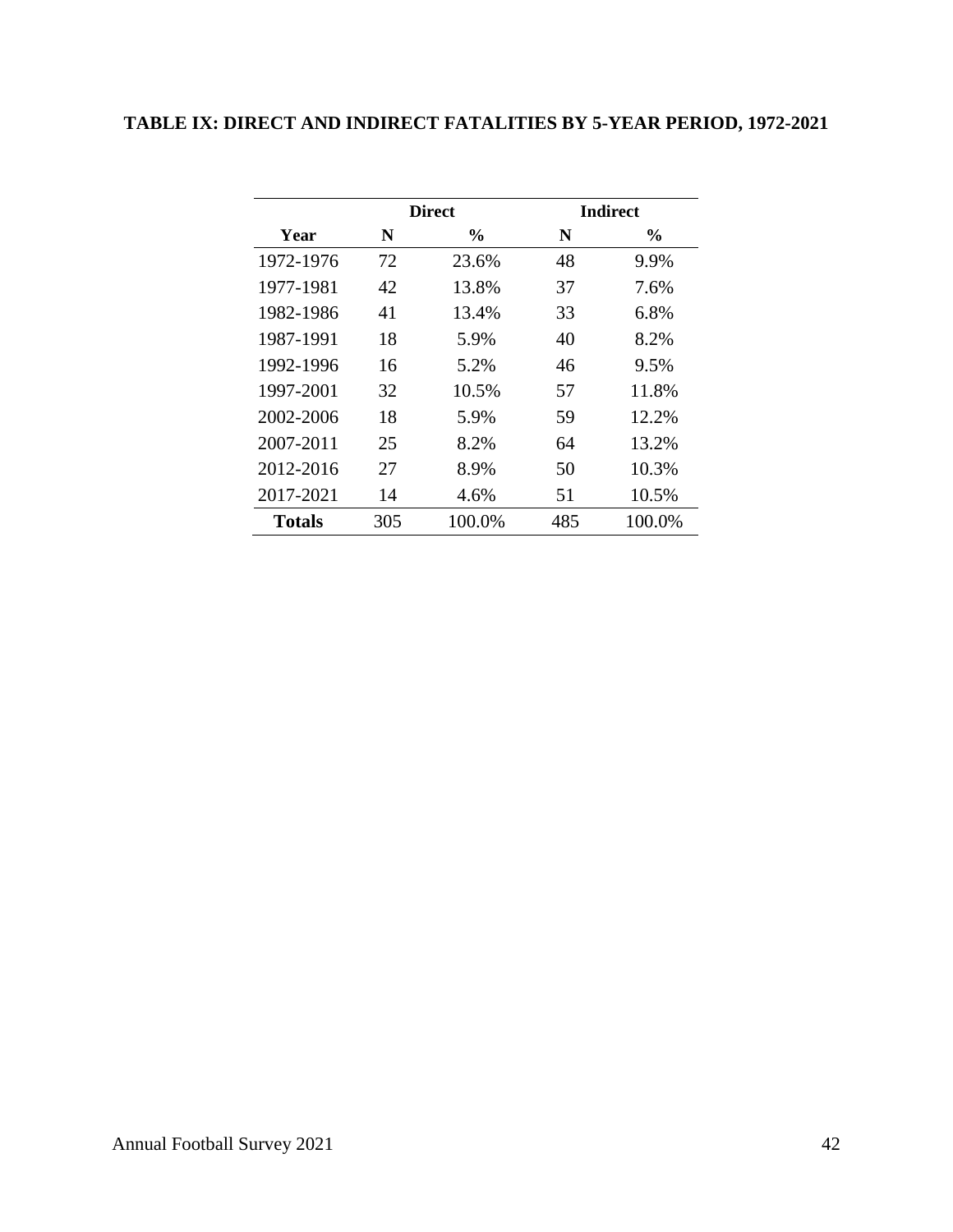



\*2016-2021 represents a 6-year period